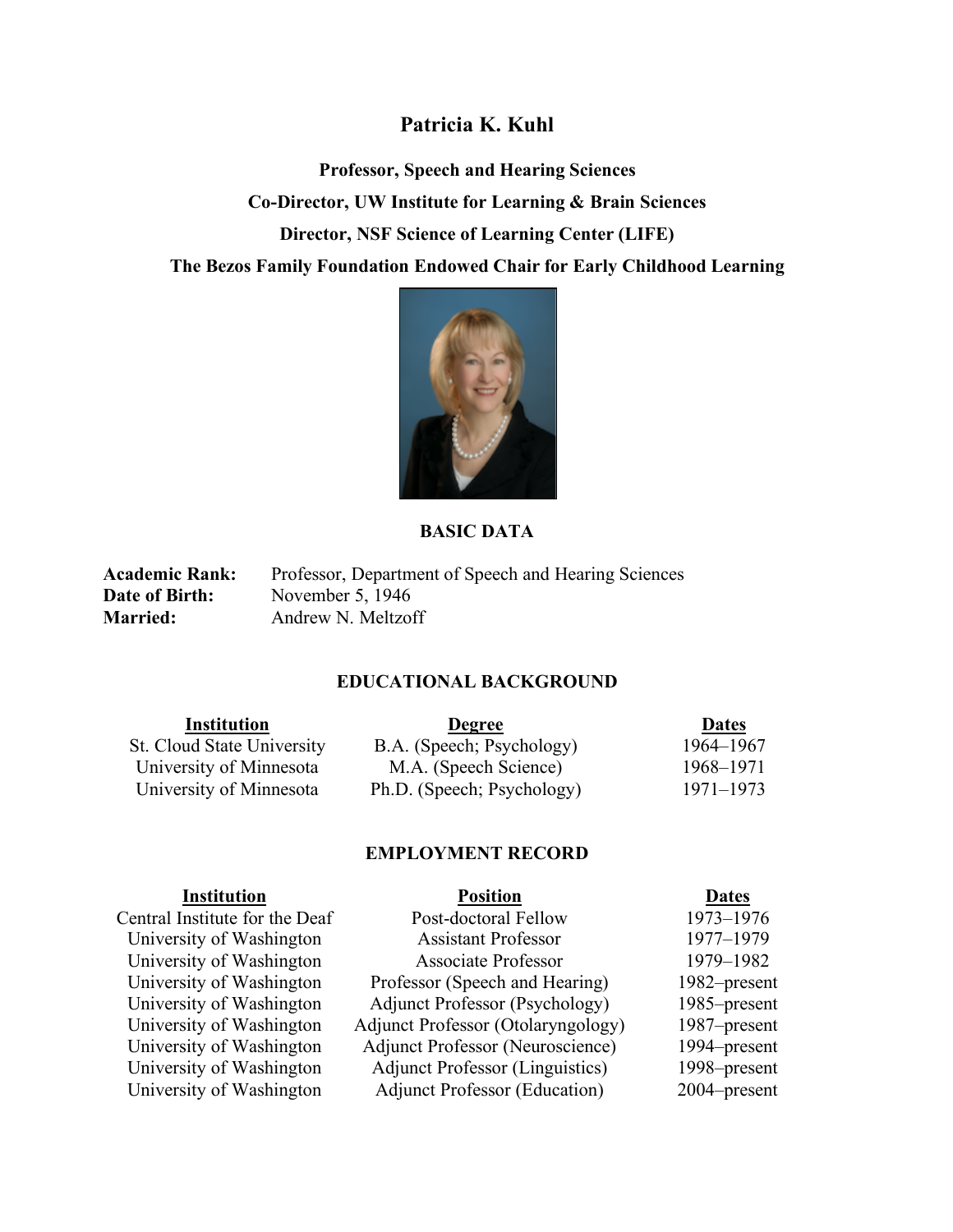## **MAJOR PROFESSIONAL OFFICES AND SERVICE**

**Executive Council:** Acoustical Society of America, 1982–1986 **Associate Editor:** *Journal of the Acoustical Society of America* (1988–1992), *Journal of Neuroscience* (1989–1995), *Developmental Science* (2000–2012) **Member, University of Washington College of Arts and Science Council:** 1982–1986 **Member, Speech Communication Technical Committee:** Acoustical Society, 1989–1992 **Chair, Medals and Awards Committee:** Acoustical Society of America, 1993–1995 **Human Frontiers Scientific Review Committee:** 1994–1999 **Department Chair, Speech and Hearing Sciences, University of Washington:** 1995–1999 **Neuroscience Affiliate:** G. Edelman's Neuroscience Research Group, La Jolla, CA, 1994–2000 **Board of Directors:** American Institute of Physics, 1994–1996 **Board of Directors (Governor Appointed):** Washington Technology Center, 1994–1997 **White House Speaker, President and Mrs. Clinton's Summit on Early Learning:** 1997 **Co-Chair ASA/ICA:** Joint International Meeting of the ASA and ICA, 1998 **Board of Trustees:** Neurosciences Research Foundation, Inc., 1994–1999 **Vice-President Elect:** Acoustical Society of America, 1995–1996 **Vice President:** Acoustical Society of America, 1996–1997 **President-Elect:** Acoustical Society of America, 1998–1999 **President:** Acoustical Society of America, 1999–2000 **White House Speaker: First Lady Laura Bush's Summit on Learning to Read:** 2001 **Co-Director Santa Fe Research Consortium:** 2003–2005 **Co-Chair (with Leo Beranik) ASA 75th Anniversary Celebration:** 2004 **Co-Director, University of Washington Institute for Learning & Brain Sciences:** 2004–present **Member, ASA Publication Policy Committee:** 2004–2005 **Member, ASA Investment Committee:** Acoustical Society of America, 2004–2006 **Co-Director, NSF Science of Learning Center (LIFE Center):** 2004–2005 **International Advisory Board:** Nippon Telegraph and Telephone, 2004–2008 **American Association for the Advancement of Science:** Section Z, Linguistics, 2005 **Director, NSF Science of Learning Center (LIFE Center):** 2005–2018 **Chair, AAAS Nominating Committee:** Section J, Psychology, 2006 **Member, National Academy of Science Troland Award Committee:** 2011–2012 **Chair, National Academy of Science Troland Award Committee:** 2012–2013 **NAS Chair of Membership (Section 52 Psychological & Cognitive Sciences):** 2014–2016 **White House Speaker, President Obama's Summit on Early Learning:** 2014 **NSF Alan T Waterman Award Committee:** 2015–2017 **Bezos Family Foundation Scientific Advisory Board:** 2015–present **AAAS Psychology (Section J) Steering Committee:** 2016–2019 **National Academy Chair of Section 52 (Psychological & Cognitive Sciences):** 2016–2019 **National Academy of Sciences Board of Directors (Council):** 2019–2022 **Global Science of Learning (GSOLEN), Advisory Committee:** 2019– **Special Olympics, Scientific Advisory Committee:** 2020–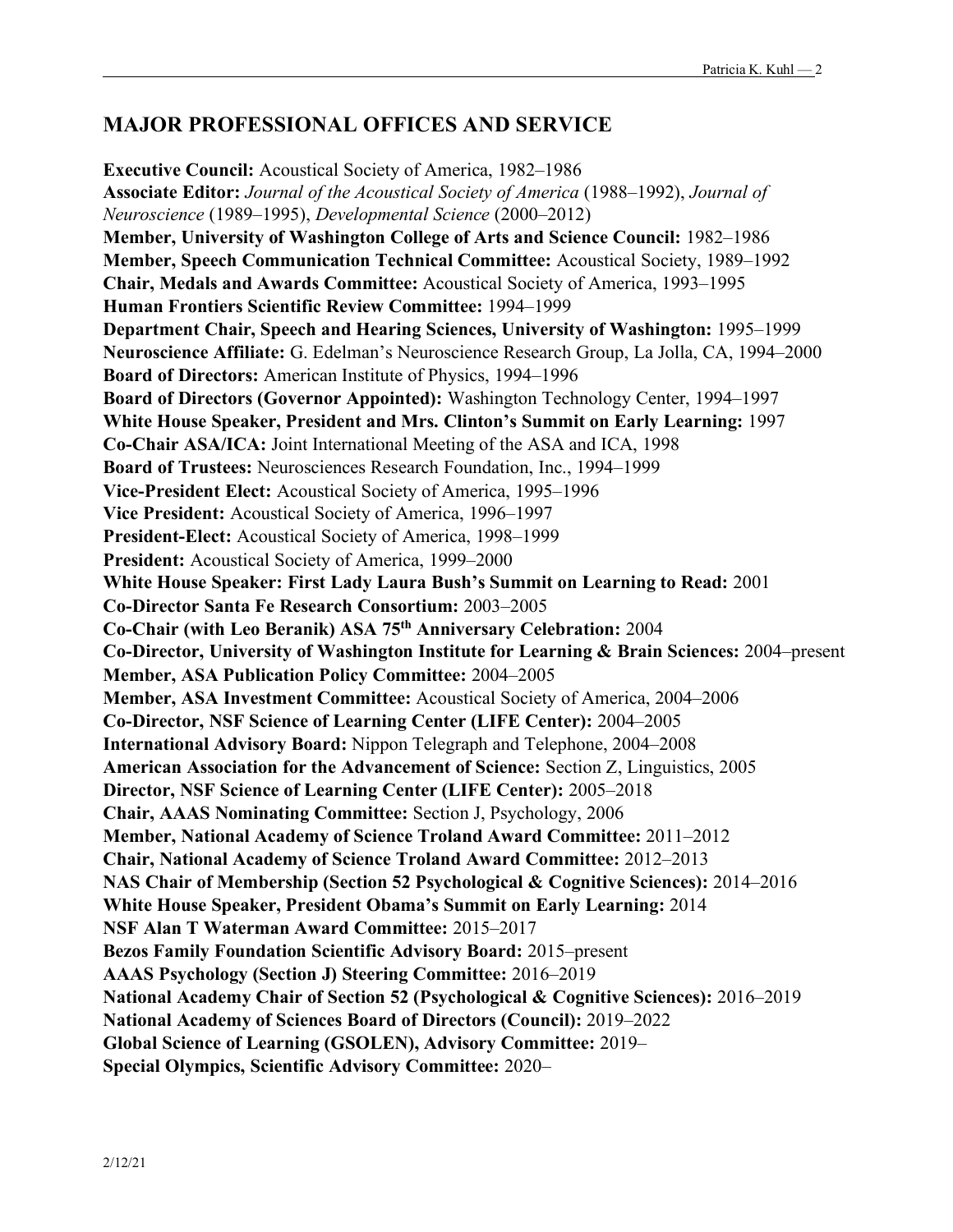## **HONORS AND AWARDS**

**Fellow:** Acoustical Society of America, 1982 **Fellow:** American Psychological Society, 1988 **Fellow:** American Association for the Advancement of Science, 1999 **Fellow:** Cognitive Science Society, 2013 **Research Award:** Virginia Merrill Bloedel Scholar, University of Washington, 1992–1994 **Silver Medal:** Acoustical Society of America, 1997 **Endowed Professorship:** William P. and Ruth Gerberding University Professor, 1997–2005 **American Academy of Arts and Sciences:** Elected 1997 **Faculty Lectureship Award:** University of Washington, 1998 **Rodin Academy:** Elected 2000 **Norwegian Academy of Science and Letters:** Elected 2003 **Research Award: Kenneth Craik Award:** University of Cambridge, Cambridge, England, 2005 **Alumni Outstanding Achievement Award:** University of Minnesota, April, 2007 **Gold Medal:** Acoustical Society of America, Paris, France, July, 2008 **Endowed Chair for Early Childhood Learning:** Bezos Family Foundation, 2009–present **National Academy of Sciences:** Elected 2010 **TED.com Presentation:** 2011, http://www.ted.com/talks/patricia\_kuhl\_the\_linguistic\_genius\_of\_babies.html **Education Nation:** 2011, http://ilabs.washington.edu/i-labs-news-education-nation-2011 **IPSEN Foundation's Jean-Louis Signoret Neuropsychology Prize:** Paris, Nov 29, 2011 **William James Lifetime Achievement Award, Assoc. for Psychological Science:** 2013 **Honoris Causa Doctor, Stockholm University, Nobel Hall:** 2014 **George A. Miller Prize in Cognitive Neuroscience:** 2015 **Seattle Hall of Fame: 125 Most Influential People in 50yr History, Patricia Kuhl:** 2016 **APA Distinguished Scientific Contributions Award:** San Francisco, 2018 **Honorary Doctorate: Erickson Institute,** Chicago, 2020 (delayed to '21 due to COVID19) **Yidan Education Prize, Council of Luminaries:** 2020–

# **CURRENT RESEARCH GRANTS**

| P. K. Kuhl, Principal Investigator, Bezos Family Foundation                   |
|-------------------------------------------------------------------------------|
| Brain-Behavior-Development Infancy to Adolescence Project, 2019–2024          |
| P. K. Kuhl, Principal Investigator, Bezos Family Foundation                   |
| Harvard-UW Collaboration on the Development of Executive Functions, 2018–2020 |
| P. K. Kuhl, Principal Investigator, Overdeck Family Foundation                |
| Language Intervention Parent Support Project, 2016–2022                       |
| P. K. Kuhl, Co-Principal Investigator, NSF                                    |
| NSF Major Equipment Grant: 2018-2022                                          |
| P. K. Kuhl, Co-Mentor, NSF                                                    |

PI: Bonnie Lau, Pathway to Independence Award, 2018–2020

### **P. K. Kuhl, Co-Principal Investigator, NIH**

PI: Christina Zhao, Effect of music intervention on speech, 2019–2021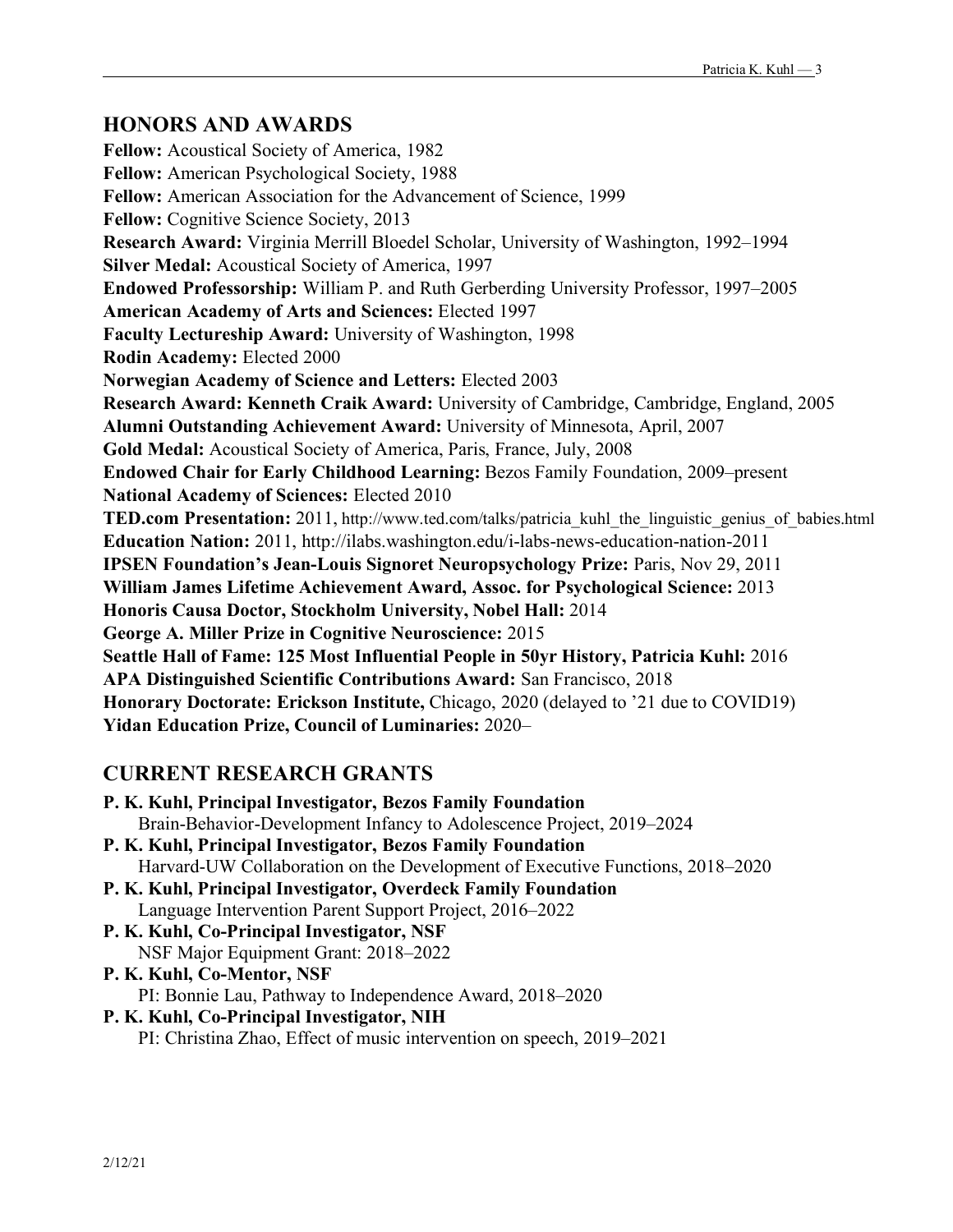### **PUBLICATIONS**

- Martin, R. R., Haroldson, S. K., & **Kuhl, P.** (1972). Disfluencies of young children in two speaking situations. *Journal of Speech and Hearing Research, 15*(4), 831–836. https://doi.org/10.1044/jshr.1504.831
- Martin, R. R., **Kuhl, P.**, & Haroldson, S. (1972). An experimental treatment with two preschool stuttering children. *Journal of Speech and Hearing Research, 15*(4), 743–752. https://doi.org10.1044/jshr.1504.743
- Speaks, C., Parker, B., Harris, C., & **Kuhl, P.** (1972). Intelligibility of connected discourse. *Journal of Speech and Hearing Research, 15*(3), 590–602. https://doi.org/10.1044/jshr.1503.590
- Ingham, R. J., Martin, R. R., & **Kuhl, P.** (1974). Modification and control of rate of speaking by stutterers. *Journal of Speech and Hearing Research, 17*(3), 489–496. https://doi.org/10.1044/jshr.1703.489
- **Kuhl, P. K.**, & Miller, J. D. (1975). Speech perception by the chinchilla: Voiced-voiceless distinction in alveolar plosive consonants. *Science, 190*(4209), 69–72. https://doi.org/10.1126/science.1166301
- **Kuhl, P. K.** (1976). Speech perception in early infancy: The acquisition of speech-sound categories. In S. K. Hirsh, D. H. Eldredge, I. J. Hirsh, & S. R. Silverman (Eds.), *Hearing and Davis: Essays honoring Hallowell Davis* (pp. 265–280). Washington University Press.
- **Kuhl, P. K.** (1978). Predispositions for the perception of speech-sound categories: A speciesspecific phenomenon? In F. D. Minifie & L. L. Lloyd (Eds.), *Communicative and cognitive abilities—Early behavioral assessment* (pp. 229–255). University Park Press.
- **Kuhl, P. K.**, & Miller, J. D. (1978). Speech perception by the chinchilla: Identification functions for synthetic VOT stimuli. *Journal of the Acoustical Society of America, 63*(3), 905–917. https://doi.org/10.1121/1.381770
- Sparks, D. W., **Kuhl, P. K.**, Edmonds, A. E., & Gray, G. P. (1978). Investigating the MESA (Multipoint Electrotactile Speech Aid): The transmission of segmental features of speech. *Journal of the Acoustical Society of America, 63*(1), 246–257. https://doi.org/10.1121/1.381720
- **Kuhl, P. K.** (1979). Models and mechanisms in speech perception: Species comparisons provide further contributions. *Brain, Behavior and Evolution, 16*(5–6), 374–408. https://doi.org/10.1159/000121877
- **Kuhl, P. K.** (1979). Predispositions for the perception of speech by human infants. In *Proceedings of the Ninth International Congress of Phonetic Sciences* (pp. 162–168). Institute of Phonetics.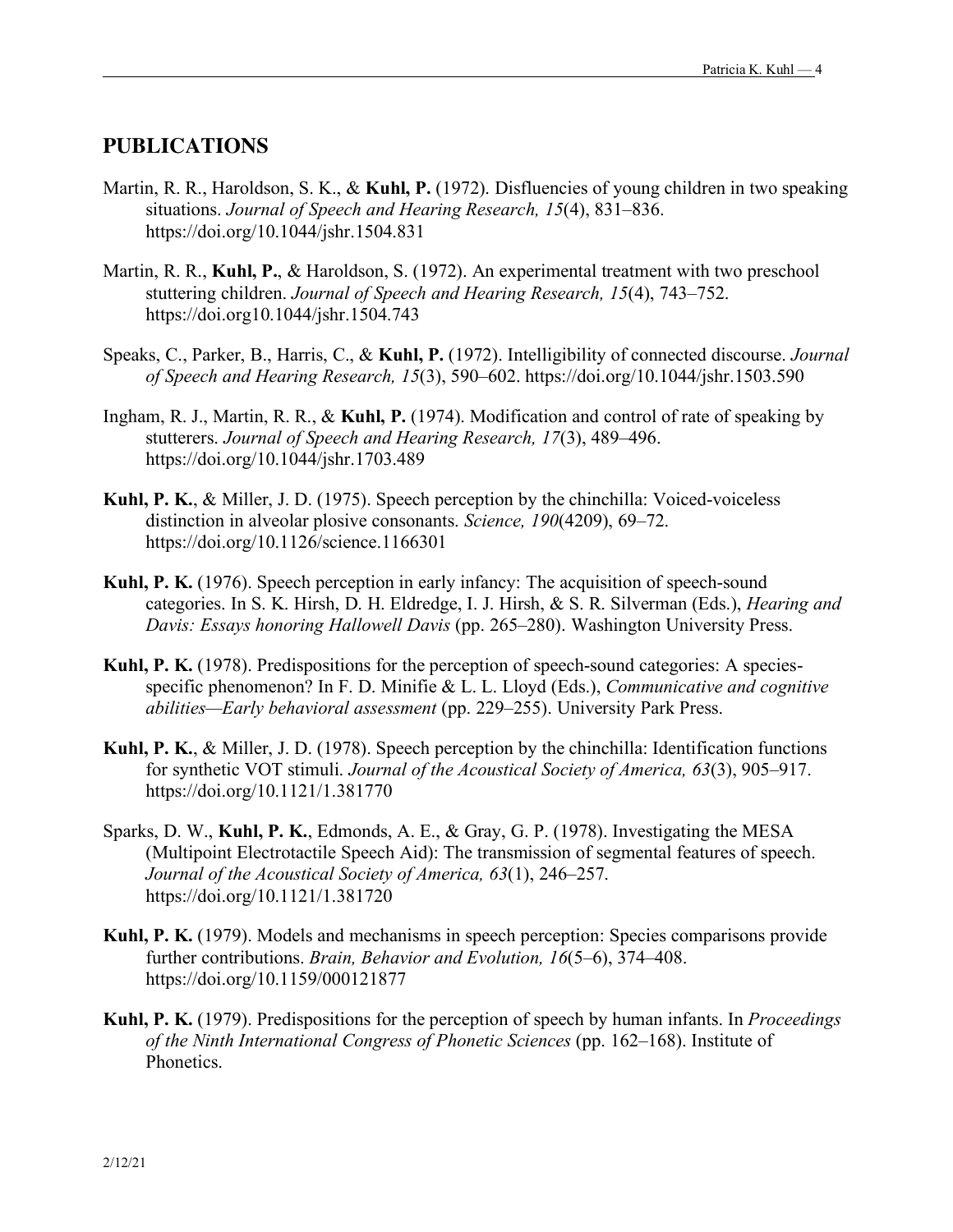- **Kuhl, P. K.** (1979). Speech perception in early infancy: Perceptual constancy for spectrally dissimilar vowel categories. *Journal of the Acoustical Society of America, 66*(6), 1668–1679. https://doi.org/10.1121/1.383639
- **Kuhl, P. K.** (1979). The perception of speech in early infancy. In N. J. Lass (Ed.), *Speech and language: Advances in basic research and practice* (pp.1–47). Academic Press. https://doi.org/10.1016/B978-0-12-608601-0.50006-1
- Sparks, D. W., Ardell, L. A., Bourgeois, M., Wiedmer, B., & **Kuhl, P. K.** (1979). Investigating the MESA (Multipoint Electrotactile Speech Aid): The transmission of connected discourse. *Journal of the Acoustical Society of America, 65*(3), 810–815. https://doi.org/10.1121/1.382502
- **Kuhl, P. K.** (1980). Infant speech perception: Reviewing data on auditory category formation. In P. Levinson & C. Sloan (Eds.), *Auditory processing and language: Clinical and research perspectives* (pp. 35–59). Grune & Stratton.
- **Kuhl, P. K.** (1980). Perceptual constancy for speech-sound categories in early infancy. In G. H. Yeni-Komshian, J. F. Kavanagh & C. A. Ferguson (Eds.), *Child phonology: Vol. 2. Perception* (pp. 41–66). Academic Press.
- **Kuhl, P. K.** (1981). Auditory category formation and developmental speech perception. In R. E. Stark (Ed.), *Language behavior in infancy and early childhood* (pp. 165–183). Elsevier.
- **Kuhl, P. K.** (1981). Discrimination of speech by nonhuman animals: Basic auditory sensitivities conducive to the perception of speech-sound categories. *Journal of the Acoustical Society of America, 70*(2), 340–349. https://doi.org/10.1121/1.386782
- **Kuhl, P. K.** (1982). Speech perception: An overview of current issues. In N. J. Lass, L. V. McReynolds, J. L. Northern, & D. E. Yoder (Eds.), *Speech, language, and hearing: Vol. 1. Normal processes* (pp. 286–322). Saunders.
- **Kuhl, P. K.**, & Meltzoff, A. N. (1982). The bimodal perception of speech in infancy. *Science, 218*(4577), 1138–1141. https://doi.org/10.1126/science.7146899
- **Kuhl, P. K.**, & Miller, J. D. (1982). Discrimination of auditory target dimensions in the presence or absence of variation in a second dimension by infants. *Perception & Psychophysics, 31*(3), 279–292. https://doi.org/10.3758/BF03202536
- **Kuhl, P. K.**, & Padden, D. M. (1982). Enhanced discriminability at the phonetic boundaries for the voicing feature in macaques. *Perception & Psychophysics, 32*(6), 542–550. https://doi.org/10.3758/BF03204208
- **Kuhl, P. K.** (1983). Perception of auditory equivalence classes for speech in early infancy. *Infant Behavior and Development, 6*(3), 263–285. https://doi.org/10.1016/S0163-6383(83)80036-8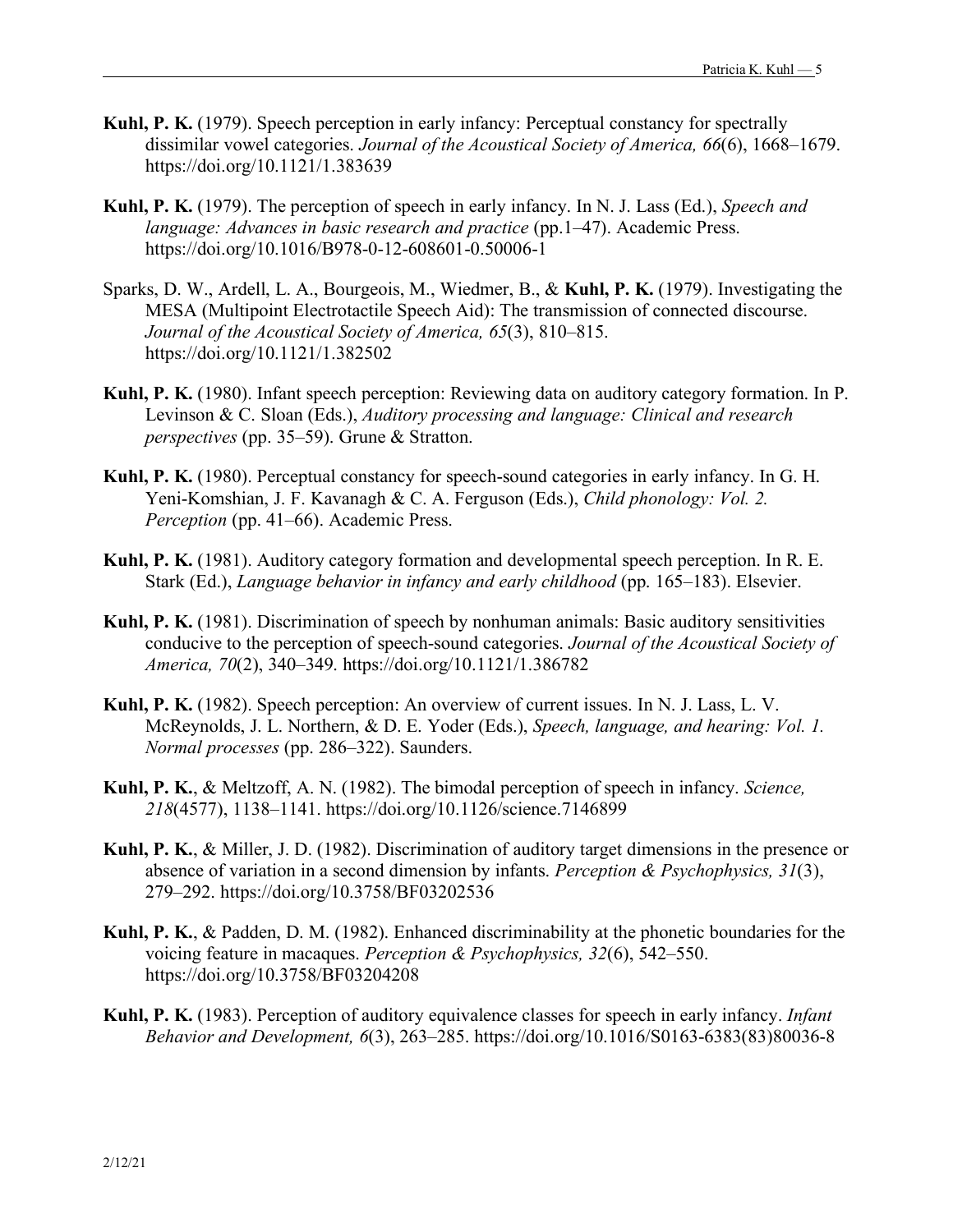- **Kuhl, P. K.** (1983). The perception of speech in early infancy: Four phenomena. In S. E. Gerber & G. T. Mencher (Eds.), *The development of auditory behavior* (pp. 187–218). Grune & Stratton.
- **Kuhl, P. K.**, & Padden, D. M. (1983). Enhanced discriminability at the phonetic boundaries for the place feature in macaques. *Journal of the Acoustical Society of America, 73*(3), 1003–1010. https://doi.org/10.1121/1.389148
- **Kuhl, P. K.**, & Meltzoff, A. N. (1984). The intermodal representation of speech in infants. *Infant Behavior and Development, 7*(3), 361–381. https://doi.org/10.1016/S0163-6383(84)80050-8
- Grant, K. W., Ardell, L. H., **Kuhl, P. K.**, & Sparks, D. W. (1985). The contribution of fundamental frequency, amplitude envelope, and voicing duration cues to speechreading in normal-hearing subjects. *Journal of the Acoustical Society of America, 77*(2), 671–677. https://doi.org/10.1121/1.392335
- **Kuhl, P. K.** (1985). Categorization of speech by infants. In J. Mehler & R. Fox (Eds.), *Neonate cognition: Beyond the blooming buzzing confusion* (pp. 231–262). Erlbaum.
- **Kuhl, P. K.** (1985). Methods in the study of infant speech perception. In G. Gottlieb & N. Krasnegor (Eds.), *Measurement of audition and vision in the first year of postnatal life: A methodological overview* (pp. 223–251). Ablex.
- Grant, K. W., Ardell, L. H., **Kuhl, P. K.**, & Sparks, D. W. (1986). The transmission of prosodic information via an electrotactile speechreading aid. *Ear and Hearing, 7*(5), 328–335. https://doi.org/10.1097/00003446-198610000-00008
- **Kuhl, P. K.** (1986). Infants' perception of speech: Constraints on characterizations of the initial state. In B. Lindblom & R. Zetterström (Eds.), *Precursors of early speech* (pp. 219–244). Stockton Press. https://doi.org/10.1007/976-1-349-08023-6-16
- **Kuhl, P. K.** (1986). Reflections on infants' perception and representation of speech. In J. S. Perkell & D. H. Klatt (Eds.), *Invariance and variability in speech processes* (pp. 19–30). Erlbaum.
- **Kuhl, P. K.** (1986). Theoretical contributions of tests on animals to the special-mechanisms debate in speech. *Experimental Biology, 45*(3), 233–265.
- Fernald, A., & **Kuhl, P.** (1987). Acoustic determinants of infant preference for motherese speech. *Infant Behavior and Development, 10*(3), 279–293. https://doi.org/10.1016/0163- 6383(87)90017-8
- **Kuhl, P. K.** (1987). Perception of speech and sound in early infancy. In P. Salapatek & L. Cohen (Eds.), *Handbook of infant perception: Vol 2. From perception to cognition* (pp. 275–382). Academic Press.
- **Kuhl, P. K.** (1987). The special-mechanisms debate in speech research: Categorization tests on animals and infants. In S. Harnad (Ed.), *Categorical perception: The groundwork of cognition* (pp. 355–386). Cambridge University Press.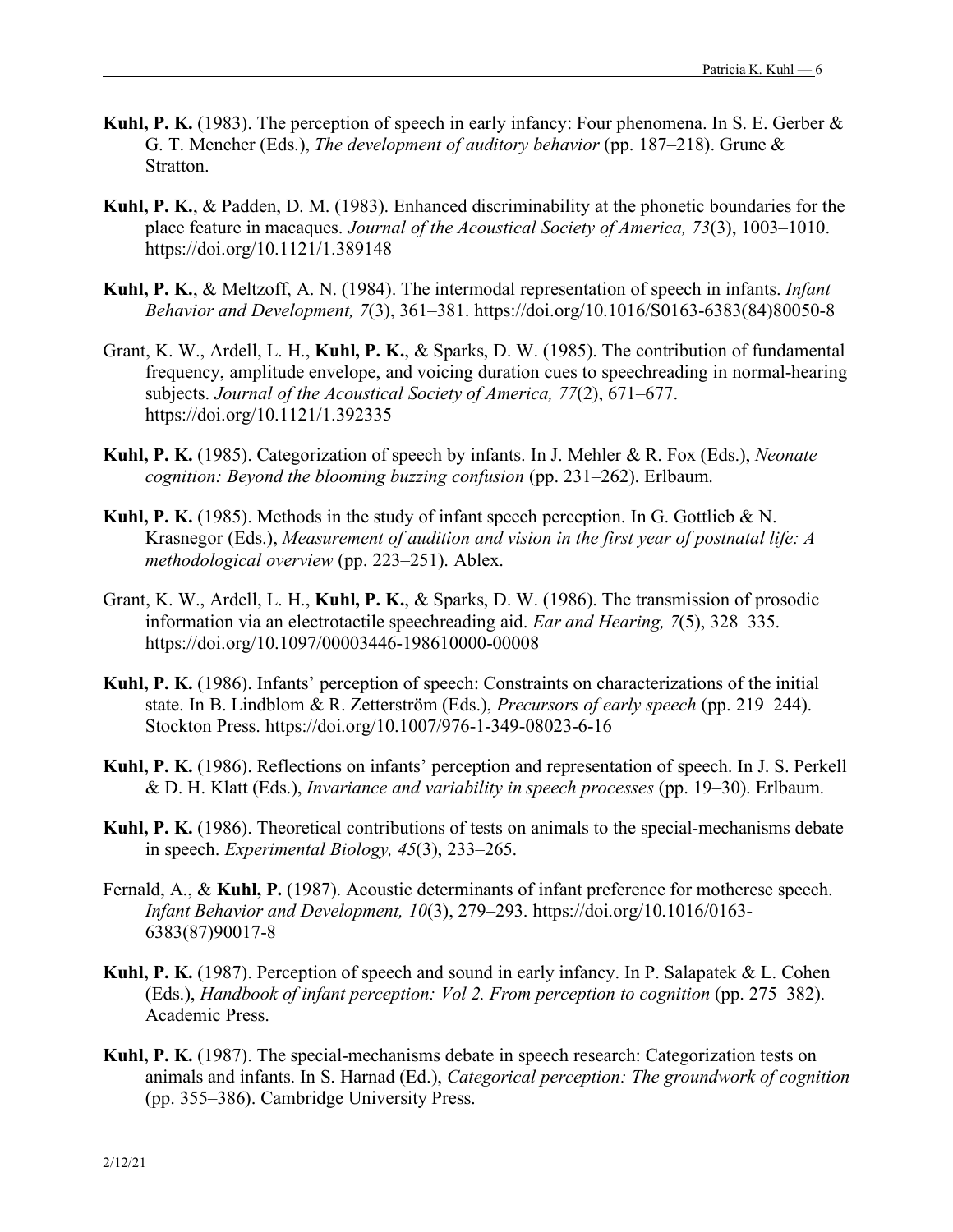- Grieser, D. L., & **Kuhl, P. K.** (1988). Maternal speech to infants in a tonal language: Support for universal prosodic features in motherese. *Developmental Psychology, 24*(1), 14–20. https://doi.org/10.1037/0012-1649.24.1.14
- **Kuhl, P. K.** (1988). Auditory perception and the evolution of speech. *Human Evolution, 3*(1), 19– 43. https://doi.org/10.1007/BF02436589
- **Kuhl, P. K.** (1988). On handedness in primates and human infants. *Behavioral and Brain Sciences, 11*(4), 727–729. https://doi.org/10.1017/S0140525X00054340
- **Kuhl, P. K.**, & Meltzoff, A. N. (1988). Speech as an intermodal object of perception. In A. Yonas (Ed.), *Perceptual development in infancy: The Minnesota Symposia on Child Psychology* (Vol. 20, pp. 235–266). Erlbaum.
- Green, K. P., & **Kuhl, P. K.** (1989). The role of visual information in the processing of place and manner features in speech perception. *Perception & Psychophysics, 45*(1), 34–42. https://doi.org/10.3758/BF03208030
- Grieser, D., & **Kuhl, P. K.** (1989). Categorization of speech by infants: Support for speech-sound prototypes. *Developmental Psychology, 25*(4), 577–588. https://doi.org/10.1037/0012- 1649.25.4.577
- **Kuhl, P. K.** (1989). Infants' acquisition of speech: Evidence of an early understanding of auditoryarticulatory correspondences. In J. Erber, R. Menzel, H. Pfluger, & D. Todt (Eds.), *Neural mechanisms of behavior* (pp. 153–154). Georg Thieme Verlag.
- **Kuhl, P. K.** (1989). On babies, birds, modules, and mechanisms: A comparative approach to the acquisition of vocal communication. In R. J. Dooling & S. H. Hulse (Eds.), *The comparative psychology of audition: Perceiving complex sounds* (pp. 379–419). Erlbaum.
- Meltzoff, A. N., & **Kuhl, P. K.** (1989). Infants' perception of faces and speech sounds: Challenges to developmental theory. In P. R. Zelazo & R. G. Barr (Eds.), *Challenges to developmental paradigms: Implications for theory, assessment and treatment* (pp. 67–91). Erlbaum.
- **Kuhl, P. K.** (1990). Auditory perception and the ontogeny and phylogeny of human speech. *Seminars in Speech and Language, 11*(2), 77–91. https://doi.org/10.1055/s-2008-1064243
- **Kuhl, P. K.** (1990). Towards a new theory of the development of speech perception. In H. Fujisaki (Ed.), *Proceedings of the International Conference on Spoken Language Processing* (pp. 745– 748). Acoustical Society of Japan.
- Green, K. P., & **Kuhl, P. K.** (1991). Integral processing of visual place and auditory voicing information during phonetic perception. *Journal of Experimental Psychology: Human Perception and Performance, 17*(1), 278–288. https://doi.org/10.1037/0096-1523.17.1.278
- Green, K. P., **Kuhl, P. K.**, Meltzoff, A. N., & Stevens, E. B. (1991). Integrating speech information across talkers, gender, and sensory modality: Female faces and male voices in the McGurk effect. *Perception & Psychophysics, 50*(6), 524–536. https://doi.org/10.3758/BF03207536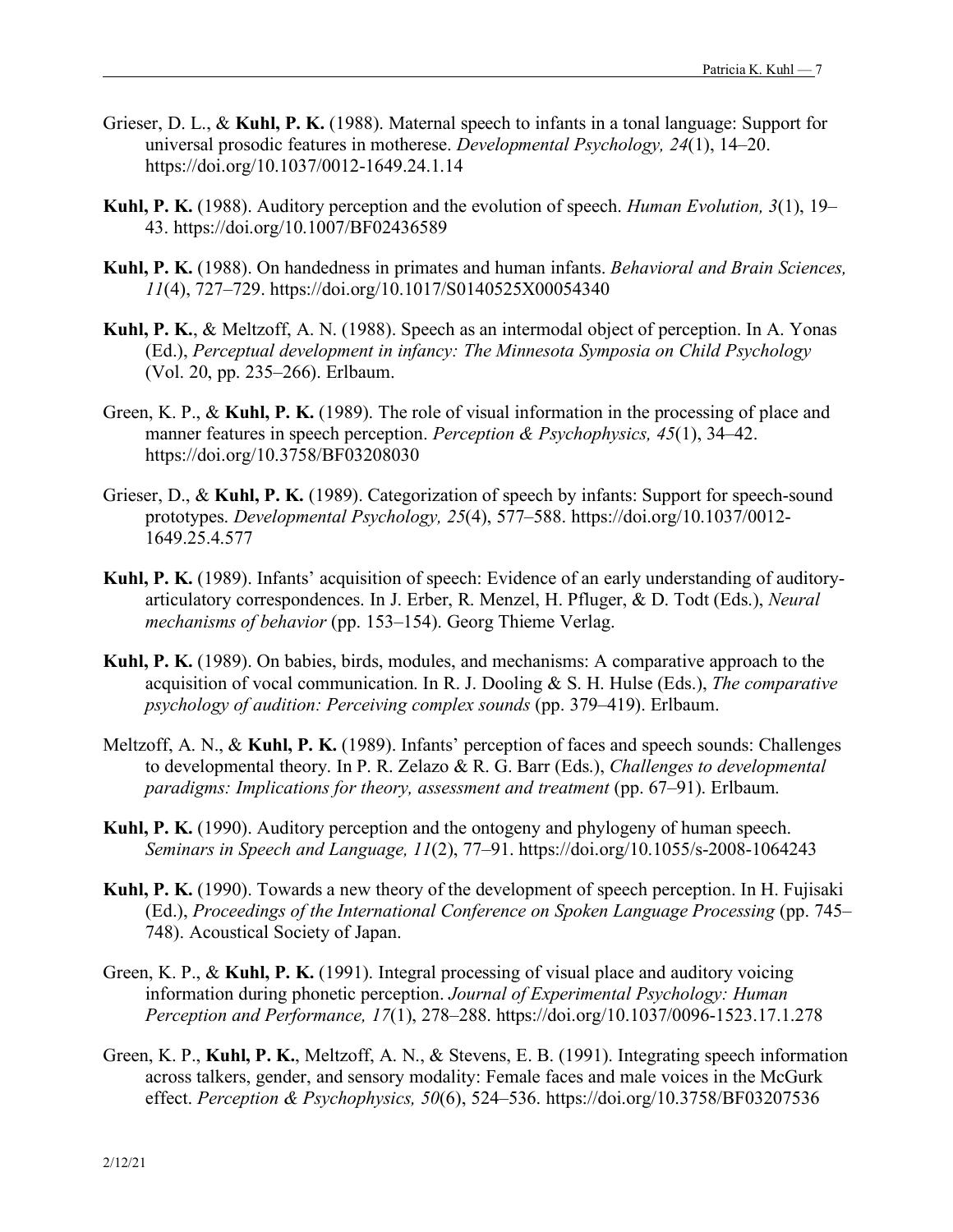- **Kuhl, P. K.** (1991). Human adults and human infants show a "perceptual magnet effect" for the prototypes of speech categories, monkeys do not. *Perception & Psychophysics, 50*(2), 93– 107. https://doi.org/10.3758/BF03212211
- **Kuhl, P. K.** (1991). Perception, cognition, and the ontogenetic and phylogenetic emergence of human speech. In S. E. Brauth, W. S. Hall, & R. J. Dooling (Eds.), *Plasticity of development* (pp. 73–106). MIT Press.
- **Kuhl, P. K.** (1991). [Review of Modularity and the motor theory of speech perception: Proceedings of a conference to honor Alvin M. Liberman, I. G. Mattingly, & M. Studdert-Kennedy (Eds.)]. *Language and Speech, 34*(4), 367–373. https://doi.org/10.1177/002383099103400405
- **Kuhl, P. K.**, Williams, K. A., & Meltzoff, A. N. (1991). Cross-modal speech perception in adults and infants using nonspeech auditory stimuli. *Journal of Experimental Psychology: Human Perception and Performance, 17*(3), 829–840. https://doi.org/10.1037/0096-1523.17.3.829
- Meltzoff, A. N., **Kuhl, P. K.**, & Moore, M. K. (1991). Perception, representation, and the control of action in newborns and young infants: Toward a new synthesis. In M. J. S. Weiss & P. R. Zelazo (Eds.), *Newborn attention: Biological constraints and the influence of experience* (pp. 377–411). Ablex.
- Davis, K., & **Kuhl, P. K.** (1992). Best exemplars of English velar stops: A first report. In J. J. Ohala, T. M. Nearey, B. L. Derwing, M. M. Hodge, & G. E. Wiebe (Eds.), *Proceedings of the International Conference on Spoken Language Processing* (pp. 495–498). University of Alberta.
- **Kuhl, P. K.** (1992). Infants' perception and representation of speech: Development of a new theory. In J. J. Ohala, T. M. Nearey, B. L. Derwing, M. M. Hodge, & G. E. Wiebe (Eds.), *Proceedings of the International Conference on Spoken Language Processing* (pp. 449–456). University of Alberta.
- **Kuhl, P. K.** (1992). Psychoacoustics and speech perception: Internal standards, perceptual anchors, and prototypes. In L. A. Werner & E. W. Rubel (Eds.), *Developmental psychoacoustics* (pp. 293–332). American Psychological Association. https://doi.org/10.1037/10119-012
- **Kuhl, P. K.** (1992). Speech prototypes: Studies on the nature, function, ontogeny and phylogeny of the "centers" of speech categories. In Y. Tohkura, E. Vatikiotis-Bateson, & Y. Sagisaka (Eds.), *Speech perception, production and linguistic structure* (pp. 239–264). Ohmsha.
- **Kuhl, P. K.**, Williams, K. A., Lacerda, F., Stevens, K. N., & Lindblom, B. (1992). Linguistic experience alters phonetic perception in infants by 6 months of age. *Science, 255*(5044), 606– 608. https://doi.org/10.1126/science.1736364
- Marean, G. C., Werner, L. A., & **Kuhl, P. K.** (1992). Vowel categorization by very young infants. *Developmental Psychology, 28*(3), 396–405. https://doi.org/10.1037/0012-1649.28.3.396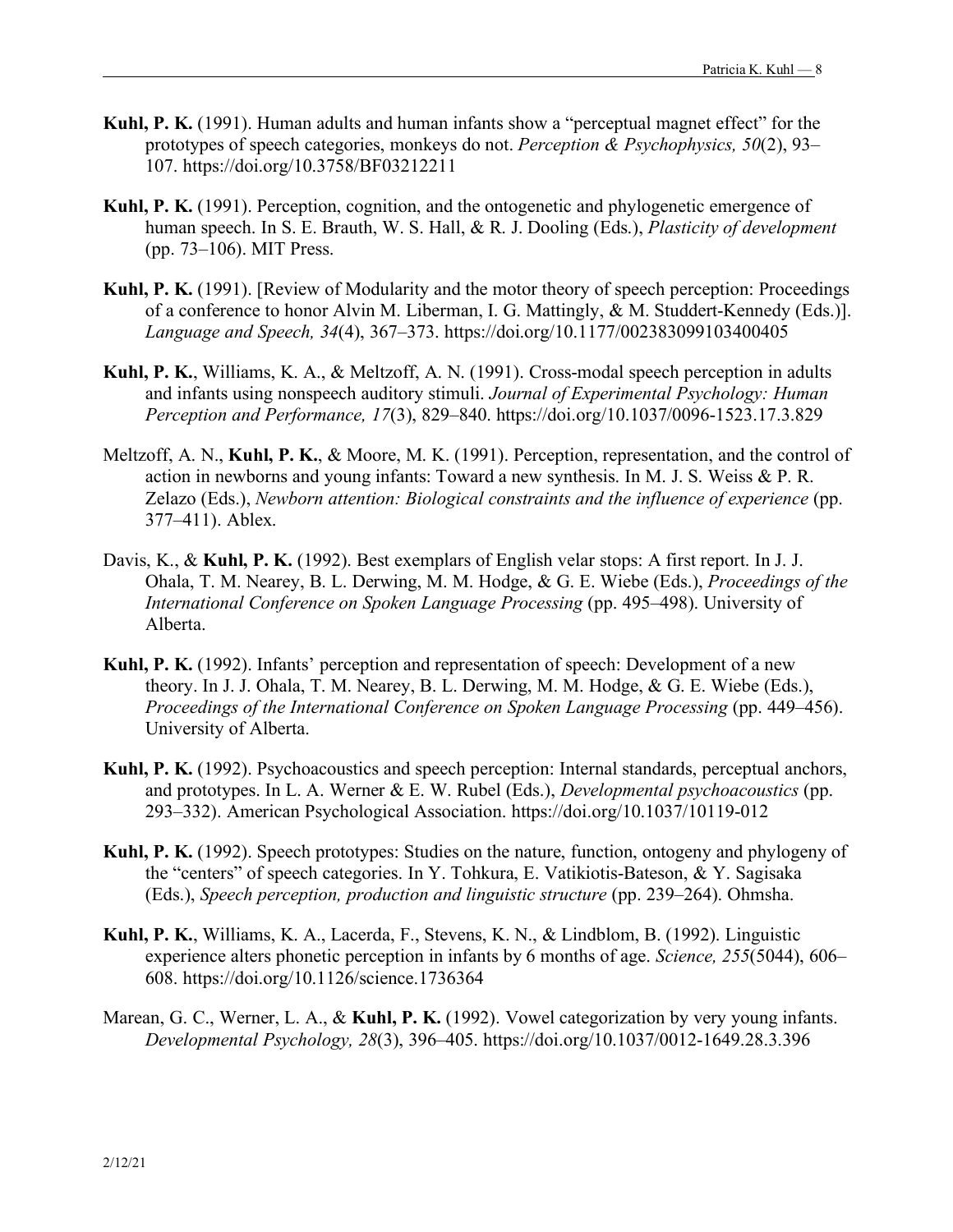- Goodsitt, J. V., Morgan, J. L., & **Kuhl, P. K.** (1993). Perceptual strategies in prelingual speech segmentation. *Journal of Child Language, 20*(2), 229–252. https://doi.org/10.1017/S0305000900008266
- **Kuhl, P. K.** (1993). Developmental speech perception: Implications for models of language impairment. In P. Tallal, A. M. Galaburda, R. R. Llinás, & C. von Euler (Eds.), *Temporal information processing in the nervous system. Annals of the New York Academy of Sciences* (Vol. 682, pp. 248–263). The New York Academy of Sciences. https://doi.org/10.1111/j.1749-6632.1993.tb22973.x
- **Kuhl, P. K.** (1993). Early linguistic experience and phonetic perception: Implications for theories of developmental speech perception. *Journal of Phonetics, 21*(1–2), 125–139. https://doi.org/10.1016/S0095-4470(19)31326-9
- **Kuhl, P. K.** (1993). Infant speech perception: A window on psycholinguistic development. *International Journal of Psycholinguistics, 9*(1), 33–56.
- **Kuhl, P. K.** (1993). Innate predispositions and the effects of experience: The native language magnet theory. In B. de Boysson-Bardies, S. de Schonen, P. Jusczyk, P. McNeilage, & J. Morton (Eds.), *Developmental neurocognition: Speech and face processing in the first year of life* (pp. 259–274). Kluwer Academic Publishers. https://doi.org/10.1007/978-94-015-8234- 6\_22
- Green, K. P., Stevens, E. B., & **Kuhl, P. K.** (1994). Talker continuity and the use of rate information during phonetic perception. *Perception & Psychophysics, 55*(3), 249–260. https://doi.org/10.3758/BF03207596
- **Kuhl, P. K.** (1994). Forming the brain's perceptual maps: Effects of language experience on speech perception. In *Brain and Communication: 1994 Yakult International Symposium* (pp. 1–22). Yakult Honsha Co.
- **Kuhl, P. K.** (1994). Learning and representation in speech and language. *Current Opinion in Neurobiology, 4*(6), 812–822. https://doi.org/10.1016/0959-4388(94)90128-7
- **Kuhl, P. K.** (1994). Speech perception. In F. D. Minifie (Ed.), *Introduction to communication sciences and disorders* (pp. 77–148). Singular.
- **Kuhl, P. K.**, Tsuzaki, M., Tohkura, Y., & Meltzoff, A. N. (1994). Human processing of auditoryvisual information in speech perception: Potential for multimodal human-machine interfaces. In *Proceedings of the International Conference on Spoken Language Processing* (pp. 539– 542). Acoustical Society of Japan.
- Meltzoff, A. N., & **Kuhl, P. K.** (1994). Faces and speech: Intermodal processing of biologically relevant signals. In D. J. Lewkowicz & R. Lickliter (Eds.), *The development of intersensory perception: Comparative perspectives* (pp. 335–369). Erlbaum.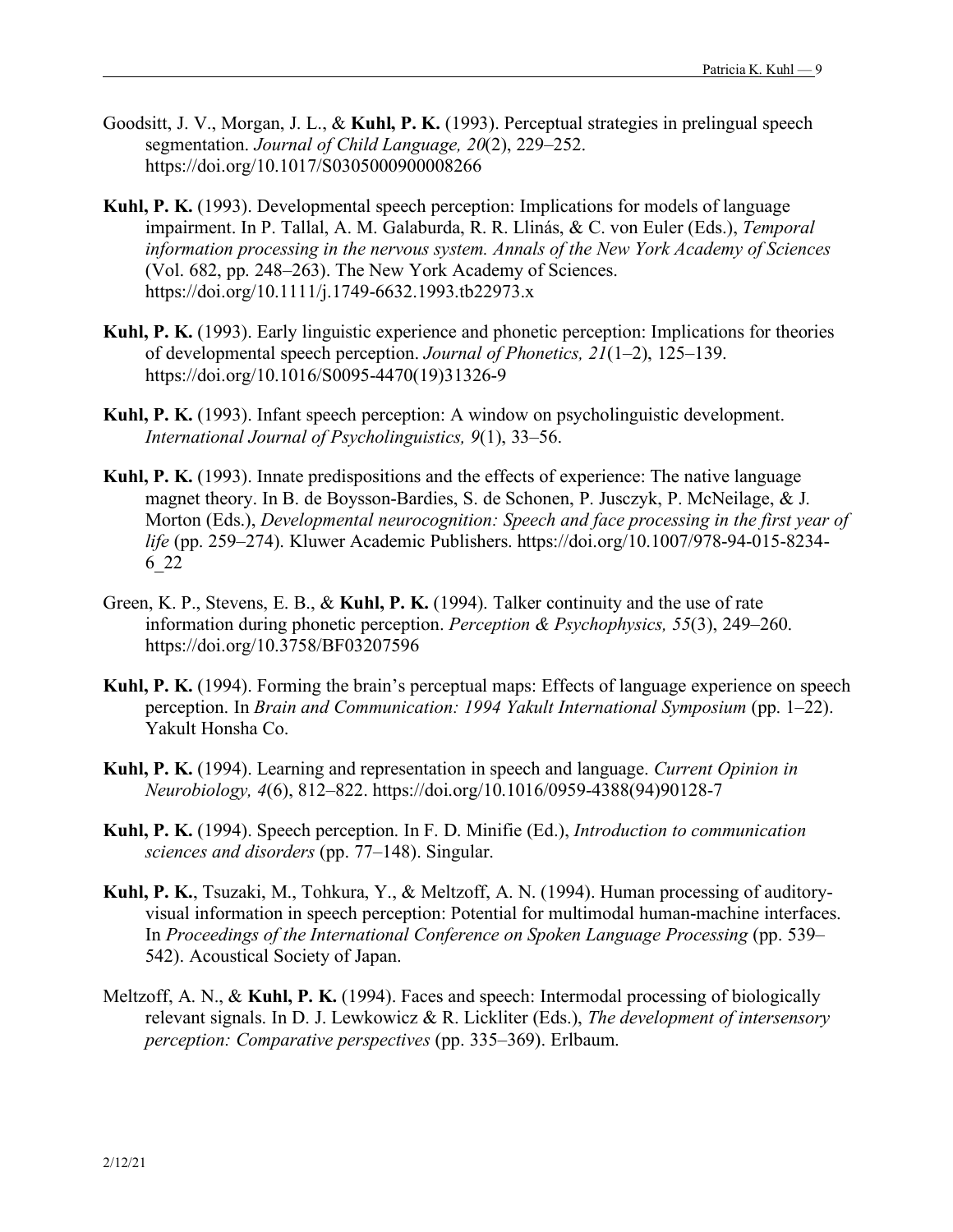- Iverson, P., & **Kuhl, P. K.** (1995). Mapping the perceptual magnet effect for speech using signal detection theory and multidimensional scaling. *Journal of the Acoustical Society of America, 97*(1), 553–562. https://doi.org/10.1121/1.412280
- **Kuhl, P. K.** (1995). Mechanisms of developmental change in speech and language. *Proceedings of the XIIIth International Congress on Phonetic Sciences, 2*, 132–139.
- **Kuhl, P. K.** (1995). The acquisition of language and speech. In G. Bloothooft, V. Hazan, D. Huber, & J. Llisterri (Eds.), *European studies in phonetics and speech communication* (pp. 93–98). OTS Publications.
- **Kuhl, P. K.**, & Iverson, P. (1995). Linguistic experience and the "perceptual magnet effect." In W. Strange (Ed.), *Speech perception and linguistic experience: Issues in cross-language research* (pp. 121–154). York Press.
- **Kuhl, P. K.**, & Meltzoff, A. N. (1995). Vocal learning in infants: Development of perceptual-motor links for speech. *Proceedings of the XIIIth International Congress on Phonetic Sciences, 1*, 146–149.
- Andruski, J. E., & **Kuhl, P. K.** (1996). The acoustic structure of vowels in mothers' speech to infants and adults. *Proceedings of the 1996 International Conference on Spoken Language Processing, 3*, 1545–1548. https://doi.org/10.1109/ICSLP.1996.607913
- Iverson, P., & **Kuhl, P. K.** (1996). Influences of phonetic identification and category goodness on American listeners' perception of /r/ and /l/. *Journal of the Acoustical Society of America, 99*(2), 1130–1140. https://doi.org/10.1121/1.415234
- **Kuhl, P. K.**, & Meltzoff, A. N. (1996). Infant vocalizations in response to speech: Vocal imitation and developmental change. *Journal of the Acoustical Society of America, 100*(4), 2425–2438. https://doi.org/10.1121/1.417951
- Willerman, R., & **Kuhl, P. K.** (1996). Cross-language speech perception: Swedish, English, and Spanish speakers' perception of front rounded vowels. *Proceedings of the 1996 International Conference on Spoken Language Processing, 1*, 442–445. https:///doi.org/10.1109/ICSLP.1996.607149
- Green, K. P., Tomiak, G. R., & **Kuhl, P. K.** (1997). The encoding of rate and talker information during phonetic perception. *Perception & Psychophysics, 59*(5), 675–692. https://doi.org/10.3758/BF03206015
- **Kuhl, P. K.**, Andruski, J. E., Chistovich, I. A., Chistovich, L. A., Kozhevnikova, E. V., Ryskina, V. L., Stolyarova, E. I., Sundberg, U., & Lacerda, F. (1997). Cross-language analysis of phonetic units in language addressed to infants. *Science, 277*(5326), 684–686. https://doi.org/10/1126/science.277.5326.684
- **Kuhl, P. K.**, & Meltzoff, A. N. (1997). Evolution, nativism, and learning in the development of language and speech. In M. Gopnik (Ed.), *The inheritance and innateness of grammars* (pp. 7–44). Oxford University Press.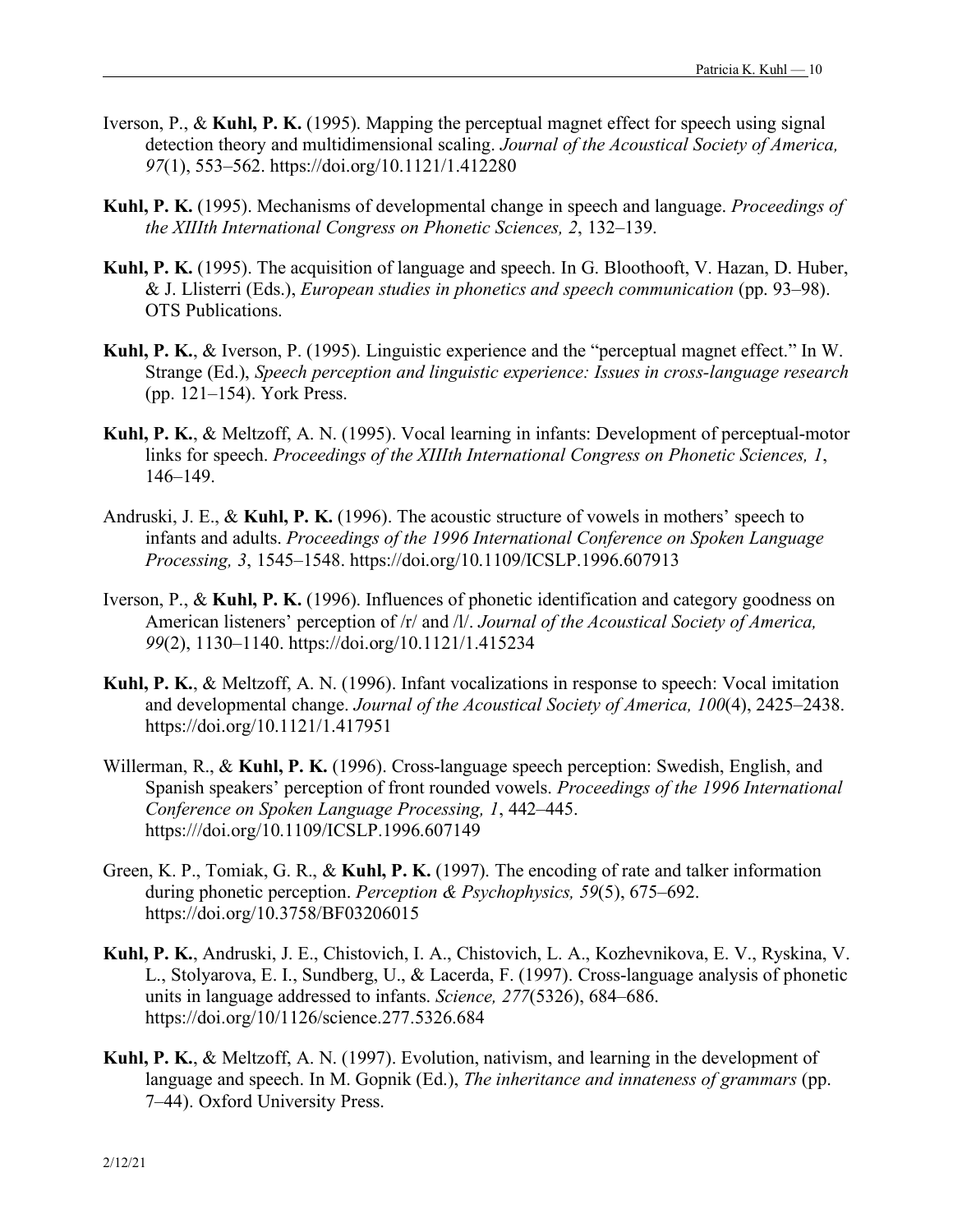- **Kuhl, P. K.** (1998). Effects of language experience on speech perception. In P. K. Kuhl & L. Crum (Eds.), *Proceedings 16th International Congress on Acoustics and 135th Meeting of the Acoustical Society of America* (Vol. 3, pp. 1601–1602). Acoustical Society of America. https://doi.org/10.1121/1.422159
- **Kuhl, P. K.** (1998). Language, culture, and intersubjectivity: The creation of shared perception. In S. Bråten (Ed.), *Intersubjective communication and emotion in early ontogeny* (pp. 297–315). Cambridge University Press.
- **Kuhl, P. K.** (1998). The development of language. In C. von Euler, I. Lundberg, & R. Llinás (Eds.), *Basic mechanisms in cognition and language* (pp. 175–195). Elsevier.
- **Kuhl, P. K.** (1998). The development of speech and language. In T. J. Carew, R. Menzel, & C. J. Shatz (Eds.), *Mechanistic relationships between development and learning* (pp. 53–73). Wiley.
- Doupe, A. J., & **Kuhl, P. K.** (1999). Birdsong and speech: Common themes and mechanisms. *Annual Review of Neuroscience, 22*(1), 567–631. https://doi.org/10.1146/annurev.neuro.22.1.567
- Gopnik, A., Meltzoff, A. N., & **Kuhl, P. K.** (1999). *The scientist in the crib: Minds, brains, and how children learn.* Harper Collins.
- **Kuhl, P. K.** (1999). Speech, language, and the brain: Innate preparation for learning. In M. D. Hauser & M. Konishi (Eds.), *The design of animal communication* (pp. 419–450). MIT Press.
- Dawson, G., Osterling, J., Meltzoff, A. N., & **Kuhl, P. K.** (2000). Case study of the development of an infant with autism from birth to two years of age. *Journal of Applied Developmental Psychology, 21*(3), 299–313. https://doi.org/10.1016/S0193-3973(99)00042-8
- Iverson, P., & **Kuhl, P. K.** (2000). Perceptual magnet and phoneme boundary effects in speech perception: Do they arise from a common mechanism? *Perception & Psychophysics, 62*(4), 874–886. https://doi.org/10.3758/BF03206929
- **Kuhl, P. K.** (2000). A new view of language acquisition. *Proceedings of the National Academy of Sciences, 97*(22), 11850–11857. https://doi.org/10.1073/pnas.97.22.11850
- **Kuhl, P. K.** (2000). Language, mind, and brain: Experience alters perception. In M. S. Gazzaniga (Ed.), *The new cognitive neurosciences* (2nd ed., pp. 99–115). MIT Press.
- Zhang, Y., **Kuhl, P. K.**, Imada, T., Iverson, P., Pruitt, J., Kotani, M., Stevens, E. (2000). Neural plasticity revealed in perceptual training of a Japanese adult listener to learn American /l-r/ contrast: A whole-head magnetoencephalography study. *Proceedings of the 6<sup>th</sup> International Conference on Spoken Language Processing, 3*, 953–956.
- **Kuhl, P. K.** (2001). Speech, language, and developmental change. In F. Lacerda, C. von Hofsten, & M. Heimann (Eds.), *Emerging cognitive abilities in early infancy* (pp. 111–133). Lawrence Erlbaum Associates.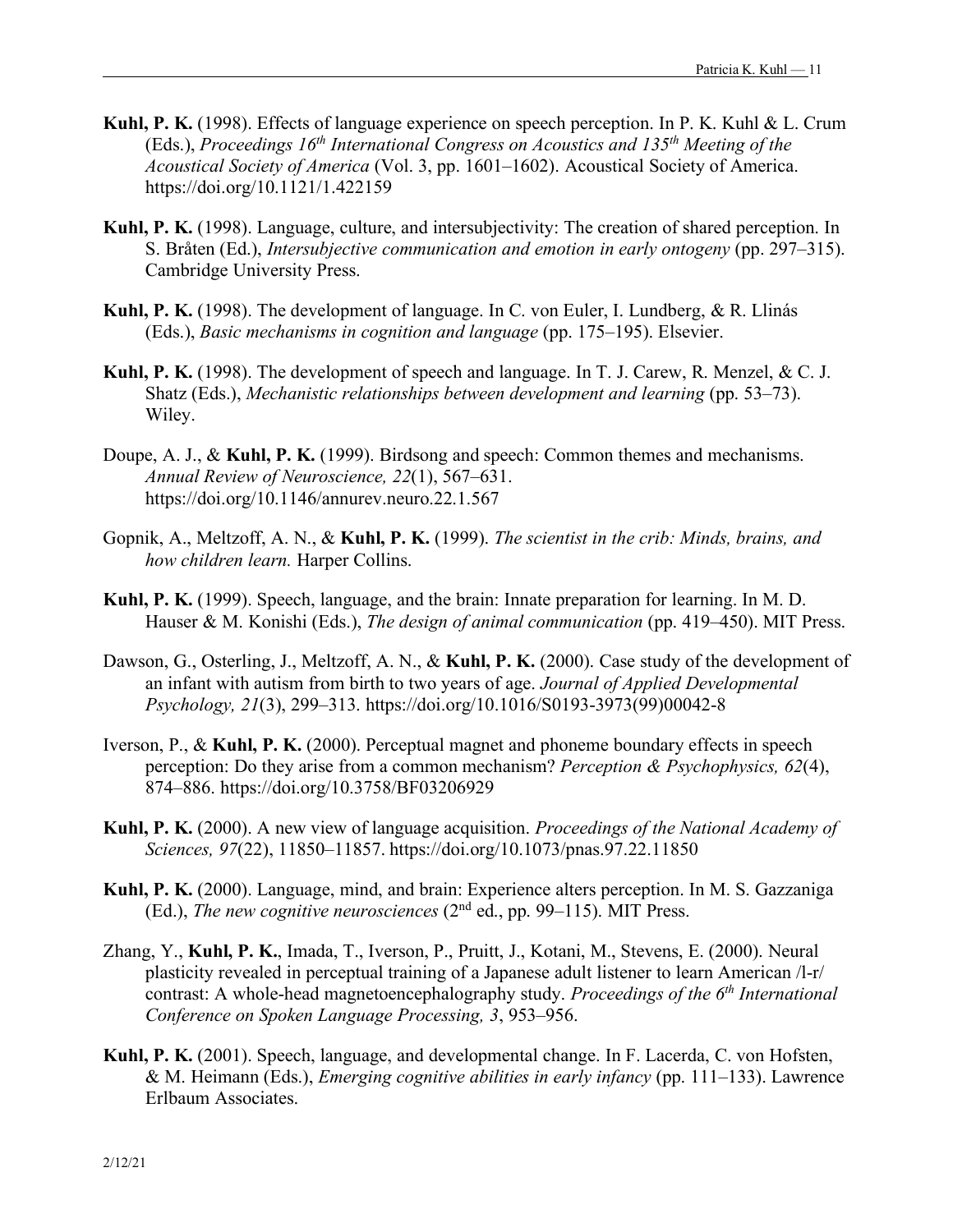- **Kuhl, P. K.**, Tsao, F.-M., Liu, H.-M., Zhang, Y., & de Boer, B. (2001). Language/culture/mind/brain: Progress at the margins between disciplines. In A. R. Damasio, A. Harrington, J. Kagan, B. S. McEwen, H. Moss, & R. Shaikh (Eds.), *Unity of knowledge: The convergence of natural and human science* (pp. 136–174). The New York Academy of Sciences. https://doi.org/10.1111/j.1749-6632.2001.tb03478.x
- de Boer, B., & **Kuhl, P. K.** (2003). Investigating the role of infant-directed speech with a computer model. *Acoustic Research Letters Online, 4*(4), 129–134. https://doi.org/10.1121/1.1613311
- Iverson, P., **Kuhl, P. K.**, Akahane-Yamada, R., Diesch, E., Tohkura, Y., Kettermann, A., & Siebert, C. (2003). A perceptual interference account of acquisition difficulties for non-native phonemes. *Cognition, 87*(1), B47–B57. https://doi.org/10.1016/S0010-0277(02)00198-1
- **Kuhl, P. K.** (2003). Human speech and birdsong: Communication and the social brain. *Proceedings of the National Academy of Sciences, 100*(17), 9645–9646. https://doi.org/10.1073/pnas.1733998100
- **Kuhl, P. K.**, Tsao, F.-M, & Liu, H.-M. (2003). Foreign-language experience in infancy: Effects of short-term exposure and social interaction on phonetic learning. *Proceedings of the National Academy of Sciences, 100*(15), 9096–9101. https://doi.org/10.1073/pnas.1532872100
- Liu, H.-M, **Kuhl, P. K.**, & Tsao, F.-M. (2003). An association between mothers' speech clarity and infants' speech discrimination skills. *Developmental Science, 6*(3), F1–F10. https://doi.org/10.1111/1467-7687.00275
- Wang, Y., & **Kuhl, P. K.** (2003). Evaluating the "critical period" hypothesis: Perceptual learning of Mandarin tones in American adults and American children at 6, 10 and 14 years of age. *Proceedings of the 15th International Congress of Phonetic Sciences*, 1537–1540.
- Cheour, M., Imada, T., Taulu, S., Ahonen, A., Salonen, J., & **Kuhl, P. K.** (2004). Magnetoencephalography (MEG) is feasible for infant assessment of auditory discrimination. *Experimental Neurology, 190*(1), 44–51. https://doi.org/10.1016/j.expneurol.2004.06.030
- **Kuhl, P. K.** (2004). Early language acquisition: Cracking the speech code. *Nature Reviews Neuroscience, 5*(11), 831–843. https://doi.org/10.1038/nrn1533
- Tsao, F.-M., Liu, H.-M., & **Kuhl, P. K.** (2004). Speech perception in infancy predicts language development in the second year of life: A longitudinal study. *Child Development, 75*(4), 1067–1084. https://doi.org/10.1111/j.1467\_8624.2004.00726.x
- Conboy, B. T., Rivera-Gaxiola, M., Klarman, L., Aksoylu, E., & **Kuhl, P. K.** (2005). Associations between native and nonnative speech sound discrimination and language development at the end of the first year. *Proceedings of the 29th annual Boston University Conference on Language Development*.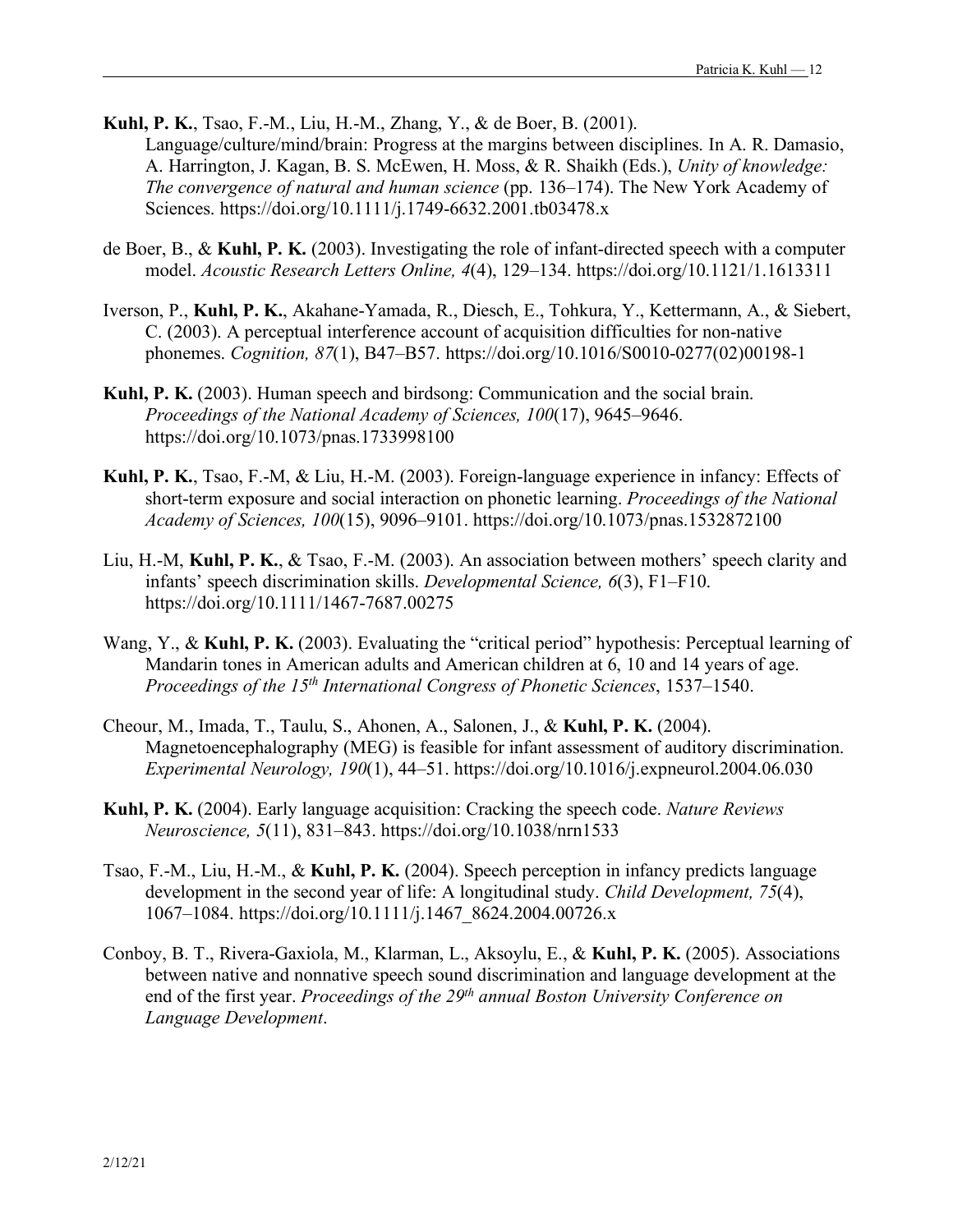- **Kuhl, P. K.**, Coffey-Corina, S., Padden, D., & Dawson, G. (2005). Links between social and linguistic processing of speech in preschool children with autism: Behavioral and electrophysiological measures. *Developmental Science, 8*(1), F9–F20. https://doi.org/10.1111/j.1467-7687.2004.00384.x
- **Kuhl, P. K.**, Conboy, B. T., Padden, D., Nelson, T., & Pruitt, J. (2005). Early speech perception and later language development: Implications for the "critical period." *Language Learning and Development, 1*(3&4), 237–264. https://doi.org/10.1207/s15473341lld0103&4\_2
- Liu, H.-M., Tsao, F.-M., & **Kuhl, P. K.** (2005). The effect of reduced vowel working space on speech intelligibility in Mandarin-speaking young adults with cerebral palsy. *Journal of the Acoustical Society of America, 117*(6), 3879–3889. https://doi.org/10.1121/1.1898623
- Rivera-Gaxiola, M., Klarman, L., García-Sierra, A., & **Kuhl, P. K.** (2005). Neural patterns to speech and vocabulary growth in American infants. *NeuroReport, 16*(5), 495–498. https://doi.org/10.1097/00001756-200504040-00015
- Rivera-Gaxiola, M., Silva-Pereyra, J., & **Kuhl, P. K.** (2005). Brain potentials to native and nonnative speech contrasts in 7- and 11-month-old American infants. *Developmental Science, 8*(2), 162–172. https://doi.org/10.1111/j.1467-7687.2005.00403.x
- Silva-Pereyra, J. F., Klarman, L., Lin, L. J.-F., & **Kuhl, P. K.** (2005). Sentence processing in 30 month-old children: An event-related potential study. *NeuroReport, 16*(6), 645–648. https://doi.org/10.1097/00001756-200504250-00026
- Silva-Pereyra, J., Rivera-Gaxiola, M., & **Kuhl, P. K.** (2005). An event-related brain potential study of sentence comprehension in preschoolers: Semantic and morphosyntactic processing. *Cognitive Brain Research, 23*(2–3), 247–258. https://doi.org/10.1016/j.cogbrainres.2004.10.015
- Zhang, Y., **Kuhl, P. K.**, Imada, T., Kotani, M., & Tohkura, Y. (2005). Effects of language experience: Neural commitment to language-specific auditory patterns. *NeuroImage, 26*(3), 703–720. https://doi.org/10.1016/j.neuroimage.2005.02.040
- Bransford, J., Barron, B., Pea, R., Meltzoff, A., **Kuhl, P.**, Bell, P., Stevens, R., Schwartz, D., Vye, N., Reeves, B., Roschelle, J., & Sabelli, N. (2006). Foundations and opportunities for an interdisciplinary science of learning. In K. Sawyer (Ed.), *The Cambridge handbook of the learning sciences* (pp. 19–34). Cambridge University Press. https://doi.org/10.1017/CBO9780511816833.003
- Bransford, J., Vye, N., Stevens, R., **Kuhl, P.**, Schwartz, D., Bell, P., Meltzoff, A., Barron, B., Pea, R., Reeves, B., Roschelle, J., & Sabelli, N. (2006). Learning theories and education: Toward a decade of synergy. In P. Alexander & P. Winne (Eds.), *Handbook of educational psychology* (2nd ed., pp. 209–244). Erlbaum. https://doi.org/10.4324/9780203874790.CH10
- Imada, T., Zhang, Y., Cheour, M., Taulu, S., Ahonen, A., & **Kuhl, P. K.** (2006). Infant speech perception activates Broca's Area: A developmental magnetoencephalography study. *NeuroReport, 17*(10), 957–962. https://doi.org/10.1097/01.wnr.0000223387.51704.89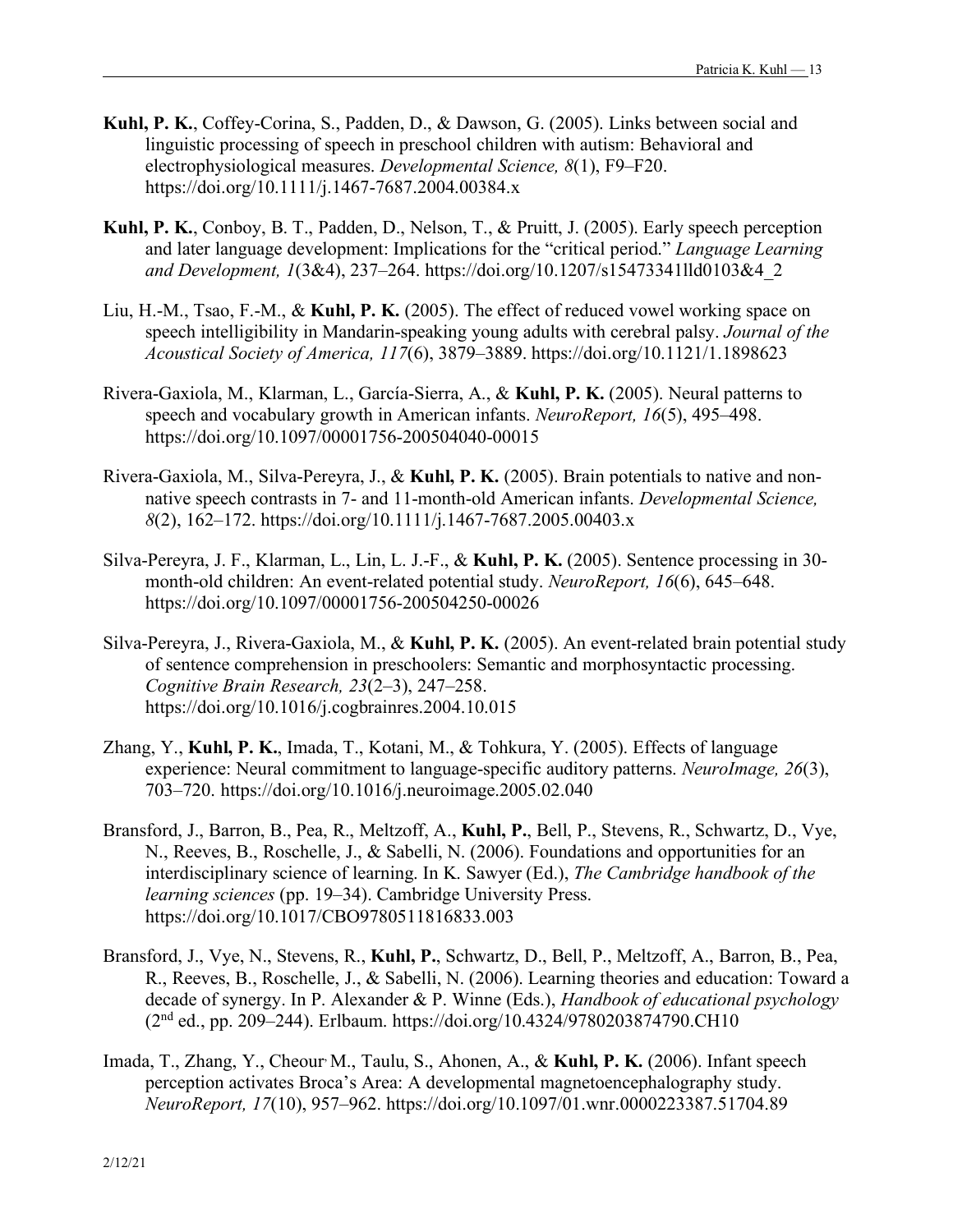- **Kuhl, P. K.**, Stevens, E., Hayashi, A., Deguchi, T., Kiritani, S., & Iverson, P. (2006). Infants show a facilitation effect for native language phonetic perception between 6 and 12 months. *Developmental Science, 9*(2), F13–F21. https://doi.org/10.1111/j.1467-7687.2006.00468.x
- Tsao, F.-M., Liu, H.-M., & **Kuhl, P. K.** (2006). Perception of native and non-native affricatefricative contrasts: Cross-language tests on adults and infants. *Journal of the Acoustical Society of America, 120*(4), 2285–2294. https://doi.org/10.1121/1.2338290
- Conboy, B. T., & **Kuhl, P. K.** (2007). Early speech perception: Developing a culturally specific way of listening through social interaction. In S. Bråten (Ed.), *On being moved: From mirror neurons to empathy* (pp. 175–199). Cambridge University Press. https://doi.org/10.1075/aicr.68.15con
- Constantino J. N., Yang D., Gray T. L., Gross M. M., Abbacchi A. M., Smith S. C., Kohn C. E., & **Kuhl P. K.** (2007). Clarifying the associations between language and social development in autism: a study of non-native phoneme recognition. *Journal of Autism and Developmental Disorders, 37(*7), 1256–1263. https://doi.org/10.1007/s10803-006-0269-9
- **Kuhl, P. K.** (2007). Cracking the speech code: How infants learn language. *Acoustical Science and Technology, 28*(2), 71–83. https://doi.org/10.1250/ast.28.71
- **Kuhl, P. K.** (2007). Is speech learning 'gated' by the social brain? *Developmental Science, 10*(1), 110–120. https://doi.org/10.1111/j.1467-7687.2007.00572.x
- Liu, H.-M., Tsao, F.-M., & **Kuhl, P. K.** (2007). Acoustic analysis of lexical tone in Mandarin infant-directed speech. *Developmental Psychology, 43*(4), 912–917. https://doi.org/10.1037/0012-1649.43.4.912
- Rivera-Gaxiola, M., Silva-Pereyra, J., Klarman, L., García-Sierra, A., Lara-Ayala, L., Cadena-Salazar, C., & **Kuhl, P. K.** (2007). Principal component analyses and scalp distribution of the auditory P150–250 and N250–550 to speech contrasts in Mexican and American infants. *Developmental Neuropsychology, 31*(3), 363–378. https://doi.org/10.1080/87565640701229292
- Silva-Pereyra, J., Conboy, B. T., Klarman, L., & **Kuhl, P. K.** (2007). Grammatical processing without semantics? An event-related brain potential study of preschoolers using jabberwocky sentences. *Journal of Cognitive Neuroscience, 19*(6), 1050–1068. https://doi.org/10.1162/jocn.2007.19.6.1050
- Wang, Y., Lin, L., **Kuhl, P.**, & Hirsch, J. (2007). Mathematical and linguistic processing differs between native and second languages: An fMRI study. *Brain Imaging and Behavior, 1*(3–4), 68–82. https://doi.org/10.1007/s11682-007-9007-y
- Conboy, B. T., Rivera-Gaxiola, M., Silva-Pereyra, J., & **Kuhl, P. K.** (2008). Event-related potential studies of early language processing at the phoneme, word, and sentence levels. In A. D. Friederici & G. Thierry (Eds.), *Early language development: Bridging brain and behaviour; Trends in language acquisition research* (5<sup>th</sup> ed., pp. 23–64). John Benjamins. https://doi.org/10.1075/tilar.5.04con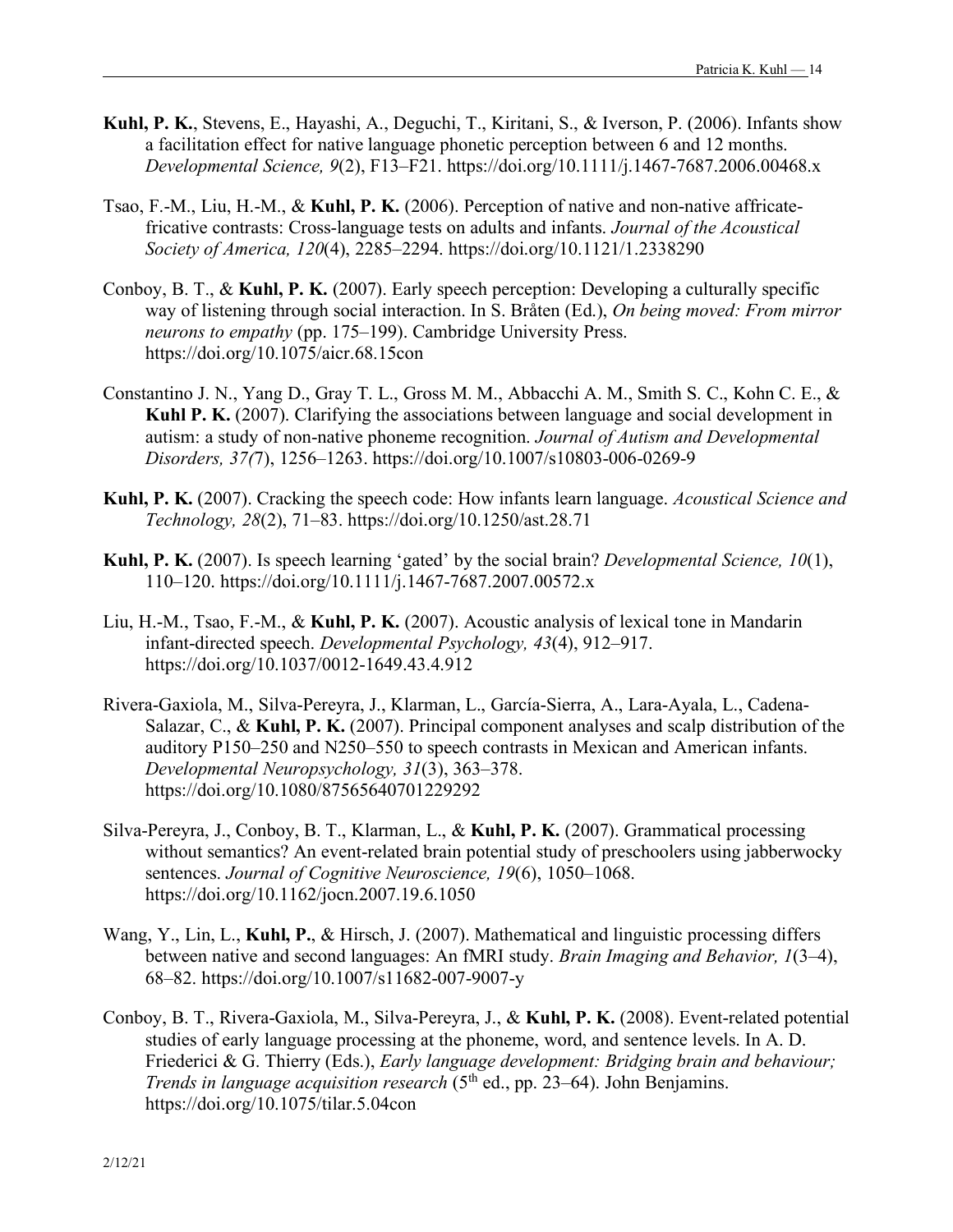- Conboy, B. T., Sommerville, J. A., & **Kuhl, P. K.** (2008). Cognitive control factors in speech perception at 11 months. *Developmental Psychology, 44*(5), 1505–1512. https://doi.org/10.1037/a0012975
- Doupe, A. J., & **Kuhl, P. K.** (2008). Birdsong and human speech: Common themes and mechanisms. In H. P. Zeigler & P. Marler (Eds.), *Neuroscience of birdsong* (pp. 5–31). Cambridge University Press. https://doi.org/10.1146/annurev.neuro.22.1.567
- **Kuhl, P. K.** (2008). Linking infant speech perception to language acquisition: Phonetic learning predicts language growth. In J. Colombo, P. McCardle, & L. Freund (Eds.), *Infant pathways to language: Methods, models, and research directions* (pp. 213–243). Erlbaum. https://doi.org/10.1111/j.1467-8624.2004.00726.x
- **Kuhl, P. K.**, Conboy, B. T., Coffey-Corina, S., Padden, D., Rivera-Gaxiola, M., & Nelson, T. (2008). Phonetic learning as a pathway to language: New data and Native Language Magnet Theory expanded (NLM-e). *Philosophical Transactions of the Royal Society B, 363*(1493), 979–1000. https://doi.org/10.1098/rstb.2007.2154
- **Kuhl, P. K.**, & Rivera-Gaxiola, M. (2008). Neural substrates of language acquisition. *Annual Review of Neuroscience, 31*(1493), 511–534. https://doi.org/10.1146/annurev.neuro.30.051606.094321
- Lin, J.-F., Imada, T., Tanaka, K., Hirai, K., Maeshima, K., Nemoto, I., & **Kuhl, P. K.** (2008). The effect of translation on bilingual mental addition revealed by magnetoencephalography (MEG). In R. Kakigi, K. Yokosawa, & S. Kuriki. (Eds.), *Biomagnetism: Interdisciplinary research and exploration* (pp. 212–214). Hokkaido University Press.
- Raizada, R. D. S., Richards, T. L., Meltzoff, A. N., & **Kuhl, P. K.** (2008). Socioeconomic status predicts hemispheric specialization of the left inferior frontal gyrus in young children. *NeuroImage, 40*(3), 1392–1401. https://doi.org/10.1016/j.neuroimage.2008.01.021
- **Kuhl, P. K.** (2009). Early language acquisition: Neural substrates and theoretical models. In M. S. Gazzaniga (Ed.), *The cognitive neurosciences* (4<sup>th</sup> ed., pp. 837–854). MIT Press. https://doi.org/10.1146/annurev.neuro.30.051606.094321
- **Kuhl, P. K.** (2009). Early language acquisition: Phonetic and word learning, neural substrates, and a theoretical model. In B. Moore, L. Tyler, & W. Marslen-Wilson (Eds.), *The perception of speech: From sound to meaning* (pp. 103–131). Oxford University Press.
- Liu, H.-M., Tsao, F.-M., & **Kuhl, P. K.** (2009). Age-related changes in acoustic modifications of Mandarin maternal speech to preverbal infants and five-year-old children: A longitudinal study. *Journal of Child Language, 36*(4), 909–922. https://doi.org/10.1017/S030500090800929X
- Meltzoff, A. N., **Kuhl, P. K.**, Movellan, J., & Sejnowski, T. J. (2009). Foundations for a new science of learning. *Science, 325*(5938), 284–288. https://doi.org/10.1126/science.1175626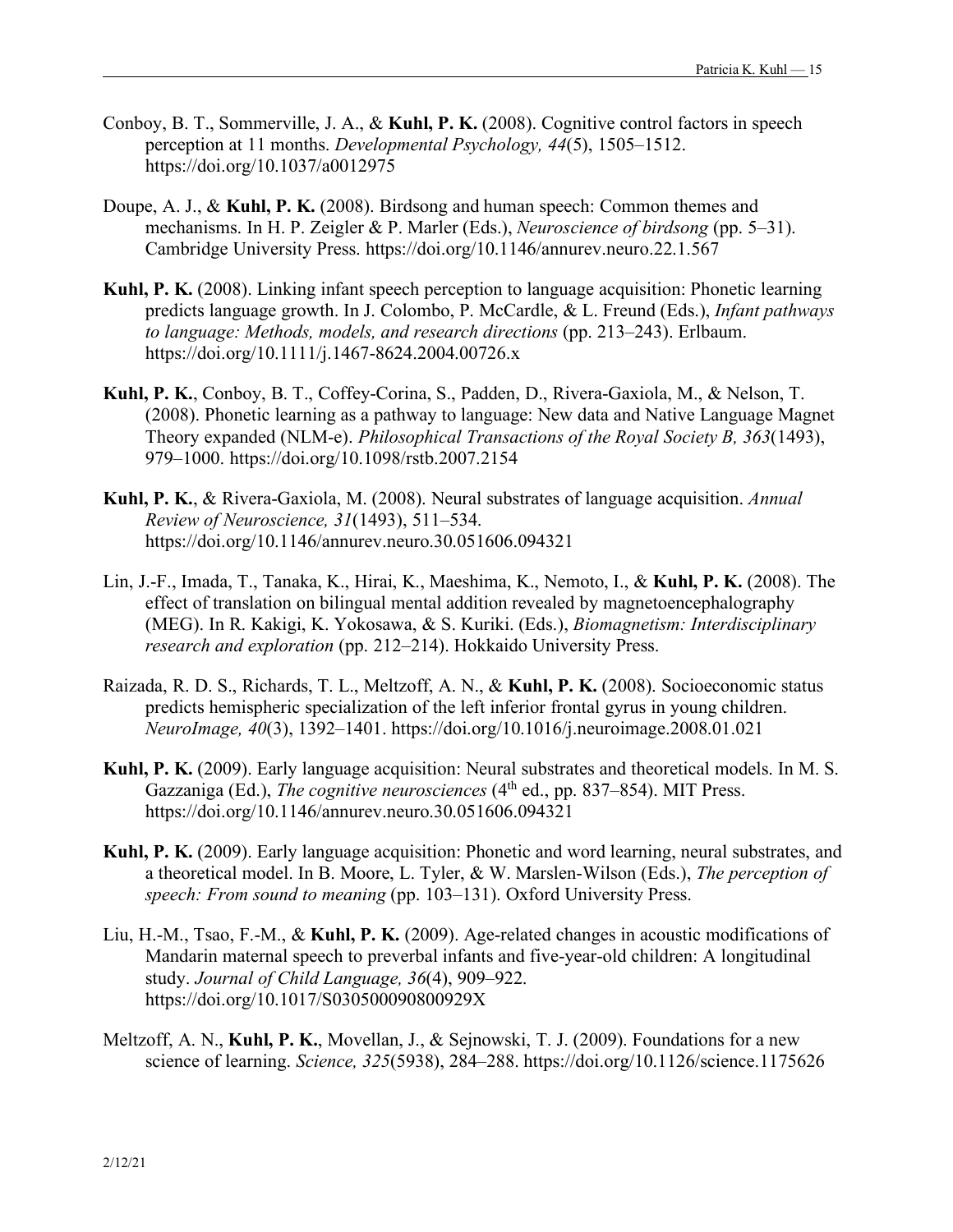- Wang, Y., **Kuhl, P. K.**, Chen, C., & Dong, Q. (2009). Sustained and transient language control in the bilingual brain. *NeuroImage, 47*(1), 414–422. https://doi.org/10.1016/j.neuroimage.2008.12.055
- Zhang, Y., **Kuhl, P. K.**, Imada, T., Iverson, P., Pruitt, J., Stevens, E. B., Kawakatsu, M., Tohkura, Y., & Nemoto, I. (2009). Neural signatures of phonetic learning in adulthood: A magnetoencephalography study. *NeuroImage, 46*(1), 226–240. https://doi.org/10.1016/j.neuroimage.2009.01.028
- **Kuhl, P. K.** (2010). Brain mechanisms in early language acquisition. *Neuron, 67*(5), 713–727. https://doi.org/10.1016/j.neuron.2010.08.038
- Lebedeva, G. C., & **Kuhl, P. K.** (2010). Sing that tune: Infants' perception of melody and lyrics and the facilitation of phonetic recognition in songs. *Infant Behavior and Development, 33*(4), 419–430. https://doi.org/10.1016/j.infbeh.2010.04.006
- Raizada, R. D. S., Tsao, F.-M., Liu, H.-M., Holloway, I. D., Ansari, D., & **Kuhl, P. K.** (2010). Linking brain-wide multivoxel activation patterns to behaviour: Examples from language and math. *NeuroImage, 51*(1), 462–471. https://doi.org/10.1016/j.neuroimage.2010.01.080
- Raizada, R. D. S., Tsao, F.-M., Liu, H.-M., & **Kuhl, P. K.** (2010). Quantifying the adequacy of neural representations for a cross-language phonetic discrimination task: Prediction of individual differences. *Cerebral Cortex, 20*(1), 1–12. https://doi.org/10.1093/cercor/bhp076
- Conboy, B. T., & **Kuhl, P. K.** (2011). Impact of second-language experience in infancy: Brain measures of first- and second-language speech perception. *Developmental Science, 14*(2), 242–248. https://doi.org/10.1111/j.1467-7687.2010.00973.x
- García-Sierra, A., Rivera-Gaxiola, M., Percaccio, C. R., Conboy, B. T., Romo, H., Klarman, L., Ortiz, S., & **Kuhl, P. K.** (2011). Bilingual language learning: An ERP study relating early brain responses to speech, language input, and later word production. *Journal of Phonetics, 39*(4), 546–557. https://doi.org/10.1016/j.wocn.2011.07.002
- **Kuhl, P. K.** (2011). Brain mechanisms underlying the critical period for language: Linking theory and practice, in A. M. Battro, S. Dehaene, & W. J. Singer (Eds.), *Human neuroplasticity and education* (pp. 33–59). The Pontifical Academy of Sciences.
- **Kuhl, P. K.** (2011). Early language learning and literacy: Neuroscience implications for education. *Mind, Brain, and Education, 5*(3), 128–142. https://doi.org/10.1111/j.1751- 228X.2011.01121.x
- **Kuhl, P. K.** (2011). Social mechanisms in early language acquisition: Understanding integrated brain systems supporting language. In J. Decety & J. Cacioppo (Eds.), *The Oxford handbook of social neuroscience* (pp. 649–667). Oxford University Press. https://doi.org/10.1093/oxfordhb/9780195342161.013.0043
- **Kuhl, P. K.** (2011). Who's talking? *Science, 333*(6042) , 529–530. https://doi.org/10.1126/science.1210277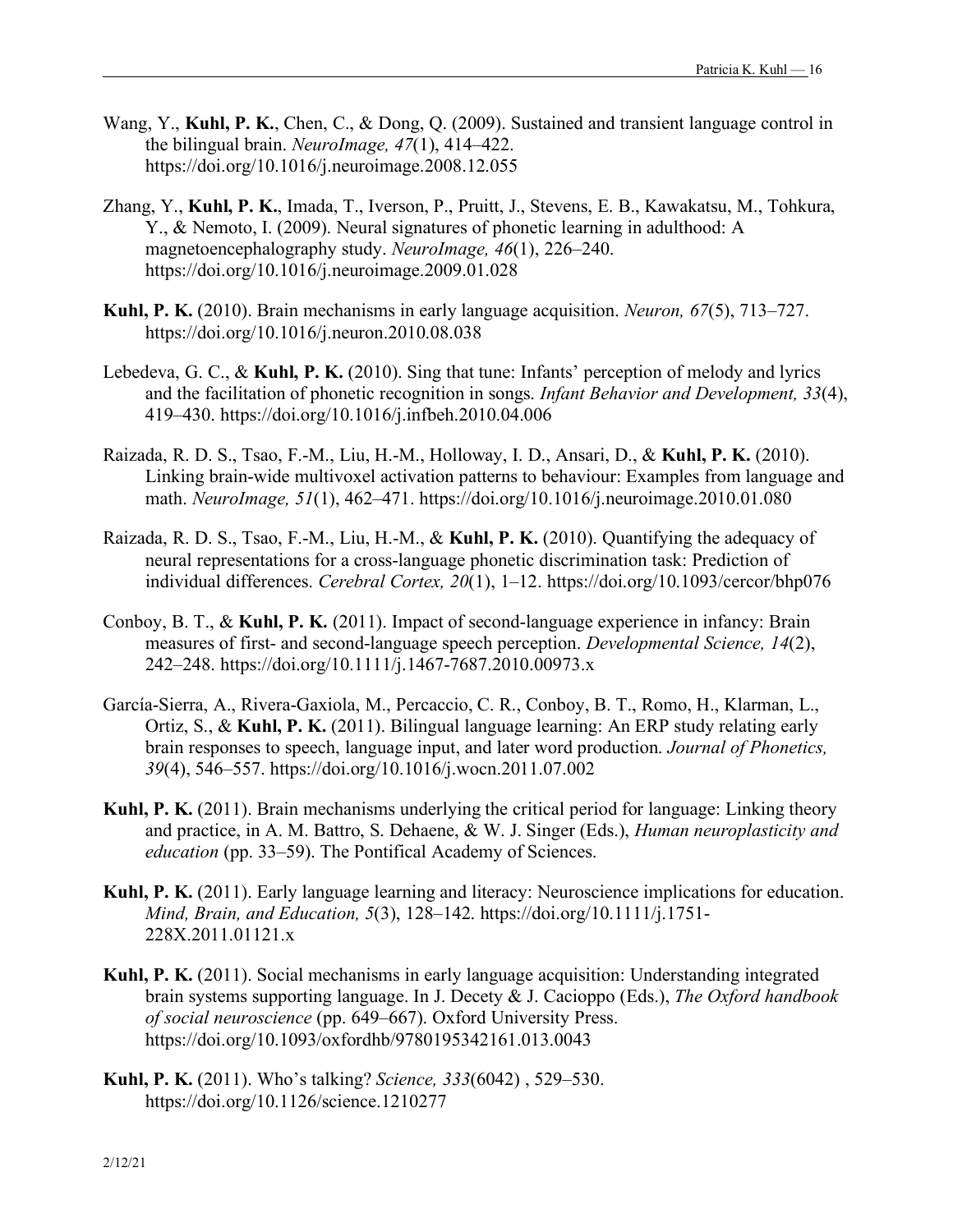- Sundara, M., Demuth, K., & **Kuhl, P. K.** (2011). Sentence-position effects on children's perception and production of English third person singular *–s*. *Journal of Speech, Language, and Hearing Research, 54*(1), 55–71. https://doi.org/10.1044/1092-4388(2010/10-0056)
- Zhao, T., Moon, C., Lagercrantz, H., & **Kuhl, P.** (2011). Prenatal motherese? Newborn speech perception may be enhanced by having a young sibling. *Psi Chi Journal of Undergraduate Research, 16*(2), 90–94. https://doi.org/10.24839/1089-4136.jn16.2.90
- **Kuhl, P. K.**, & Damasio, A. (2012). Language, in E. R. Kandel, J. H. Schwartz, T. M. Jessell, S. Siegelbaum, & J. Hudspeth (Eds.), *Principles of neural science* (5<sup>th</sup> ed., pp. 1353–1372). McGraw Hill.
- Lin, J.-F. L., Imada, T., & **Kuhl, P. K.** (2012). Mental addition in bilinguals: An fMRI study of task-related and performance-related activation. *Cerebral Cortex, 22*(8), 1851–1861. https://doi.org/10.1093/cercor/bhr263
- Ramírez-Esparza, N., Harris, K., Hellermann, J., Richard, C., **Kuhl, P. K.**, & Reder, S. (2012). Socio-interactive practices and personality in adult learners of English with little formal education. *Language Learning, 62*(2), 541–570. https://doi.org/10.1111/j.1467- 9922.2011.00631.x
- Rivera-Gaxiola. M., García-Sierra, A., Lara-Ayala, L., Cadena, C., Jackson-Maldonado, D., & **Kuhl, P. K.** (2012). Event-related potentials to an English/Spanish syllabic contrast in Mexican 10–13-month-old infants. *ISRN Neurology, 2012*, 1–9. https://doi.org/10.5402/2012/702986
- Akiyama, L. F., Richards, T. R., Imada, T., Dager, S. R., Wroblewski, L., & **Kuhl, P. K.** (2013). Age-specific average head template for typically developing 6-month-old infants. *PLoS ONE, 8*(9), 1–9. https://doi.org/10.1371/journal.pone.0073821
- Bosseler, A. N., Taulu, S., Pihko, E., Mäkelä, J. P., Imada, T., Ahonen, A., & **Kuhl, P. K.** (2013). Theta brain rhythms index perceptual narrowing in infant speech perception. *Frontiers in Psychology, 4*, 690. https://doi.org/10.3389/fpsyg.2013.00690
- Deniz Can, D., Richards, T., & **Kuhl, P. K.** (2013). Early gray-matter and white-matter concentration in infancy predict later language skills: A whole-brain voxel-based morphometry study. *Brain and Language, 124*(1), 34–44. https://doi.org/10.1016/j.bandl.2012.10.007
- **Kuhl, P. K.**, Coffey-Corina, S., Padden, D., Munson, J., Estes, A., & Dawson, G. (2013). Brain responses to words in 2-year-olds with autism predict developmental outcomes at age 6. *PLoS ONE, 8*(5), 1–13. https://doi.org/10.1371/journal.pone.0064967
- Moon, C., Lagercrantz, H., & **Kuhl, P. K.** (2013). Language experienced *in utero* affects vowel perception after birth: A two-country study. *Acta Pediatrica, 102*(2), 156–160. https://doi.org/10.1111/apa.12098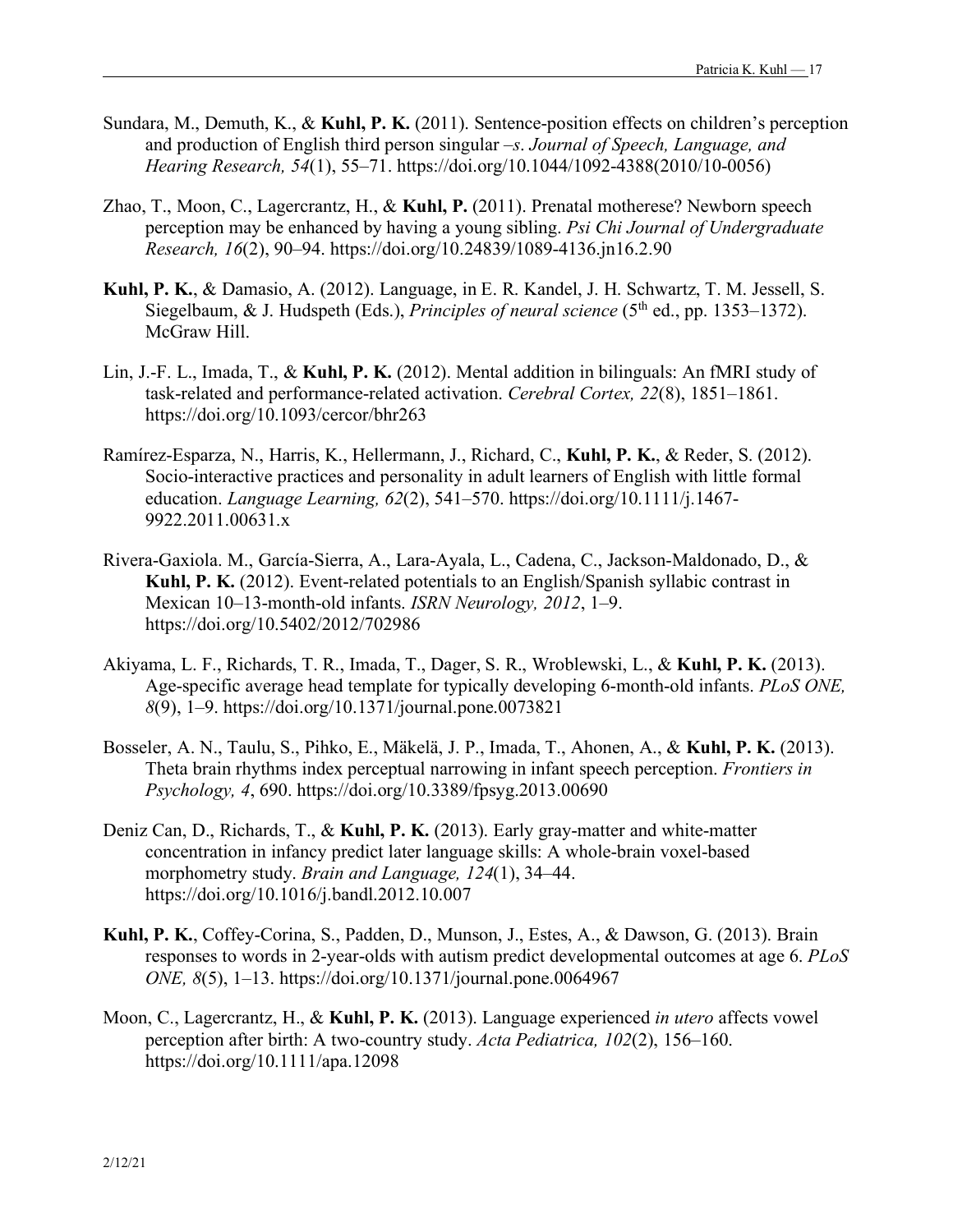- **Kuhl, P. K.** (2014). Early language learning and the social brain. *Cold Spring Harbor Symposia on Quantitative Biology, 79*, 211–220. https://doi.org/10.1101/sqb.2014.79.024802
- **Kuhl, P. K.**, Ramírez, R. R., Bosseler, A., Lin, J.-F., & Imada, T. (2014). Infants' brain responses to speech suggest Analysis by Synthesis. *Proceedings of the National Academy of Sciences, 111*(31), 11238–11245. https://doi.org/10.1073/pnas.1410963111
- Ramírez-Esparza, N., García-Sierra, A., & **Kuhl, P. K.** (2014). Look who's talking: Speech style and social context in language input are linked to concurrent and future speech development. *Developmental Science, 17*(6), 880–891. https://doi.org/10.1111/desc.12172
- Conboy, B. T., Brooks, R., Meltzoff, A. N., & **Kuhl, P. K.** (2015). Social interaction in infants' learning of second-language phonetics: An exploration of brain–behavior relations. *Developmental Neuropsychology, 40*(4), 216–229. https://doi.org/10.1080/87565641.2015.1014487
- **Kuhl, P. K.** (2015). Baby talk. *Scientific American, 313*(5), 64–69. https://doi.org/10.1038/scientificamerican1115\_64
- Moon, C., Zernzach, R. C., & **Kuhl, P. K.** (2015). Mothers say "baby" and their newborns do not choose to listen: A behavioral preference study to compare with ERP results. *Frontiers in Human Neuroscience, 9*, 153. https://doi.org/10.3389/fnhum.2015.00153
- Zhao, T. C., & **Kuhl, P. K.** (2015). Effect of musical experience on learning lexical tone categories. *Journal of the Acoustical Society of America, 137*(3), 1452–1463. https://doi.org/10.1121/1.4913457
- Zhao, T. C., & **Kuhl, P. K.** (2015). Higher-level linguistic categories dominate over lower-level acoustics in lexical tone processing. *Journal of the Acoustical Society of America, 138*(2), 133–137. https://doi.org/10.1121/1.4927632
- García-Sierra, A., Ramírez-Esparza, N., & **Kuhl, P. K.** (2016). Relationships between quantity of language input and brain responses in bilingual and monolingual infants. *International Journal of Psychophysiology, 110*(2016), 1–17. https://doi.org/10.1016/j.ijpsycho.2016.10.004
- **Kuhl, P. K.** (2016). Language and the social brain: The power of surprise in science. In R. J. Sternberg, S. T. Fiske, & D. J. Foss (Eds.), *Scientists making a difference* (pp. 206–209). Cambridge University Press. https://doi.org/10.1017/cbo9781316422250.046
- **Kuhl, P. K.**, Stevenson, J., Corrigan, N. M., van den Bosch, J. J. F., Deniz Can, D., & Richards, T. (2016). Neuroimaging of the bilingual brain: Structural brain correlates of listening and speaking in a second language. *Brain and Language, 162*(2016), 1–9. https://doi.org/10.1016/j.bandl.2016.07.004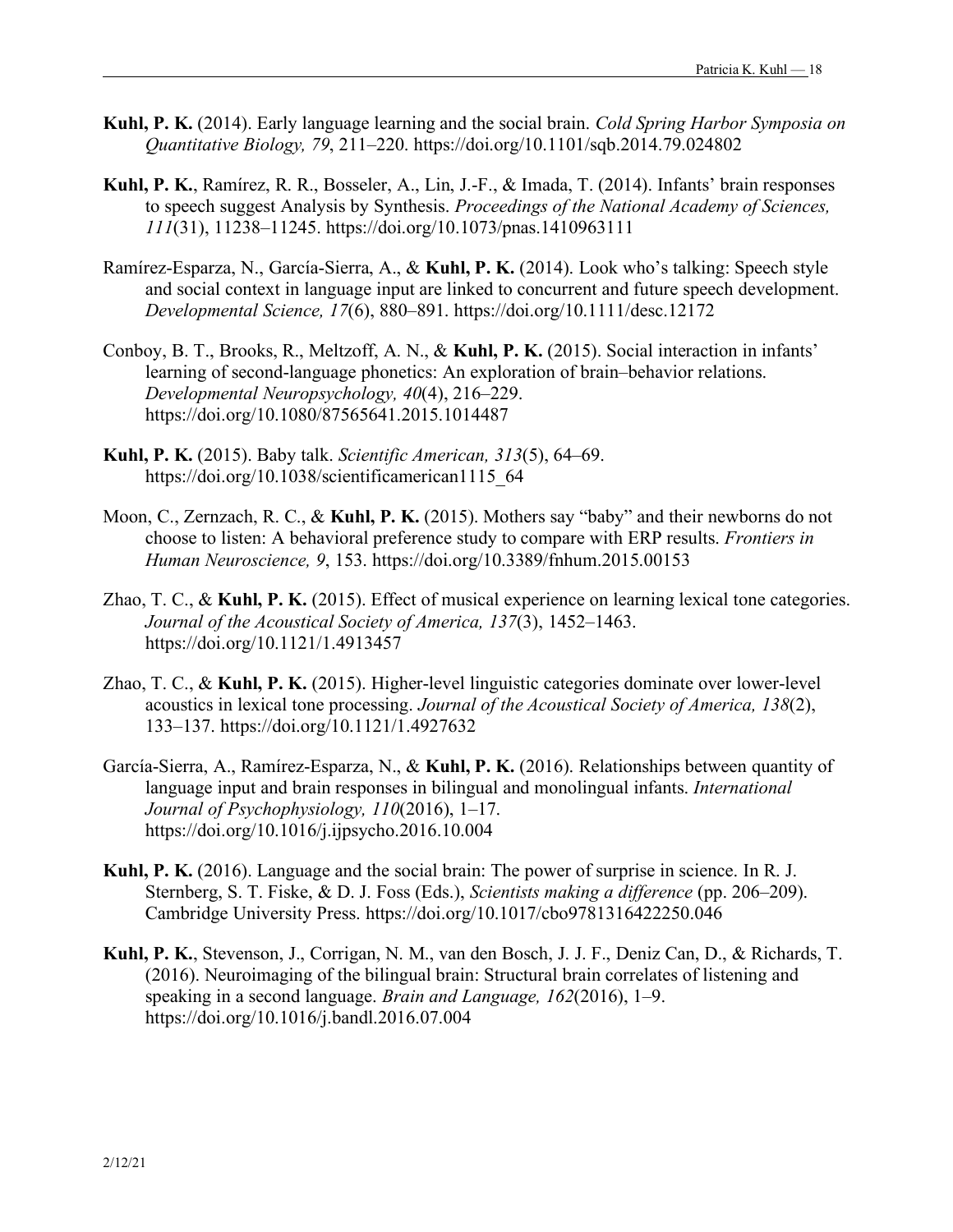- Mamiya, P. C., Richards, T. L., Coe, B. P., Eichler, E. E., & **Kuhl, P. K.** (2016). Brain white matter structure and COMT gene are linked to second-language learning in adults. *Proceedings of the National Academy of Sciences, 113*(26), 7249–7254. https://doi.org/10.1073/pnas.1606602113
- Meltzoff, A. N., & **Kuhl, P. K.** (2016). Exploring the infant social brain: What's going on in there? *Zero to Three, 36*(3), 2–9.
- Nakagawa, S., Imada, T., Hosoi, H., Meltzoff, A. N., & **Kuhl, P. K.** (2016). Development of an infant-friendly flat-panel earphone for non-invasive functional brain imaging on awake babies using cartilage conduction. *Transactions of Japanese Society for Medical and Biological Engineering, 54*, 1–2. https://doi.org/10.11239/jsmbe.54Annual.P2-A07-1
- Zhao, T. C., & **Kuhl, P. K.** (2016). Musical intervention enhances infants' neural processing of temporal structure in music and speech. *Proceedings of the National Academy of Sciences, 113*(19), 5212–5217. https://doi.org/10.1073/pnas.1603984113
- Ferjan Ramírez, N., & **Kuhl, P. K.** (2017). Bilingual baby: Foreign language intervention in Madrid's Infant Education Centers. *Mind, Brain, and Education, 11*(3), 133–143. https://doi.org/10.1111/mbe.12144
- Ferjan Ramírez, N., & **Kuhl, P. K.** (2017). The brain science of bilingualism. Y*oung Children, 72*(2), 38–44. https://www.jstor.org/stable/90004120
- Ferjan Ramírez, N., Ramírez, R. R., Clarke, M., Taulu, S., & **Kuhl, P. K.** (2017). Speech discrimination in 11-month-old bilingual and monolingual infants: A magnetoencephalography study. *Developmental Science, 20*(1), 1–16. https://doi.org/10.1111/desc.12427
- Fish, M. S., García-Sierra, A., Ramírez-Esparza, N., & **Kuhl, P. K.** (2017). Infant-directed speech in English and Spanish: Assessments of monolingual and bilingual caregiver VOT. *Journal of Phonetics, 63*(C), 19–34. https://doi.org/10.1016/j.wocn.2017.04.003
- **Kuhl, P. K.** (2017). Big surprises from little brains. *Early childhood matters: Advances in early childhood development* (Issue No. 126, pp. 20–25), Bernard van Leer Foundation. https://earlychildhoodmatters.online/2017/big-surprises-from-little-brains/
- Lytle, S. R., & **Kuhl, P. K.** (2017). Social interaction and language acquisition: Toward a neurobiological view. In E. M. Fernández & H. S. Cairns (Eds.), *The handbook of psycholinguistics* (1st ed., pp. 615–634). Wiley Blackwell. https://doi.org/10.1002/9781118829516.ch27
- Ramírez-Esparza, N., García-Sierra, A., & **Kuhl, P. K.** (2017). Look who's talking NOW! Parentese speech, social context, and language development across time. *Frontiers in Psychology, 8*(1008), 1–27. https://doi.org/10.3389/fpsyg.2017.01008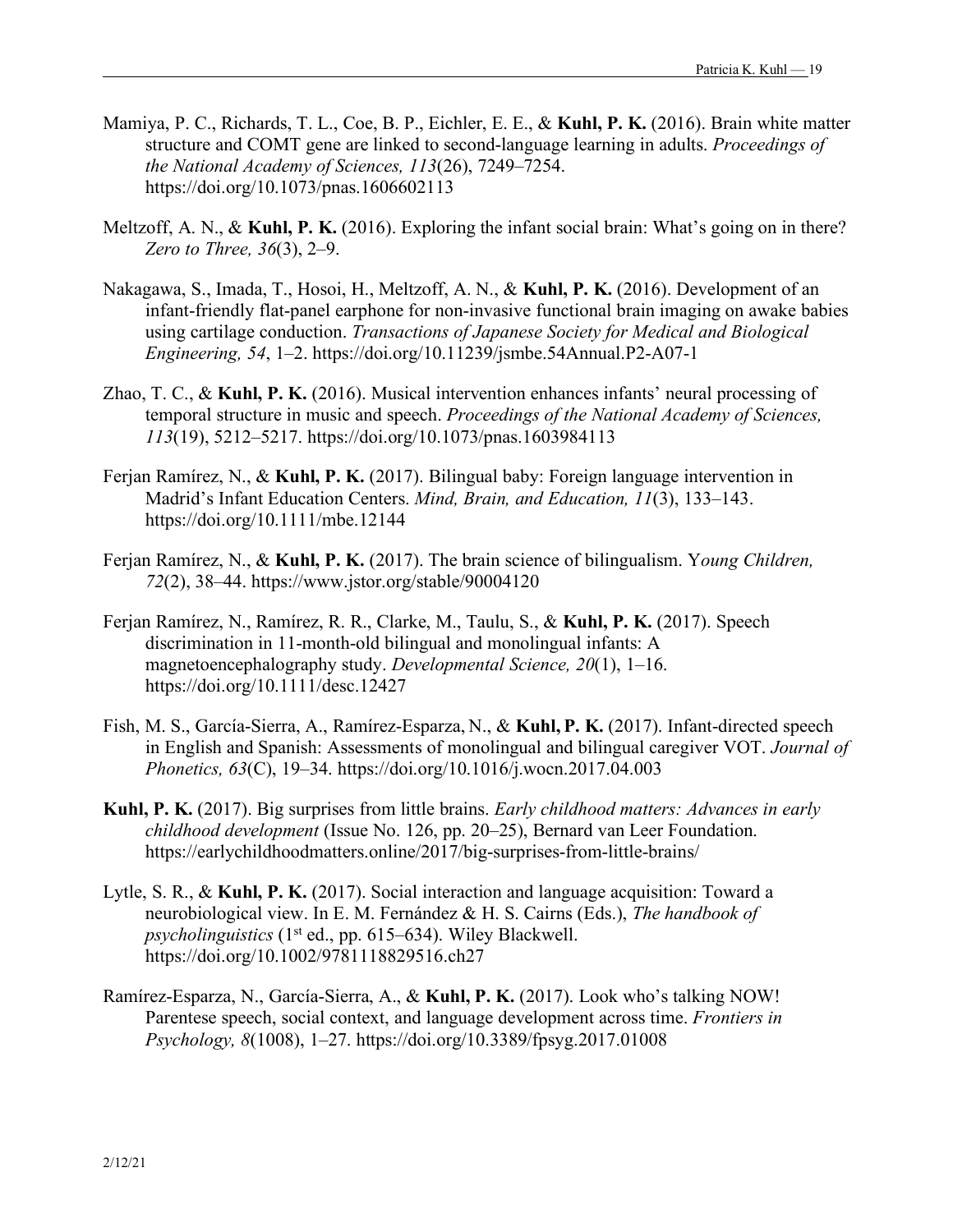- Ramírez-Esparza, N., García-Sierra, A., & **Kuhl, P. K.** (2017). The impact of early social interactions on later language development in Spanish-English bilingual infants. *Child Development, 88*(4), 1216–1234. https://doi.org/10.1111/cdev.12648
- Zhao, T. C., & **Kuhl, P. K.** (2017). Effects of enriched auditory experience on infants' speech perception during the first year of life. *Prospects, 46*(2), 235–247. https://doi.org/10.1007/s11125-017-9397-6
- Zhao, T. C., Lam, H. T. G., Sohi, H., & **Kuhl, P. K.** (2017). Neural processing of musical meter in musicians and non-musicians. *Neuropsychologia, 106*, 289–297. https://doi.org/10.1016/j.neuropsychologia.2017.10.007
- Ferjan Ramírez, N., Lytle, S. R., Fish, M., & **Kuhl, P. K.** (2018). Parent coaching at 6 and 10 months improves language outcomes at 14 months: A randomized controlled trial. *Developmental Science, 22*(3), 1–14. https://doi.org/10.1111/desc.12762
- Lin, J.-F. L., Imada, T., **Kuhl, P. K.**, & Lin, F.-H. (2018). Incongruent pitch cues are associated with increased activation and functional connectivity in the frontal areas. *Scientific Reports, 8*(5206), 1–12. https://doi.org/10.1038/s41598-018-23287-5
- Lytle, S. R., García-Sierra, A., & **Kuhl, P. K.** (2018). Two are better than one: Infant language learning from video improves in the presence of peers. *Proceedings of the National Academy of Sciences, 115*(40), 9859–9866. https://doi.org/10.1073/pnas.1611621115
- Lytle, S. R., & **Kuhl, P. K.** (2018). Social interaction and language acquisition: Toward a neurobiological view. In E. M. Fernández & H. S. Cairns (Eds.), *Blackwell handbooks in linguistics. The handbook of psycholinguistics* (pp. 615–634). Wiley Blackwell. https://doi.org/10.1002/9781118829516.ch27
- Mamiya, P. C., Richards, T. L., & **Kuhl, P. K.** (2018). Right forceps minor and anterior thalamic radiation predict executive function skills in young bilingual adults. *Frontiers in Psychology, 9*, 1–10. https://doi.org/10.3389/fpsyg.2018.00118
- Zhao, T. C., & **Kuhl, P. K.** (2018). Linguistic effect on speech perception observed at the brainstem. *Proceedings of the National Academy of Sciences, 115*(35), 8716–8721. https://doi.org/10.1073/pnas.1800186115
- **Kuhl, P. K.**, & Ferjan Ramírez, N. (2019). Neuroscience and education: How early brain development affects school. In P. K. Kuhl, S.-S. Lim, S. Guerriero & D. Van Damme (Eds.), *Developing minds in the digital age: Towards a science of learning for 21st century education*. OECD Publishing. https://doi.org/10.1787/1006e998-en
- **Kuhl, P. K.**, Lim, S.-S., Guerriero, S., & Van Damme, D. (2019). *Developing minds in the digital age: Towards a science of learning for 21st century education*. OECD Publishing. https://doi.org/10.1787/562a8659-en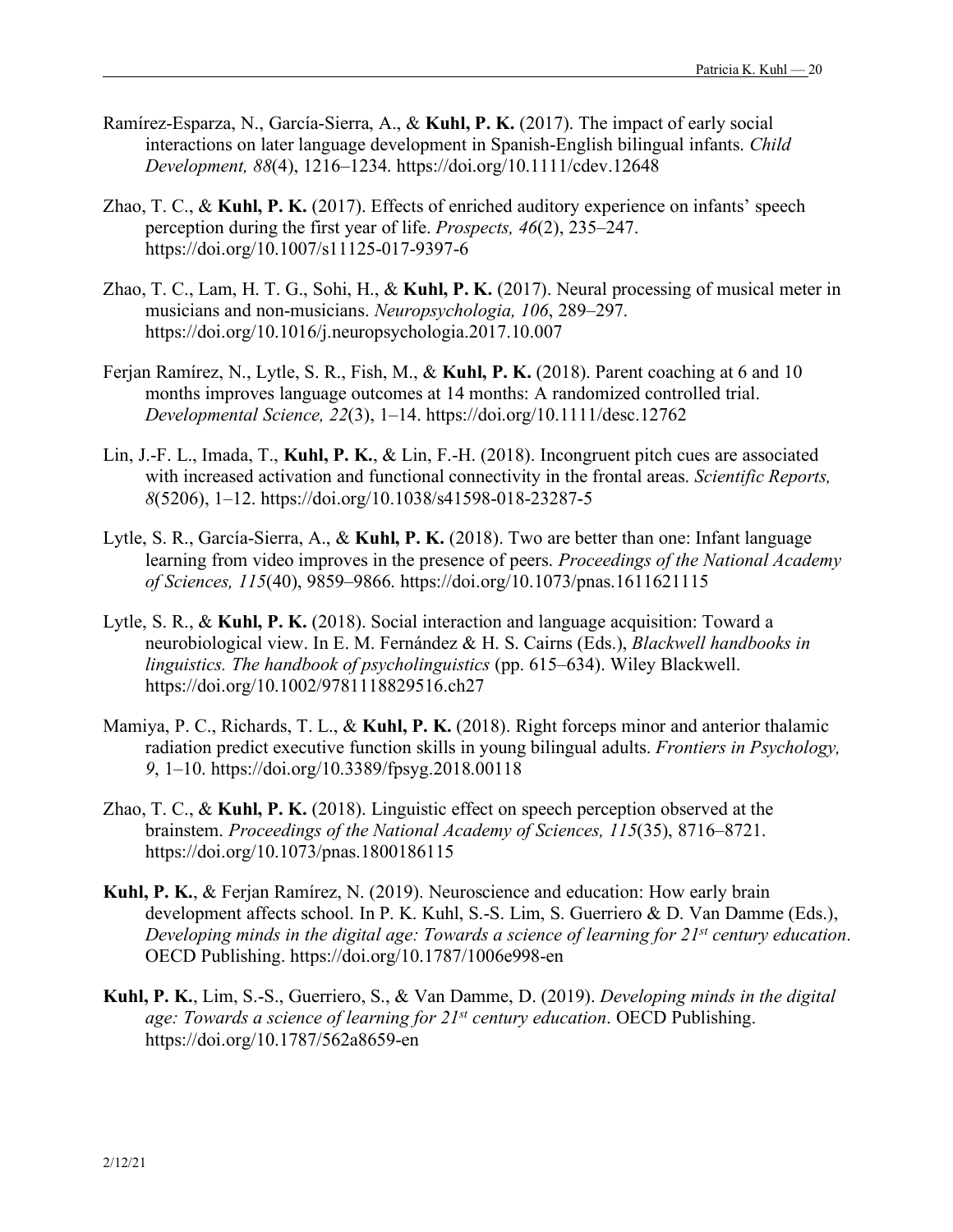- Lin, J.-F. L., Imada, T., & **Kuhl, P. K.** (2019). Neuroplasticity, bilingualism, and mental mathematics: A behavior-MEG study. *Brain and Cognition, 134*, 122–134. https://doi.org/10.1016/j.bandc.2019.03.006
- Zhao, M., Masapollo, M., Polka, L., Menard, L., & **Kuhl, P. K.** (2019). Effects of formant proximity and stimulus prototypicality on the neural discrimination of vowels: Evidence from the auditory Frequency-Following Response. *Brain and Language, 194*, 77–83. https://doi.org/10.1016/j.bandl.2019.05.002
- Chen, L., Dager, S. R., Shaw, D. W. W., Corrigan, N. M., Mossa-Basha, M., Pimentel, K. D., Kleinhans, N. M., **Kuhl, P. K.**, Hwang, J.-N., & Yuan, C. (2020). A novel algorithm for refining cerebral vascular measurements in infants and adults. *Journal of Neuroscience Methods, 340*, 108751. https://doi.org/10.1016/j.jneumeth.2020.108751
- Ferjan Ramírez, N., & **Kuhl, P. K.** (2020). Early second language learning through SparkLingTM: Scaling up a language intervention in infant education centers. *Mind, Brain, and Education, 14*(2), 94–103*.* https://doi.org/10.1111/mbe.12232
- Ferjan Ramírez, N., & **Kuhl, P. K.** (2020). Second language learning in early childhood: Creating a language intervention for infant education centers in Madrid. In M. M. Brown & A. Kohut (Eds.), *Proceedings of the 44th Boston University Conference on Language Development* (Vol. 1, pp. 128–139). Cascadilla Press.
- Ferjan Ramírez, N., Lytle, S. R., & **Kuhl, P. K.** (2020). Parent coaching increases conversational turns and advances infant language development. *Proceedings of the National Academy of Sciences, 117*(7), 3484–3491. https://doi.org/10.1073/pnas.1921653117
- Lee, C. D., Meltzoff, A. N., & **Kuhl, P. K.** (2020). The braid of human learning and development: Neuro-physiological processes and participation in cultural practices. In N. S. Nasir, C. D. Lee, R. Pea, & M. McKinney de Roy (Eds.), *Handbook of cultural foundations of learning* (pp. 24–43). Routledge. https://doi.org/10.4324/9780203774977
- Mamiya, P. C., Richards, T., Corrigan, N. M., & **Kuhl, P. K.** (2020). Strength of ventral tegmental area connections with left caudate nucleus is related to conflict monitoring. *Frontiers in Psychology, 10*(2869), 1–10*.* https://doi.org/10.3389/fpsyg.2019.02869
- Sundara, M., Ward, N., Conboy, B., & **Kuhl P. K.** (2020). Exposure to a second language in infancy alters speech production. *Bilingualism: Language and Cognition, 23*(5), 1–14. https://doi.org/10.1017/S1366728919000853
- Zhao, T. C., & **Kuhl, P. K.** (2020). Neural and physiological relations observed in musical beat and meter processing. *Brain and Behavior, 10*(11), e01836. https://doi.org/10.1002/brb3.1836
- Bosseler, A. N., Clarke, M., Tavabi, K., Larson, E. D., Hippe, D. S., Taulu, S., & **Kuhl, P. K.**  (2021). Using magnetoencephalography to examine word recognition, lateralization, and future language skills in 14-month-old infants. *Developmental Cognitive Neuroscience, 47*, 100901. https://doi.org/10.1016/j.dcn.2020.100901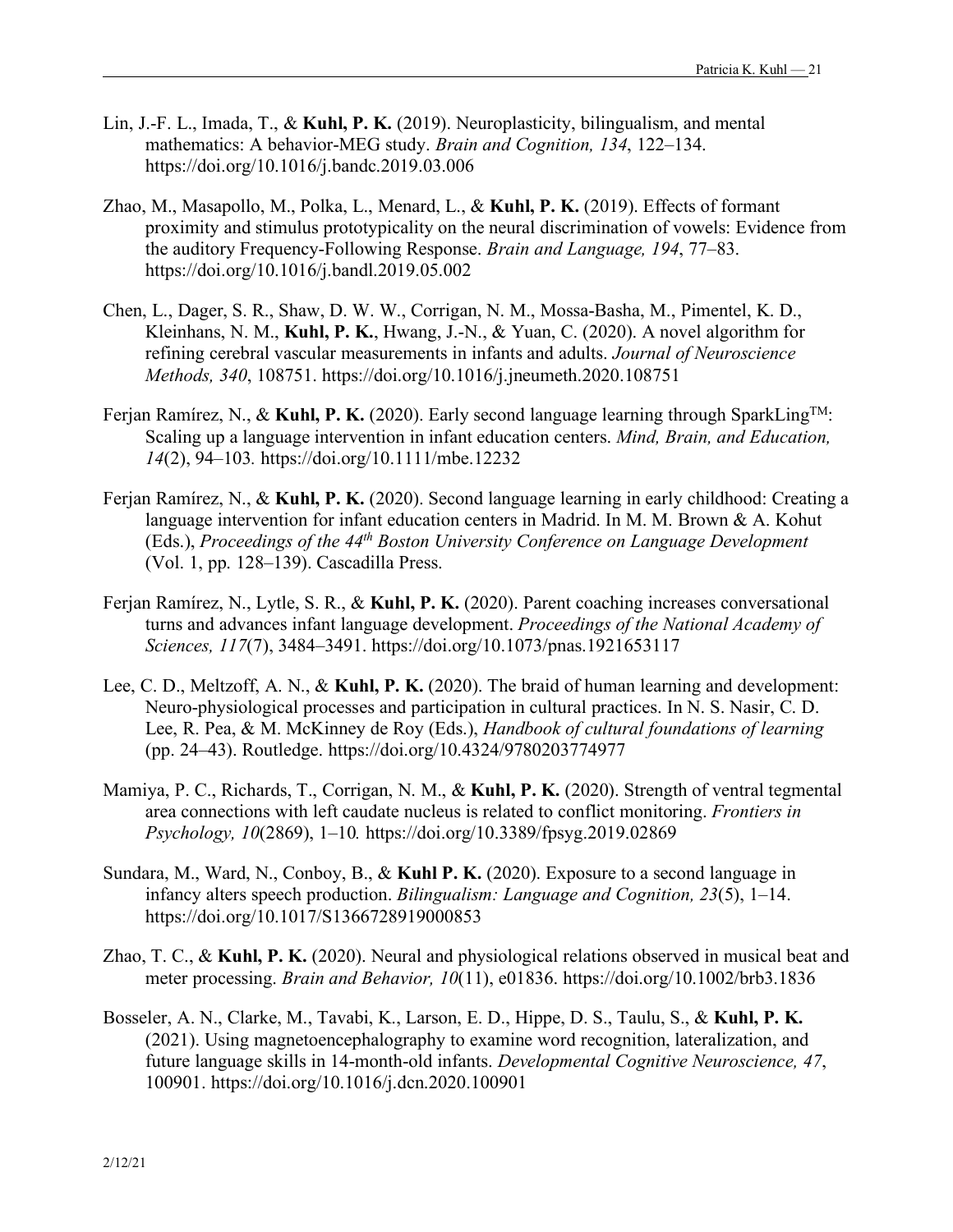- Corrigan, N. M., Varnykh, V. L., Hippe, D. S., Owen, J. P., Huber, E., Zhoa, T. C., & **Kuhl, P. K.** (2021). Myelin development in cerebral gray and white matter during adolescence and late childhood. *NeuroImage, 277*, 117678. https://doi.org/10.1016/j.neuroimage.2020.117678
- Ferjan Ramírez, N., Hippe, D. S., & **Kuhl, P. K.** (2021). Comparing automatic and manual measures of parent-infant conversational turns: A word of caution. *Child Development*. https://doi.org/10.1111/cdev.13495
- **Kuhl, P. K.** (2021, in press). Infant speech perception: Integration of multimodal data leads to a new hypothesis—Sensorimotor mechanisms underlie learning. In *Minnesota Symposia on Child Psychology* (Vol. 40, pp. 113–158). Wiley.
- **Kuhl, P. K.** (2021, in press). Language. In E. R. Kandel, J. D. Koester, S. H. Mack, & S. A. Siegelbaum (Eds.), *Principles of neural science* (6<sup>th</sup> ed.). McGraw Hill.
- Mittag, M., Larson, E., Clarke, M., Taulu, S., & **Kuhl, P. K.** (2021). Auditory deficits in infants at risk for dyslexia during a linguistic sensitive period predict future language. *NeuroImage, 30*, 102578. https://doi.org/10.1016/j.nicl.2021.102578

### **INVITED ADDRESSES** (Since 2000)

- "Brain and Language: Reinterpreting the 'Critical Period,'" Neuroscience Research Institute, La Jolla, CA, March, 2000.
- "Born to Learn: Language and the Brain of the Baby," *The Felix Santschi Lecture*, University of Zurich, Zurich, Switzerland, April, 2000.
- "Early Experience and Language Development: Reinterpreting 'Critical Periods,'" *National Academy of Science Colloquium*, Auditory Neuroscience, Irvine, CA, May, 2000.
- "Language, Emotion, and the Human Brain," *The New York Academy of Sciences Conference, Unity of Knowledge: The Convergence of Natural and Human Science*, Rockefeller University, New York, NY, June, 2000.
- "Plasticity for Learning: Language and the Brain," *Keynote Address, Cold Spring Harbor Conference, Neuronal Plasticity*, Cold Spring Harbor, NY, September, 2000.
- "Brain Plasticity and the 'Critical Period,'" *Keynote Address, Neuroscience Symposium, Plasticity and Learning*, New Orleans, LA, October, 2000.
- "Frontiers of Auditory Neuroscience: Language and the Brain," *Symposium on New Frontiers in Hearing*, St. Louis, MO, March, 2001.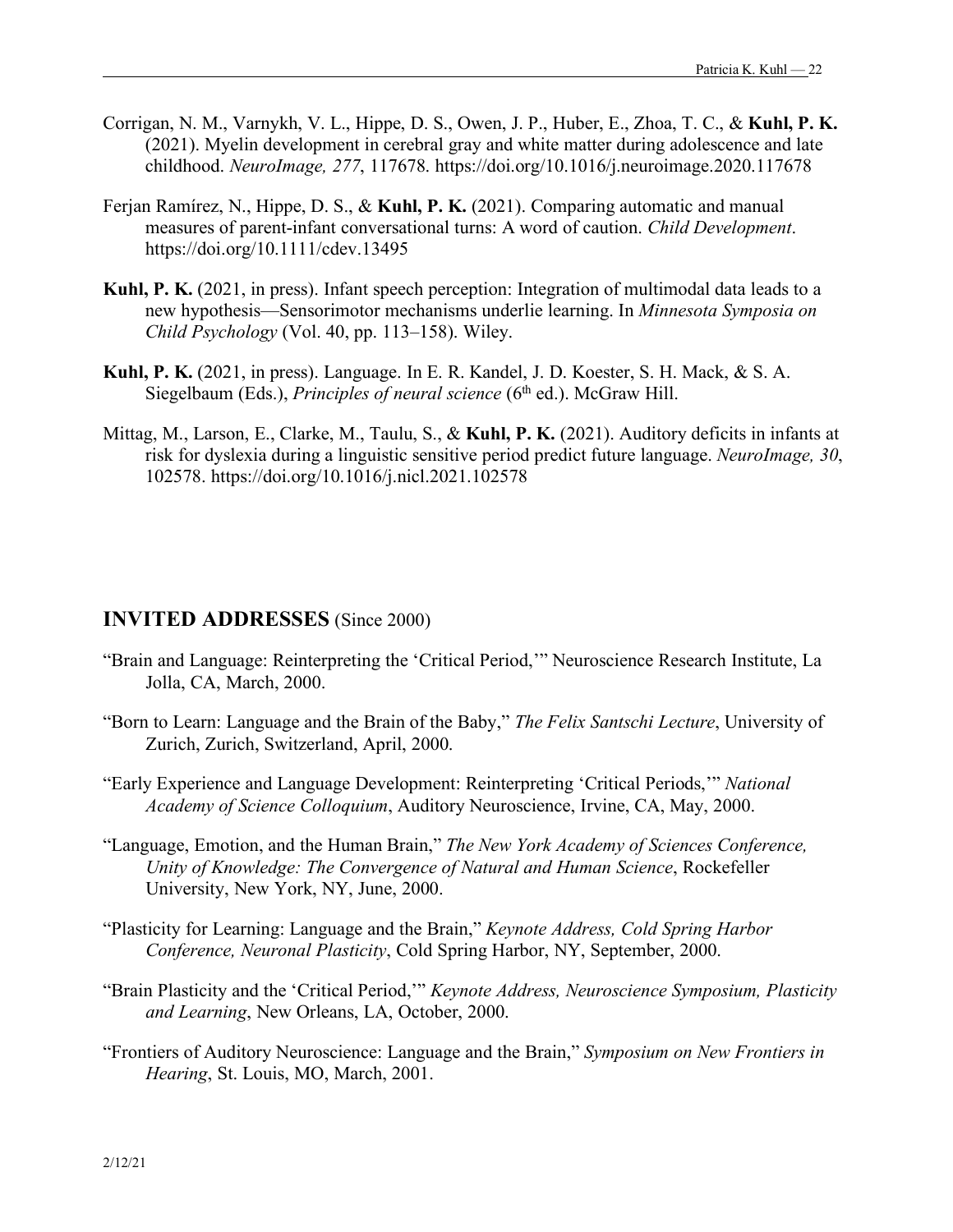- "Language/Culture/Mind/Brain: Progress at the Margins Between Disciplines," *Kerry P. Green Memorial Address*, Tucson, AZ, May, 2001.
- "Reinterpreting the Critical Period: Language Acquisition," *Keynote Address, Gordon Research Conference on Neural Plasticity*, Newport, RI, July, 2001.
- "Born to Learn: Language, Reading, and the Brain of the Child," *White House Summit on Early Childhood Cognitive Development: Ready to Read; Ready to Learn*, Washington, DC, July, 2001.
- "The Secret Life of the Brain: Early Development," *Smithsonian Museum Series on the Secret Life of the Brain*, Washington, DC, November, 2001.
- "Auditory Neuroscience: Language and the Brain," *The Richard Silverman Lecture*, Washington University, St. Louis, MO, December, 2001.
- "Language and the Brain: New Methods and Theory," *NIH Keynote Address, Language and the Brain*, Washington, DC, April, 2002.
- "Reinterpreting the 'Critical Period' for Language," *Neuronal Function Research Group, International Workshop on Sensory Systems Plasticity*, RIKEN, Tokyo, Japan, May, 2002.
- "The Infant Brain: How Do We Know What's Going On up There?" *Rockefeller University Annual Luncheon Honoring Women and Science*, New York, NY, May, 2002.
- "Early Learning, Language, and the Infant Brain," *Rockefeller University Neuroscience Colloquium Series*, New York, NY, May, 2002.
- "Born to Learn: Language, Reading, and the Brain of the Child," *White House Summit on Early Cognitive Development: Eight Northwestern States*, Boise, ID, June, 2002.
- "Reevaluating the Critical Period Hypothesis: Early Language Learning," *Meeting of the Human Frontiers Science Program*, G7 Nations, Ottawa, ON, June, 2002.
- "Babies at Work: The Scientist in the Crib," *Mead-Johnson Scholars Keynote Address*, Williamsburg, VA, September, 2002.
- "The Brain: The Incredible Learning Machine," *University of Washington Alumni Association Fall Lecture Series, The Art & Science of the Brain*, Seattle, WA, October, 2002.
- "Language and the Baby Brain," *AAAS Symposium: What Infants Can't Miss*, Denver, CO, February, 2003.
- "Infant Learning: Scientist in the Crib," *Keynote Speaker, 10<sup>th</sup> Anniversary of the Neuroscience Program*, University of Texas, Houston, TX, March, 2003.
- "Language Acquisition: How the Mind Works," *Dartmouth Lecture Series on the Mind*, Hanover, NH, May, 2003.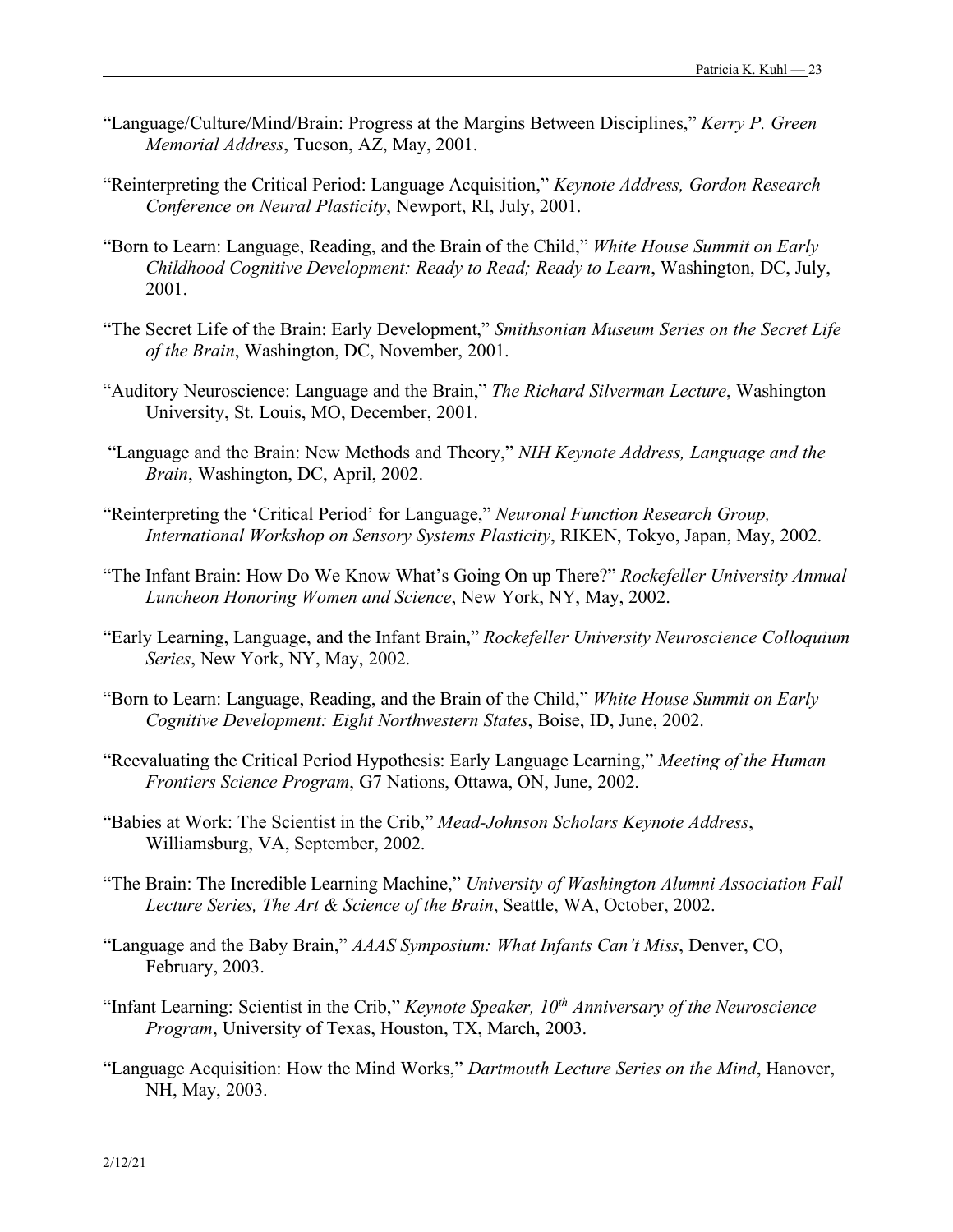- "Born to Learn: Language, Learning, and the Child's Brain," *White House Conference on Early Learning*, Denver, CO, May, 2003.
- "Reinterpreting the 'Critical Period' in Development," *RIKEN Brain Science Institute Conference, Nurturing the Brain*, Tokyo, Japan, August, 2003.
- "Wiring the Baby Brain for Language: Statistical and Social Learning," *Washington University Sesquicentennial Celebration Keynote*, St. Louis, MO, October, 2003.
- "Language, Reading, and the Developing Brain," *The Norman Geschwind Memorial Lecture, Meeting of the International Dyslexia Association*, San Diego, CA, November, 2003.
- "Language and the Infant Brain: Computation With Constraints," *Keynote Address, Institute of Electrical and Electronics Engineers, Inc. (IEEE)*, St. Thomas, ON, December, 2003.
- "Language Input Maps the Baby Brain," *AAAS Symposium, Wiring the Baby Brain for Language*, Seattle, WA, February, 2004.
- "Cues for a Lifetime of Perception," *AAAS Symposium, Cues for Language Acquisition*, Seattle, WA, February, 2004.
- "Infant Speech Perception and Early Literacy," *Keynote Speaker, Boston University School of Medicine Conference on Literacy*, San Francisco, CA, April, 2004.
- "Babies, Brains and How We Help Them Learn: The Scientist in the Crib," *Pathways Lecture Series, Sponsored by Children's Hospital*, Seattle, WA, May, 2004.
- "Advances in Neuroscience: Language and the Infant Brain," *National Governors Association Meeting*, Seattle, WA, July, 2004.
- "Language and the Infant Brain: Computational Strategies and Social Influences," *RIKEN-MIT Systems Neuroscience Symposium*, Cambridge, MA, September, 2004.
- "The Scientist in the Crib," *ARCS Annual Awards Luncheon Speaker*, Seattle, WA, November, 2004.
- "Bridging the Gap Between Neuroscience and Education," *The Society for Neuroscience K–12 Science Teachers Workshop*, The Salk Institute, San Diego, CA, November, 2004.
- "Language and the Infant Brain: Computation with Constraints," *Special Lecture, The Society for Neuroscience*, San Diego, CA, November, 2004.
- "Language Development: Computation and the Social Brain," *Keynote Speaker, Inaugural Celebration for Language Learning and Development Journal*, Boston, MA, November, 2004.
- "Language and the Infant Brain," *University of Texas at San Antonio Education Colloquium*, San Antonio, TX, January, 2005.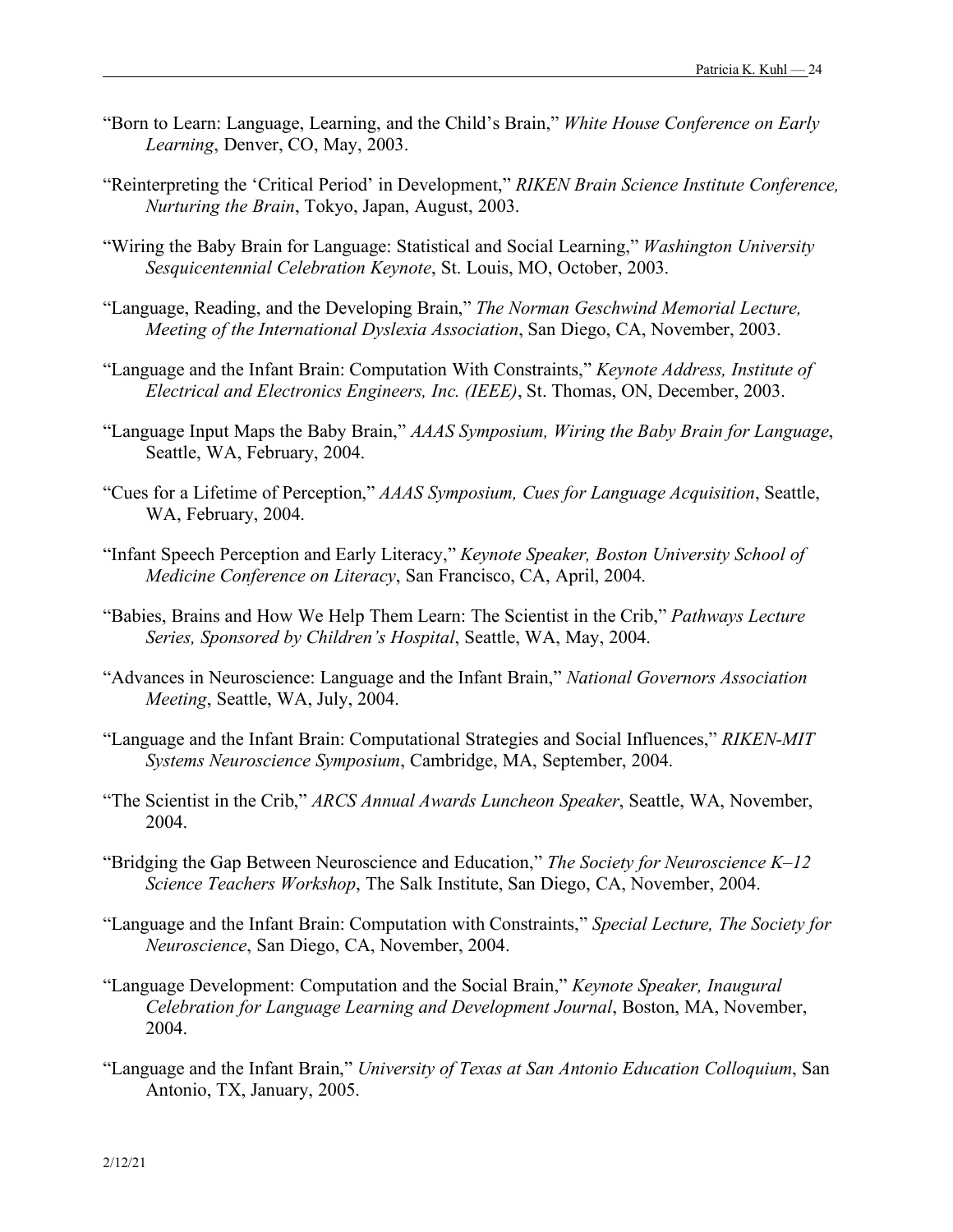- "The Scientist in the Crib: Infant Learning and the Brain," *The New York Academy of Medicine*, New York, NY, March, 2005.
- "The Infant Brain: How Infants Learn and Why It Matters," *Washington State House Appropriations Committee*, Olympia, WA, March, 2005.
- "Language and the Infant Brain: A Glimpse at How the Mind Develops," *Inaugural Lecture, Georgetown University Neuroscience Program*, Washington, DC, March, 2005.
- "Language and the Infant Brain: The Scientist in the Crib," *Keynote Speaker, John Merck Scholars 15th Anniversary*, The New York Academy of Sciences, New York, NY, April, 2005.
- "Language and the Brain: A Glimpse at the Infant Mind," *Infant and Early Childhood Conference (IECC)*, Bellevue, WA, May, 2005.
- "Early Learning and the Brain: Lessons from Language Learning," *Keynote Speaker, Washington Learns Summit*, *Governor Christine Gregoire's Summit on Learning in 0–5, K–12, and Higher Education*, Seattle, WA, June, 2005.
- "Breakthroughs in Early Learning: Advances in Science, Economics and State Policy," *Keynote Speaker, National Conference of State Legislatures (NCSL) Meeting*, Seattle, WA, August, 2005.
- "Infant Language Learning: Computation with Constraints," *NIH and the Merrill Advanced Studies Center Conference on Language Acquisition, Infant Pathways to Language: Methods, Models, and Research Directions*, Tempe, AZ, September, 2005.
- "The Scientist in the Crib: Computational Learning for Language in Infancy," *Kenneth Craik Research Award*, University of Cambridge, Cambridge, England, November, 2005.
- "The Scientist in the Crib: Language and the Infant Brain," *Keynote Address, Neuhaus Education Center 20th Anniversary*, Houston, TX, March, 2006.
- "Bridging Neuroscience and Education: Examples from Language," *Invited Speech to Governor Gregoire and the Washington Learns Steering Committee*, Seattle, WA, April, 2006.
- "Early Speech Perception and Later Language Abilities: Implications for Theory and Practice," *Keynote Address, Harvard University and the Dana Foundation's Brain Awareness Week*, Cambridge, MA, May, 2006.
- "Language and the Infant Brain: Bridges from Neuroscience to Education," *Keynote Address, The Tenth International Conference on Cognitive and Neural Systems*, Boston, MA, May, 2006.
- "Language and the Infant Brain: Implications for the 'Critical Period,'" *Invited Speaker, Nobel Foundation Conference, Nurturing the Brain of the Child*, Stockholm, Sweden, May, 2006.
- "Language and the Infant Brain: The Scientist in the Crib," *Scientific Briefing*, Swedish Parliament, Stockholm, Sweden, May, 2006.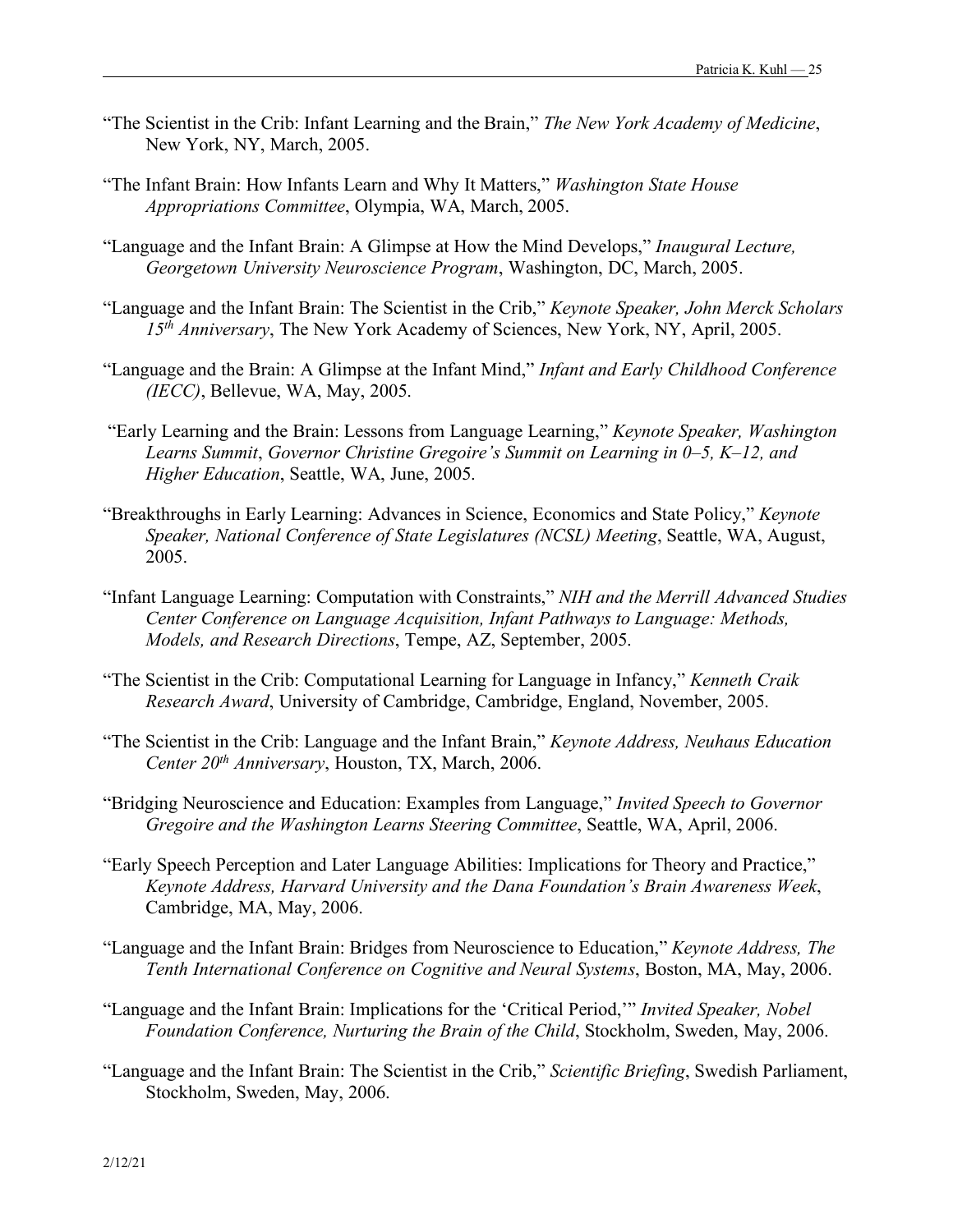- "Language, Education, and Society," *Invited Speaker, Annual Awards Luncheon, Swedish Science Reporters*, Stockholm, Sweden, May, 2006.
- "The New Science of Learning," *Invited Address, Governor's Committee, Washington Learns*, Seattle, WA, May, 2006.
- "New Brain Imaging Tools for Young Children," *NBC Nightly News with Brian Williams*, Filmed interview, September, 2006.
- "From Synapse to Schoolroom—The Science of Learning," *Invited Symposium Speaker, The NSF Science of Learning Center Satellite Symposium*, Society for Neuroscience, Washington, DC, October, 2006.
- "Language as a Human Specialization," *Invited Speaker, National Academy of Sciences Sackler Colloquium*, Irvine, CA, November, 2006.
- "Speech Perception: Development from General Mechanisms to Modules," *Invited Symposium Speaker, Acoustical Society of America Conference*, Honolulu, HI, December, 2006.
- "Early Learning and the Brain," *Invited Presentation to the Washington State Legislature's Appropriations Committee*, Olympia, WA, January, 2007.
- "The Bilingual Brain," *NBC Nightly News with Brian Williams*, Filmed interview, January, 2007.
- "Early Learning Research in Washington State," *Briefing for US Senator Patty Murray*, Seattle, WA, February, 2007.
- "Language, Bilingualism, Neuroscience and Education," *Keynote Speaker, International Symposium on the Human Brain and Early Education*, Santiago, Chile, March, 2007.
- "Linking Speech Perception in Infancy to Language Acquisition: Early Phonetic Learning Predicts Later Language," *Invited Symposium Speaker, Society for Research on Child Development*, Boston, MA, March, 2007.
- "Neural Commitment to Language: Implications for Dyslexia," *Keynote, International Dyslexia Association Conference, From Research to Practice*, Newport Beach, CA, March, 2007.
- "Early Language Learning and the Brain: Implications for Education," *Invited Symposium Speaker, American Educational Research Association*, Chicago, IL, April, 2007.
- "Language, the Bilingual Brain, Education and Society," *University of Minnesota Alumni Outstanding Achievement Award Address*, Minneapolis, MN, April, 2007.
- "Early Learning, the Brain, and Society," *UW Provost's Distinguished Lecture*, Seattle, WA, April, 2007.
- "Babies and Brains: Truths, Myths, and Politics," *Invited Speaker, Pathways Lecture Series Sponsored by Parent Map*, Seattle, WA, April, 2007.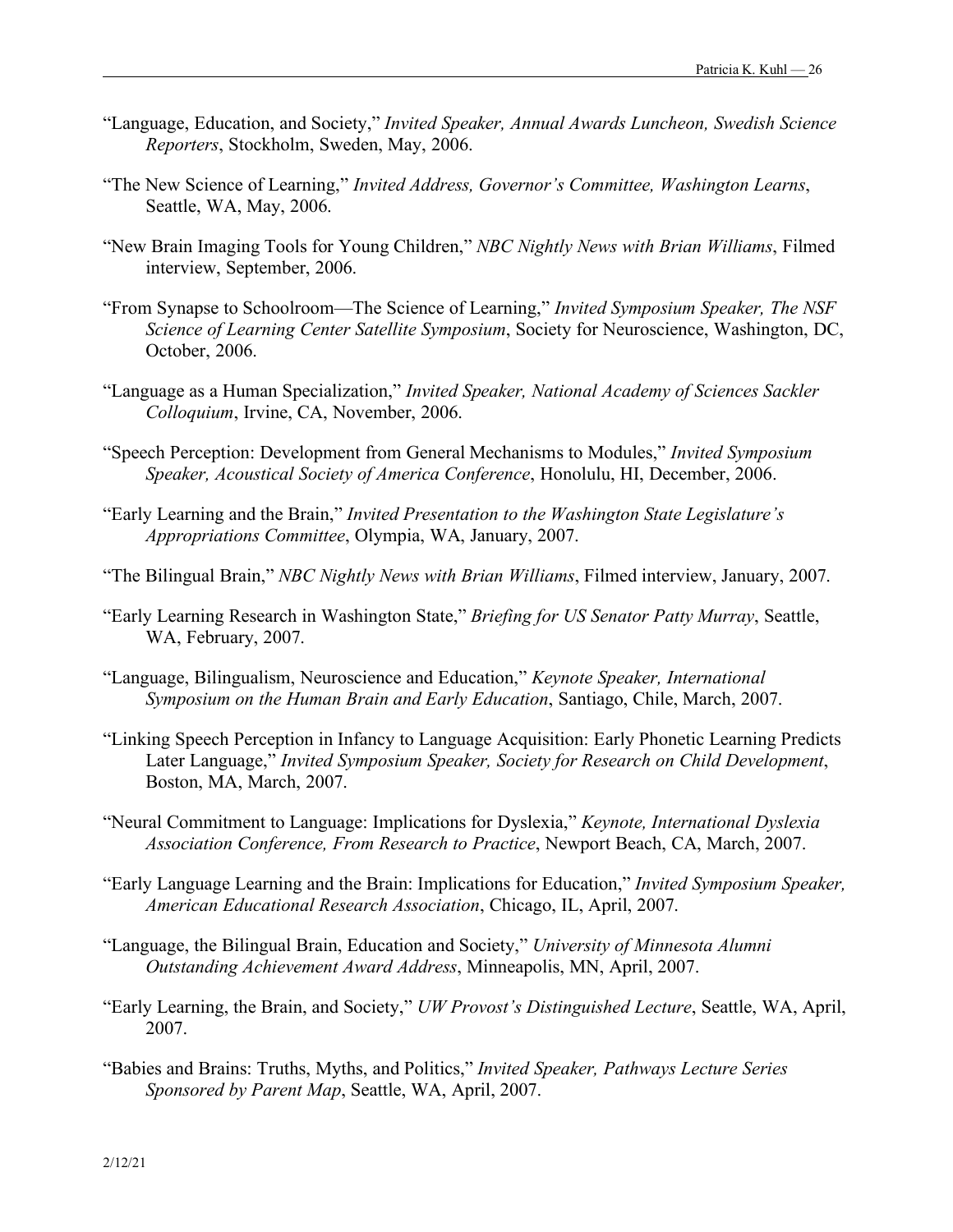- "Language Learning and the 'Social Brain': Implications for Children with Autism," *Keynote Address, International Meeting for Autism Research*, Seattle, WA, May, 2007.
- "Language as a Challenge for Robotics and Engineering," *Keynote Address, NSF Conference, Future Challenges in Engineering and Learning*, Washington, DC, July, 2007.
- "Neuroplasticity for Language in Infancy," *NSF Conference, Opportunities and Challenges for Language Learning and Education*, Washington, DC, September, 2007.
- "Language, Bilingualism, and the Infant Brain," *University of Helsinki Conference, Developing Brain, Emerging Mind*, Helsinki, Finland, September, 2007.
- "Language as a Human Specialization," *NSF Conference, Neuroscience and Education*, Washington, DC, December, 2007.
- "Cracking the Speech Code: Language and the Infant Brain," *CNBC Lecture Series*, Carnegie Mellon University, Pittsburg, PA, January, 2008.
- "Language and the Baby Brain," *American Association for the Advancement of Science Symposium, Brain Basis of Speech*, Boston, MA, February, 2008.
- "It's Not Just Talk: How the Child's Brain Maps Language," *Parents & Science Lecture*, The Rockefeller University, New York, NY, April, 2008.
- "Language, Bilingualism, and the Infant Brain," *Maclyn McCarty Memorial Lecture*, The Rockefeller University, New York, NY, April, 2008.
- "The Scientist in the Crib: Early Learning and the Brain," *McKnight Conference on Neuroscience Special Lecture*, Aspen, CO, June, 2008.
- "Cracking the Speech Code," *Nobel Symposium, Genes, Brain, and Behavior*, Stockholm, Sweden, June, 2008.
- "Dawn of the Enlightened Brain—The Scientist in the Crib," *Shedding Light on Infant Brain Function Workshop*, Stockholm, Sweden, June, 2008.
- "How Children Learn: Can (Should) We Try to Improve It?" *How Can We Improve Our Brains?*, Cold Spring Harbor, NY, September, 2008.
- "Exploring the Infant Brain With MEG," *Neurospin Opening Keynote, MEG: New Images of Brain Dynamics*, Paris, France, December, 2008.
- "Aesthetics and the Infant Mind," *Special Lecture, Evolutionary Origins of Art and Aesthetics*, Salk Institute, San Diego, CA, March, 2009.
- "Minds, Brains, and Early Learning: How Infants Crack the Speech Code," *Plenary Given at the Second Biennial Conference of the Mind, Brain, and Education Society*, Philadelphia, PA, May, 2009.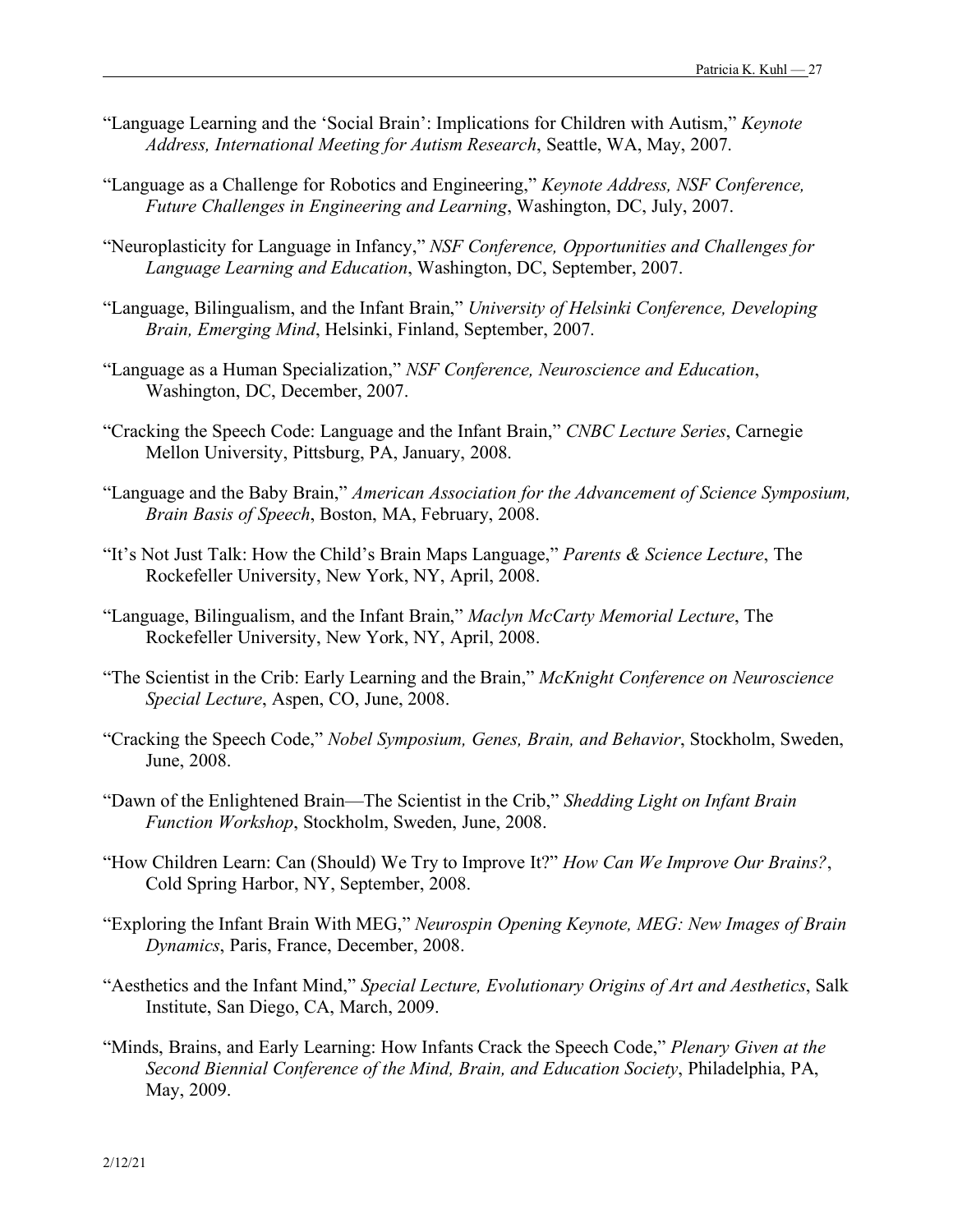- "Why Learning to Read Is More Complicated Than You Think," *Discussion Led at the Aspen Ideas Festival*, Aspen, CO, July, 2009.
- "What's the Brain Got to Do with It?" *Aspen Ideas Festival*, Aspen, CO, July, 2009.
- "Being Human in a Digital World," *Live from the Aspen Ideas Festival: The Brian Lehrer Show*, July, 2009. Podcast: http://www.wnyc.org/shows/bl/episodes/2009/07/03/segments/135728
- "Neuroscience to Education: Bridging Early Learning to Language and Literacy," *Punahou and Hanahauoli Schools*, Honolulu, HI, September, 2009.
- "Fostering Early Brain Development: Windows of Opportunity for Learning," *Keynote Lecture, Swedish Academy of Medicine*, Stockholm, Sweden, October, 2009.
- "Early Language Markers of Children at Risk for Autism Spectrum Disorders," *Keynote Address, Department of Neonatology at Stockholm's Astrid Lindgren Children's Hospital*, Stockholm, Sweden, October, 2009.
- "The Science of Early Childhood Development and the Impact of Adversity," *Applying the Science of Early Childhood Development to State Policy*, Seattle, WA, January, 2010.
- "Charlie Rose Brain Series Episode Five: The Developing Brain," *The Charlie Rose Show*, New York, NY, February, 2010. Video: http://www.charlierose.com/view/interview/10877
- *Pinkel Endowed Lecture on Mind/Brain Paradigms*, University of Pennsylvania, Philadelphia, PA, April, 2010.
- "The New Science of Learning: What's the Brain Have to Do with It?" *Presidential Session, American Educational Research Association Annual Meeting*, Denver, CO, May, 2010.
- "Cracking the Speech Code: Language and the Infant Brain," *Merck Neurosciences Seminar*, University of California, San Diego, La Jolla, CA, May, 2010.
- "Minds, Brains & Early Learning: How Infants Crack the Speech Code," *Keynote for Living, Learning, and the Brain Conference*, Genesee School District, Flint, MI, June, 2010.
- "Minds, Brains & Early Learning: How Infants Crack the Speech Code," *Association for Library Service to Children Charlemae Rollins President's Program, American Library Association Annual Conference*, Washington, DC, June, 2010.
- "Minds, Brains & Early Learning: How Young Children Crack the Speech Code," *Early Learning in Missouri: Where Bright Futures Begin, 49th Annual Cooperative Conference for School Administrators*, Osage Beach, MO, August, 2010.
- "How Infants Crack the Speech Code: Exploring Minds in the Making Using the Tools of Modern Neuroscience," *2010 Freshman Convocation Keynote*, University of Alaska Anchorage, Anchorage, AK, August, 2010.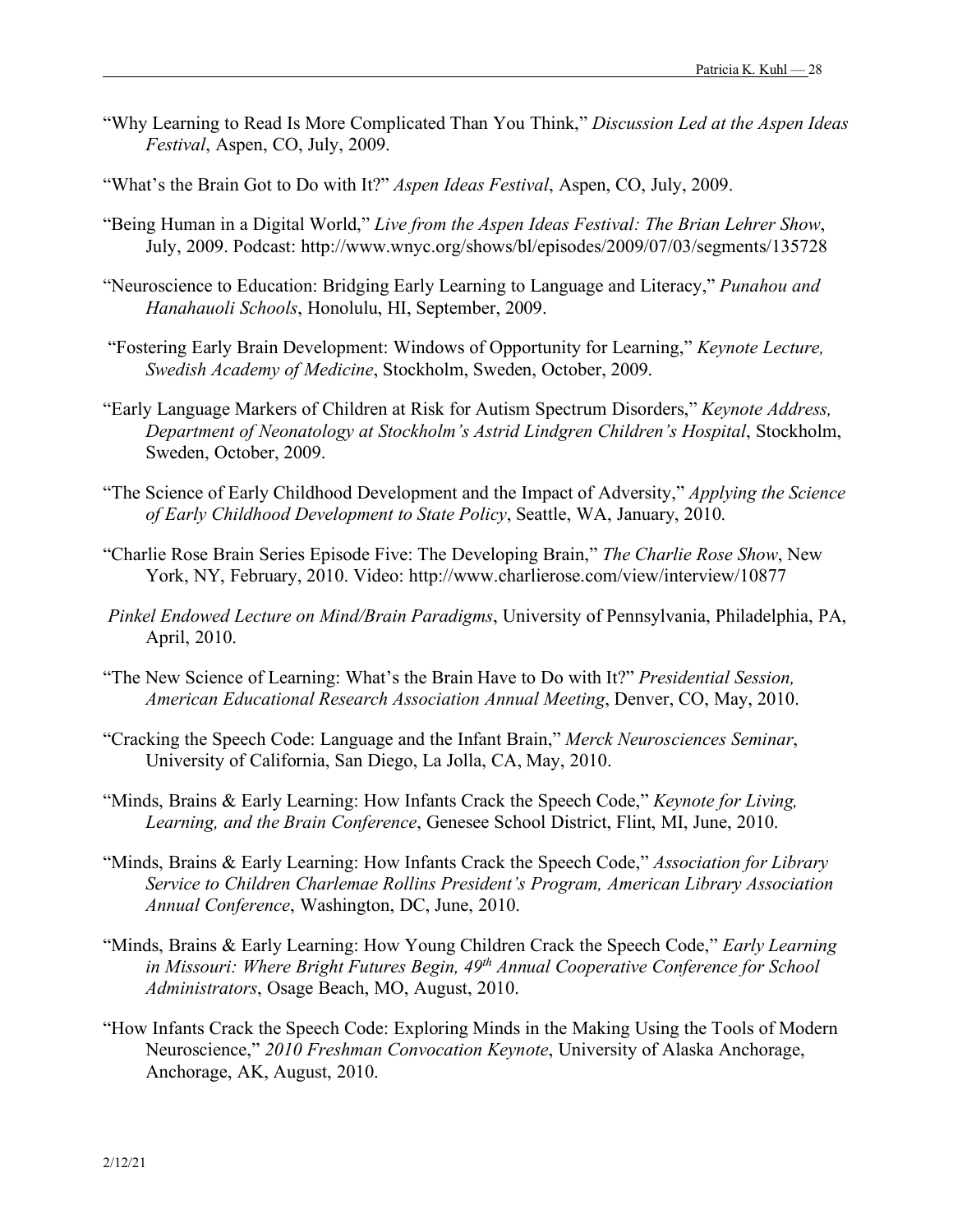- "Learning and the 'Social Brain,'" *National Science Foundation Distinguished Lecture*, Directorate for Social, Behavioral & Economic Sciences, Washington, DC, October, 2010.
- "How Infants Crack the Speech Code: Exploring the Infant Mind Using the Tools of Modern Neuroscience," *Working Group on Human Neuroplasticity and Education*, The Pontifical Academy of Sciences, Vatican City, Italy, October, 2010.
- "The Linguistic Genius of Babies: Early Learning and the Brain," *Public Talk for the Opening Ceremony of the Division of Brain Science and Educational Research*, Key State Laboratory, Beijing Normal University, Beijing, China, May, 2011.
- "How Infants Crack the Speech Code: Exploring the Infant Mind Using the Tools of Modern Neuroscience," *First International Workshop on Brain, Cognition, and Learning*, Beijing, China, May, 2011.
- "Talking to the Media: Lessons in Crossing the Great Divide," *Invited Presentation, 161st Meeting of the Acoustical Society of America*, Seattle, WA, May, 2011.
- "How Children Learn: 'Windows of Opportunity' for the Young Brain," *Keynote Address, The Third Annual Starting Strong P–3 Institute*, Spokane, WA, August, 2011.
- "Babies, Brains, and Learning," *Session Leader, Science Foo Camp*, Googleplex, Mountain View, CA, August, 2011.
- "A Visual Tour Through the Baby Brain: Why the First 2000 Days Matter," *Launching of Education Nation at Rockefeller Plaza*, New York, NY, September, 2011.
- "The Mind of the Child: What Neuroscience Reveals About Brains, Learning, and Language," *IPSEN Award Lecture*, Paris, France, November, 2011.
- "Exploring the Social Foundations of Learning Through Neuroscience, Technology, and Education," *Presentation at OECD (Organization for Economic Cooperation and Development*, Paris, France, January, 2012.
- "The First Stages of First and Second Language Acquisition: What Neuroscience Reveals About Mechanisms of Learning," *Invited Presentation*, Collège de France, Paris, France, January, 2012.
- "Early Language and Brain Development," *Neuroscience and Education Workshop*, NeuroSpin Institute, Paris, France, January, 2012.
- "Bilingual Language Learning, Cognitive Flexibility, and the Future of Education," *Keynote Address for Early Childhood*, Illinois Resource Center, Bloomington, IL, March, 2012.
- "The Linguistic Genius of Infants: Early Learning and Brain Plasticity: Lecture 1," *Distinguished Lecturer, 2012: Mind, Brain, Behavior Interfaculty Initiative*, Harvard University, Cambridge, MA, April, 2012.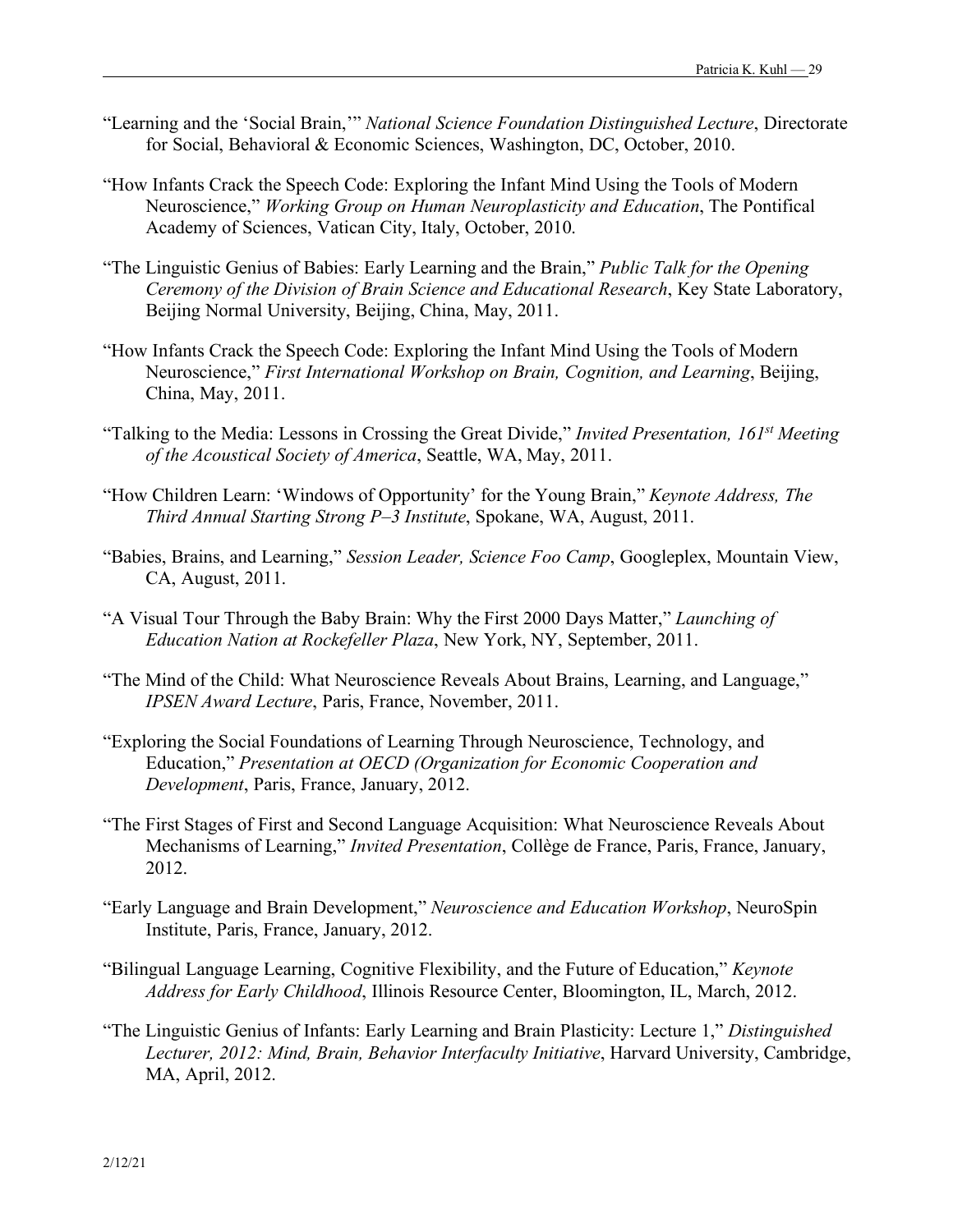- "The Infant Brain: Using Neuroscience Tools to Measure Neurolearning: Lecture 2," *Distinguished Lecturer, 2012: Mind, Brain, Behavior Interfaculty Initiative*, Harvard University, Cambridge, MA, April, 2012.
- "Using MEG to Explore Developmental Change in Speech Processing," *MEG: Applications to Cognitive Neuroscience, The 2012 McGovern Institute Symposium*, Massachusetts Institute of Technology, Cambridge, MA, April, 2012.
- "Humans' Capacity for Language: NeuroLearning," *Seattle Brain Salon*, University of Washington I-LABS and Allen Institute for Brain Science, Seattle, WA, April, 2012.
- "Language Learning and the Developing Brain: Cross-Cultural Studies Unravel the Effects of Biology and Culture," *Keynote Lecture, 161st Meeting of the Acoustical Society of America*, Hong Kong, May, 2012.
- "The Mind of the Child: What Neuroscience Reveals About Baby Brains and Learning," *Public Lecture*, Chinese University of Hong Kong, Hong Kong, May, 2012.
- "The Genius of Bilingual Babies and Children," *Invited Speaker, International Conference on Bilingualism and Comparative Linguistics*, Chinese University of Hong Kong, Hong Kong, May, 2012.
- "A Child's First 2000 Days: What's the Brain Got to Do With It?" *Featured Speaker, Aspen Ideas Festival*, Aspen, CO, June, 2012.
- "Early Language Experience and Brain Development: Paving the Path to School," *Keynote Address, First Things First*, Arizona Early Childhood Development and Health Board, Phoenix, AZ, August, 2012.
- "Dual Language: Geddes and the Science of Child Development," *Expert Panelist, NBC Education Nation Summit*, New York, NY, September, 2012.
- "The Buzz on Brains and Babies: How and Why Do the Earliest Years Matter?" *Session Speaker, Aspen ThinkXChange*, Aspen, CO, October, 2012.
- "Human Language Development: Using Brain Measures to Advance Theory," *Plenary Address, Boston University Conference on Language Development*, Boston, MA, November, 2012.
- "The Child's First 2000 Days: Brain and Language Development," *Invited Address, Building a Grad Nation Summit*, Washington, DC, February, 2013.
- "How Brain Science Can Advance the Nation: The Child's First 2000 Days," *Congressional Briefing*, Washington, DC, February, 2013.
- "The Human Language Puzzle: Advancing Theory Through Brain Science," *Keynote Address, Cognitive Neuroscience Society Annual Meeting*, San Francisco, CA, April, 2013.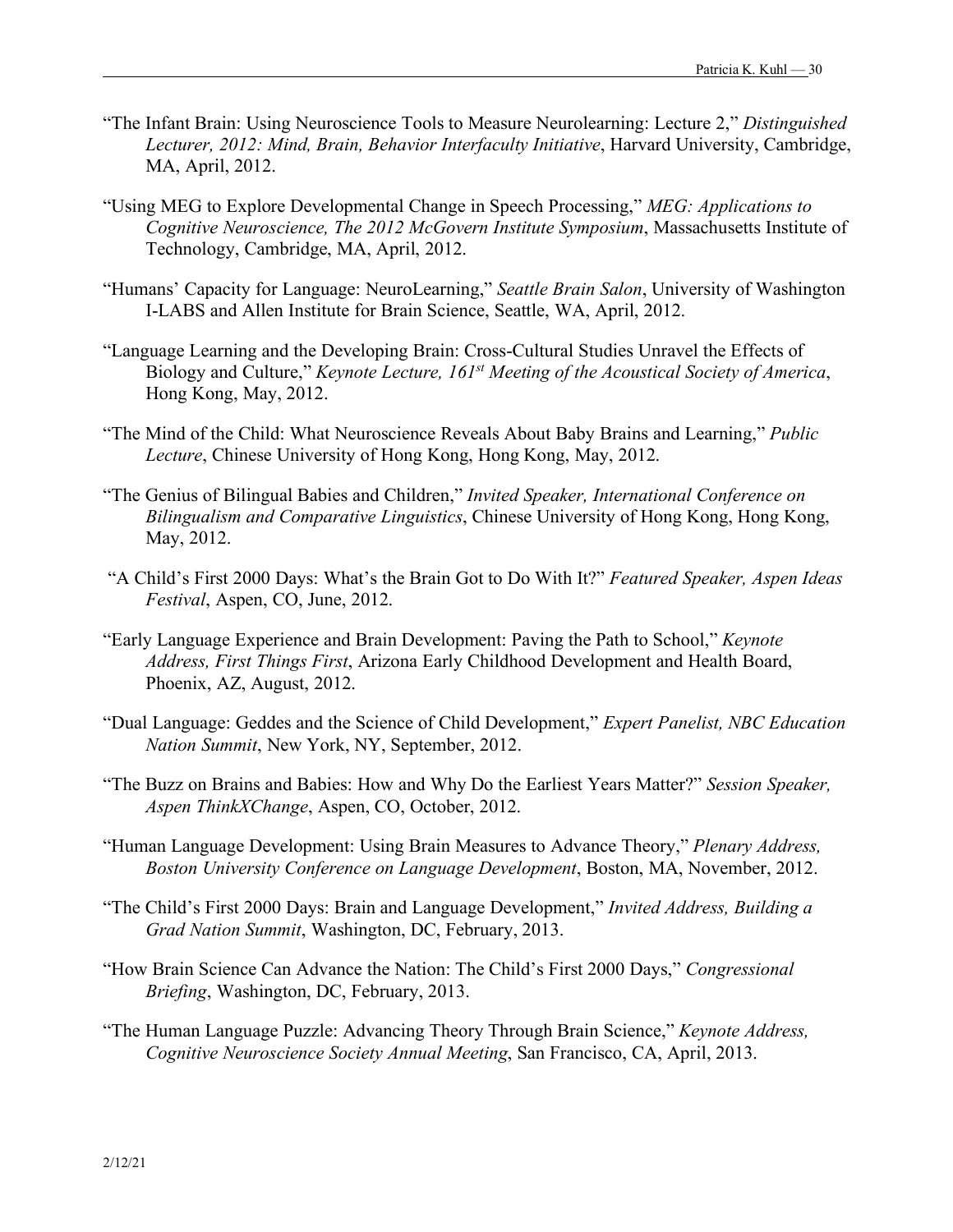- "Human Language: How Brain Measures Advance Theories of Human Learning," *Invited Address, Society for Research on Child Development Biennial Meeting*, Seattle, WA, April, 2013.
- "How to Build a Brain: Language Learning and the Importance of Social Talk," *Keynote Address, Annual Meeting of the LENA Foundation*, Denver, CO, April, 2013.
- "The 'Big Bang' in Learning: Brain Changes and Childhood Learning," *Invited Address, Aspen Ideas Festival*, Aspen, CO, June, 2013.
- "Human Learning and the Child's Developing Brain," *Invited Speaker, Paul G. Allen's 10th Anniversary Celebration of the Founding of the Allen Brain Institute*, Seattle, WA, September, 2013.
- "Brain Mechanisms of Learning and the Preparation Gap," *Invited Address, White House Meeting of the Office of Science and Technology Policy (OSTP) on Bridging the Thirty-Million-Word Gap*, Washington, DC, September, 2013.
- "The First 2000 Days: How Opportunities to Learn Determine Brain Development," *Invited Speaker, The Giving Pledge*, Tulsa, OK, October, 2013.
- "The Linguistic Genius of Babies," *Invited Speaker, Public Lecture Series, The Welcome Trust/DBT India Alliance*, New Delhi, India, November, 2013.
- "The Scientist in the Crib: Early Development of the Human Mind," *Invited Speaker, Workshop on "The Evolution of the Human Mind,"* Pune, India, November, 2013.
- "The Social Brain, Neuroplasticity, and Early Language Learning," *Invited Speaker, Science of Learning Symposium*, International Convention on Science of Learning, Shanghai, China, March, 2014.
- "Bilingualism Alters the Brain's White-Matter Microstructure," *Invited Speaker, Science of Learning Symposium*, International Convention on Science of Learning, Shanghai, China, March, 2014.
- "Teachable Agents and Other Social Learning Technologies," *Invited Speaker, Science of Learning Symposium*, International Convention on Science of Learning, Shanghai, China, March, 2014.
- "Frontiers in Science of Learning: Their Implications for Education Policies and Practices," *Invited Presenter, Dialogue on Science of Learning: How Can It Make a Difference?* International Convention on the Science of Learning, Shanghai, China, March, 2014.
- "Early Learning and Success in School: Neuroscience Implications for Education," *Keynote Speaker, International Forum on Science of Learning and Innovation in Education*, International Convention on Science of Learning, Shanghai, China, March, 2014.
- "IQ vs. EQ: How Brain Research Can Give Our Children a Head Start," *Keynote Speaker, Distinguished Speaker Series*, Global Parent Child Centre, Hong Kong, March, 2014.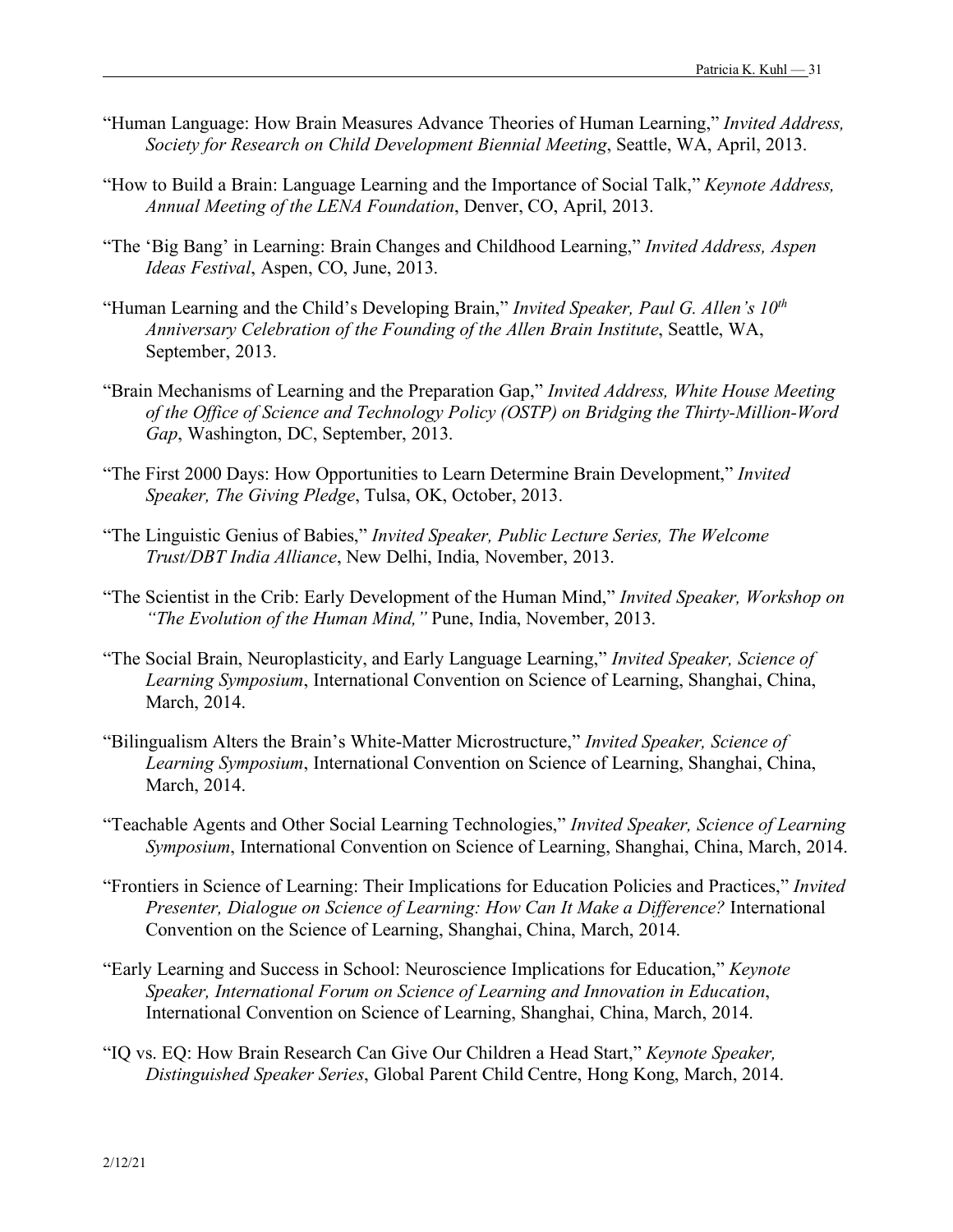- "Learning and the Infant Brain: Mechanisms Underlying Initial Language Learning," *Invited Speaker, Science & Technology Discovery Series, Technology Alliance*, Seattle, WA, April, 2014.
- "Brain Mechanisms Underlying the Developmental Change in Infant Speech Perception," *Invited Speaker, Special Symposium on Developmental Circuit Pruning, Conte Center at Harvard, Harvard University*, Cambridge, MA, April, 2014.
- "Understanding the Fine Structure of Speech: Contributions of Joanne L. Miller," *Invited Speaker, 167th Meeting of the Acoustical Society of America*, Providence, RI, May, 2014.
- "Language Learning and the Developing Brain," *Invited Speaker, 79th Cold Spring Harbor Symposium on Cognition, Cold Spring Harbor Laboratory*, Cold Spring Harbor, NY, May, 2014.
- "Building a Child's Brain," *Keynote Speaker, 82nd Annual Meeting of The United States Conference of Mayors*, Dallas, TX, June, 2014.
- "Early Learning and the Child's Developing Brain," *Invited Open Lecture, The Royal Swedish Academy of Sciences*, Stockholm, Sweden, September, 2014.
- "Early Learning, Brain Development, and Bilingual Language Experience," *Keynote Address, Bilingual and Early Learning in Spain, Madrid Ministry of Education*, Madrid, Spain, October, 2014.
- "Understanding Brain Development and Child Learning Will Advance the Future of Nations," *Keynote Speaker, Consejera De Education and Fundacion Rafael del Pino Conference*, Madrid, Spain, October, 2014.
- "Speech and the Social Brain: Insights in to How Children Learn," *Keynote Speaker, The Rockefeller University Parents and Science Lecture*, New York, NY, October, 2014.
- "Bilingual Language Learning, Cognitive Flexibility, and the Future of Education," *Invited Speaker, Napa Infant-Parent Mental Health Fellowship*, Napa Valley, CA, November, 2014.
- "Neural Plasticity," *The New York Academy of Sciences Panel on Neuroscience and Education*, New York, NY, November, 2014.
- "Language and the Child's Developing Brain," *The New York Academy of Sciences Conference on Shaping the Developing Brain*, New York, NY, November, 2014.
- "Early Learning and the Future of Our Nation," *Invited Speaker, The Ford Foundation Seminar on Science and Technology*, New York, NY, November, 2014.
- "The Child's Developing Brain and Early Education," *White House Summit on Early Childhood Education*, Washington, DC, December, 2014.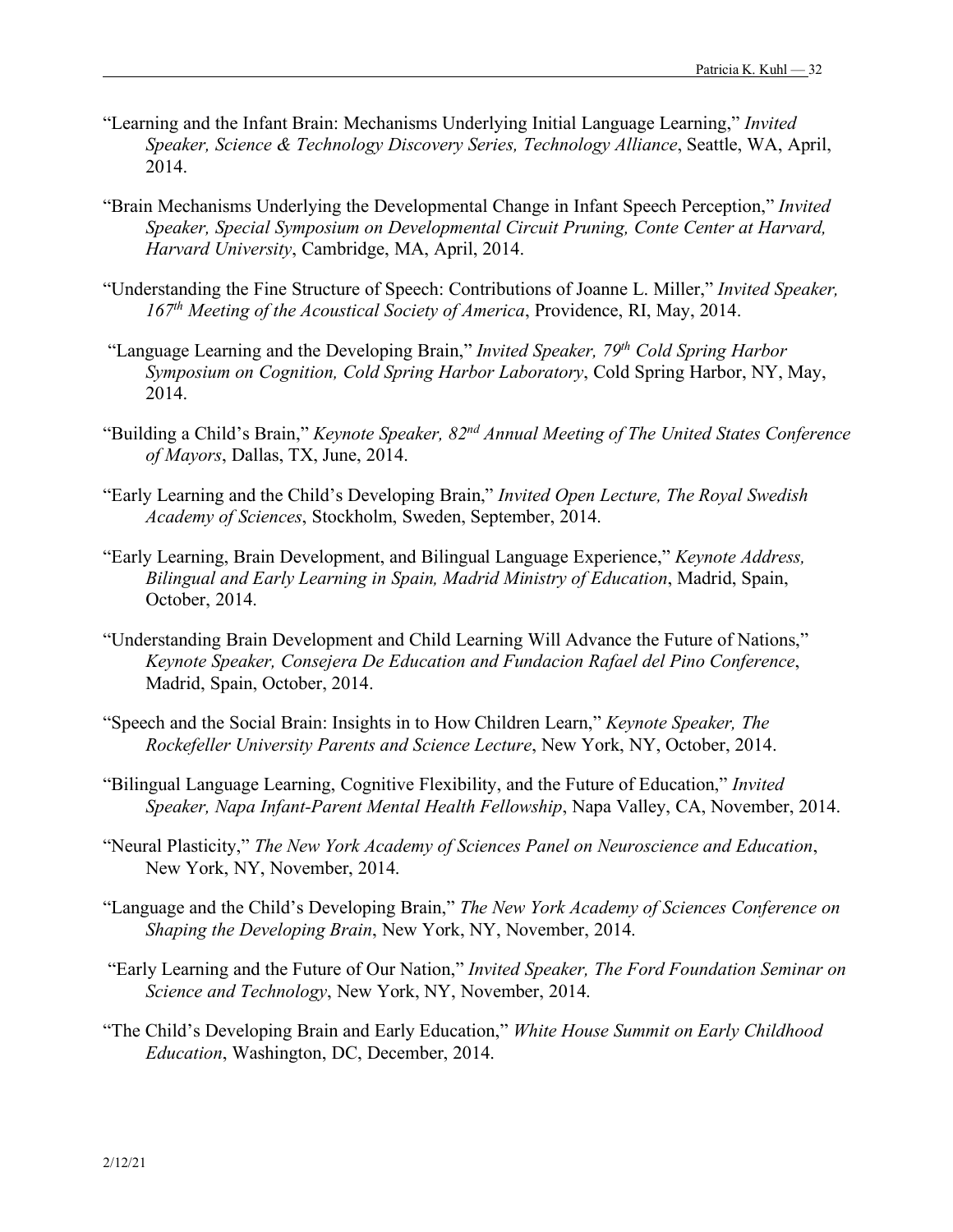- "Brain Science and Early Learning," *Invited Speaker, King County Leadership Early Learning Roundtable Seattle's Town Hall*, Seattle, WA, January, 2015.
- "Brain Science and How People Learn," *Invited Speaker, Washington State Academy of Science Address*, Seattle, WA, January, 2015.
- "Brain Science and Early Learning," *Requested Testimony on Early Learning to the Washington State Appropriations Committee*, Olympia, WA, February, 2015.
- "Brain Development and Early Learning," *Governor of Alabama's Early Childhood Education Summit*, Montgomery, AL, February, 2015.
- "Why Are Younger Learners Better? Brain Development, Early Learning, and Language," *Invited Seminar Speaker, Society for Research on Child Development*, Philadelphia, PA, March, 2015.
- "The Neurogenetics of Language," *George A. Miller Award Lecture*, Cognitive Neuroscience, San Francisco, CA, April, 2015.
- "Ken Stevens, Analysis by Synthesis, Motor Theory, and Infants' Brain Responses to Speech," *Invited Symposium Speaker, Special Session to Honor Kenneth S. Stevens*, Pittsburgh, PA, May, 2015.
- "The Social Brain and Language Learning," *Invited Speaker, International Meeting for Autism Research*, Salt Lake City, UT, May, 2015.
- "The Science of Learning: Progress by the Six NSF Science of Learning Centers on How People Learn," *Congressional Briefing*, Washington, DC, June, 2015.
- "Early Learning and the Child's Developing Brain," *Invited Speaker, International Symposium on Science for Education*, Rio de Janeiro, Brazil, July, 2015.
- "Childhood Learning and the Developing Brain," *Keynote Speaker, Ready Nation: Conference for Business Leaders*, New York, NY, October, 2015.
- "Brain Development the Early Learning," *Keynote Address, Early Learning and Federal Policy: A Debate for the Presidential Candidates*, New Hampshire, VT, October, 2015.
- "Advances in Early Brain Development: Policy Implications," *National Governor's Association*, Seattle, WA, October, 2015.
- "A Child's First 200 Days: Early Learning and Brain Development," *Invited Keynote, Department of Human and Human Services Grantees Meeting*, Washington, DC, November, 2015.
- "Science on Children's Social and Emotional Development," *Invited Moderator, The Think Tank Event*, Los Angeles, CA, November, 2015.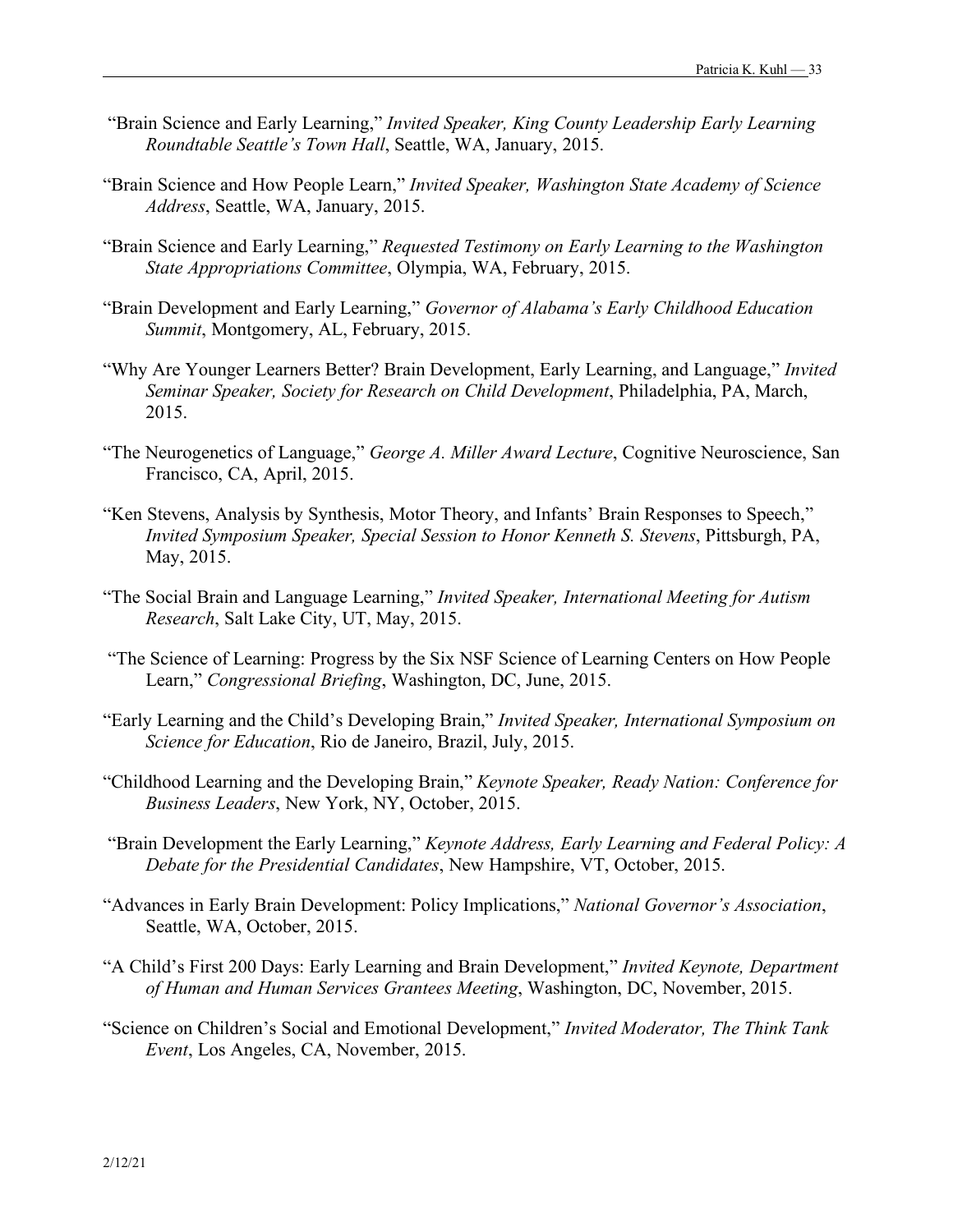- "Language and the Child's Developing Brain," *Keynote Speaker, Zero to Three International Meeting*, Seattle, WA, December, 2015.
- "Early Learning and Social Policy," *Invited Speaker, The Ford Foundation Gathering on Early Learning*, New York, NY, January, 2016.
- "The Social Foundations of Learning," *Key Speaker, Network of Science of Learning Meeting*, Washington, DC, February, 2016.
- "Building the Baby Brain," *Keynote Speaker, The World Bank Group*, Washington, DC, March, 2016.
- "Early Learning and the Developing Brain," *Keynote Speaker, The Water Cooler Event*, Sacramento, CA, March, 2016.
- "Can Baby Brain Science Affect Education and Public Policy?" *Keynote Speaker, The Montag Lecture*, Atlanta, GA, April, 2016.
- "Building the Baby Brain: The Importance of the Child's First Two Thousand Days," *Keynote Speaker, Atlanta Speech School Conference on Early Learning*, Atlanta, GA, April, 2016.
- "Learning and the Social Brain," *Invited Speaker, White House Conference on Early STEM Learning*, Washington, DC, April, 2016.
- "What Can Babies' Brains Tell Us About What It Means to Be Human?" *Invited Speaker, Keystone Symposium: State-of-the-Brain*, Innsbruck, Austria, May, 2016.
- "Babies Brains: Why Bilingualism Is an Asset," *Keynote Speaker, White House Conference on Dual Language Learners*, Miami, FL, June, 2016.
- "Brain Science and Early Learning," *Keynote Speaker, United Way International Conference on the Developing Brain*, Medellin, Colombia, June, 2016.
- "Imaging the Baby Brain: Imagine a Future of Improved Learning for All Children," *Invited Speaker, Paul G. Allen Brain Institute Conference on NeuroFutures*, Seattle, WA, June, 2016.
- "Brain Science and Early Learning: It's All About Timing!" *Keynote Speaker, Corporate Executive Conference Addressing Houston's Literacy Crisis*, Houston, TX, September, 2016.
- "Baby Brain Science, Language Development, and Literacy," *Keynote Speaker, Barbara Bush Houston Literacy Foundation's Power of Literacy Luncheon*, Houston, TX, September, 2016.
- "Early Learning and the Developing Brain: The Importance of the First 2000 Days," *Keynote Address, Governor's Early Learning Foundation Summit*, Richmond, VA, October, 2016.
- "Social Brains, Human Minds, and Academic Learning," *Invited Address, National Commission on Social, Emotional, and Academic Development*, Washington, DC, October, 2016.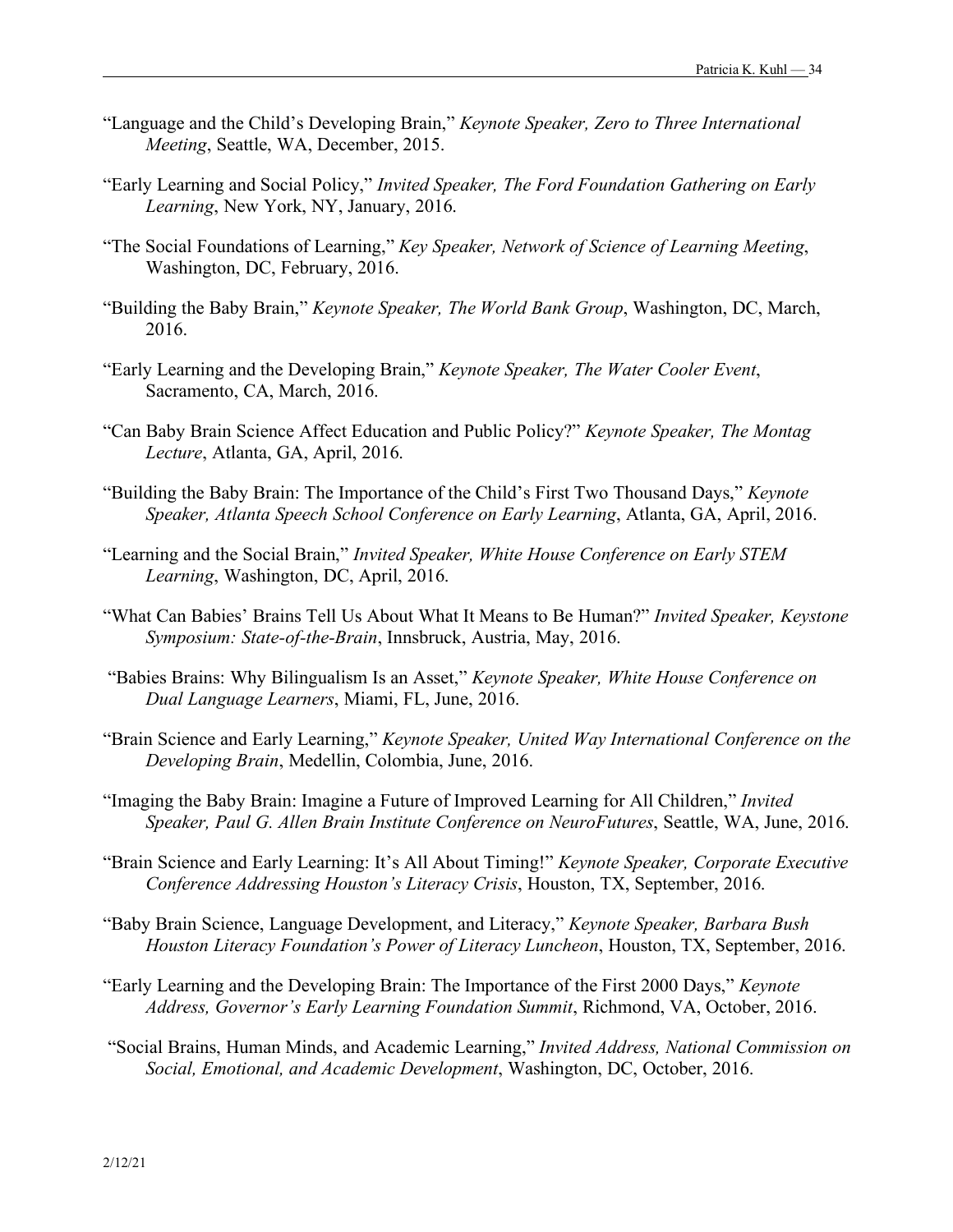- "The Big Bang in Early Learning: Brain Changes and Childhood Learning," *Keynote Address, Governor's Early Learning Summit*, Honolulu, HI, December, 2016.
- "Music and the Baby Brain," *Invited Speaker, 2017 Simms-Mann Think Tank*, Los Angeles, CA, February, 2017.
- "The Developing Brain: Increasing Human Potential," *Keynote Address, The Ounce of Prevention*, Chicago, IL, April, 2017.
- "Language, Evolution, and the Developing Mind," *Invited Speaker, The Boundaries of Humanity: Humans, Animals, and Machines in the Age of Biotechnology*, The Templeton Foundation, Palo Alto, CA, April, 2017.
- "Brain Development, Social Learning, and Readiness for School," *Keynote Address, Governor's Conference on Pre–K–12 Education*, Montgomery, AL, May, 2017.
- "Advancing Human Potential," *Invited Speaker, The Giving Pledge*, Washington, DC, June, 2017.
- "Early Learning and the Baby Brain," *Invited Speaker, Aspen Children's Forum*, Aspen, CO, July, 2017.
- "Human Potential and the Impact of Early Social Learning," *Invited Speaker, Chen-Zuckerberg Initiative*, Palo Alto, CA, August, 2017.
- "The Baby Brain: Language as a Model System," *Invited Speaker, The 40th Minnesota Symposium on Child Psychology—Human Communication: Origins, Mechanisms, and Functions*, Minneapolis, MN, October, 2017.
- "Education and Neuroscience: Two Principles to Advance Human Potential," *Invited Speaker, The Giving Pledge*, Chen-Zuckerberg Initiative, Palo Alto, CA, October, 2017.
- "Language and the Infant Brain: Nature-Nurture Revisited," *Invited Speaker, Culture and Brain Series, Nobel Forum Lecture*, Karolinska Institute, Stockholm, Sweden, November, 2017.
- "Early Language Learning: Cracking the Speech Code," *Invited Speaker, Berzelius Symposium, The Connected Brain of the Child*, Swedish Academy of Medicine, Stockholm, Sweden, November, 2017.
- "Foundational Principles of Learning: Brains, Genes, Technology, Interventions," *Invited Speaker, NSF Science of Learning: Global Convergence*, Washington, DC, February, 2018.
- "Mentor Extraordinaire," *Invited Speaker, Special Session in Memory of Jams J. Jenkins*, Acoustical Society of America, Minneapolis, MN, May, 2018.
- "Early Language Acquisition: Infant Brain Measures Advance Theory," *Invited Speaker Series, Center for Research on Brain, Language, and Music (CRBLM)*, Montreal, QC, May, 2018.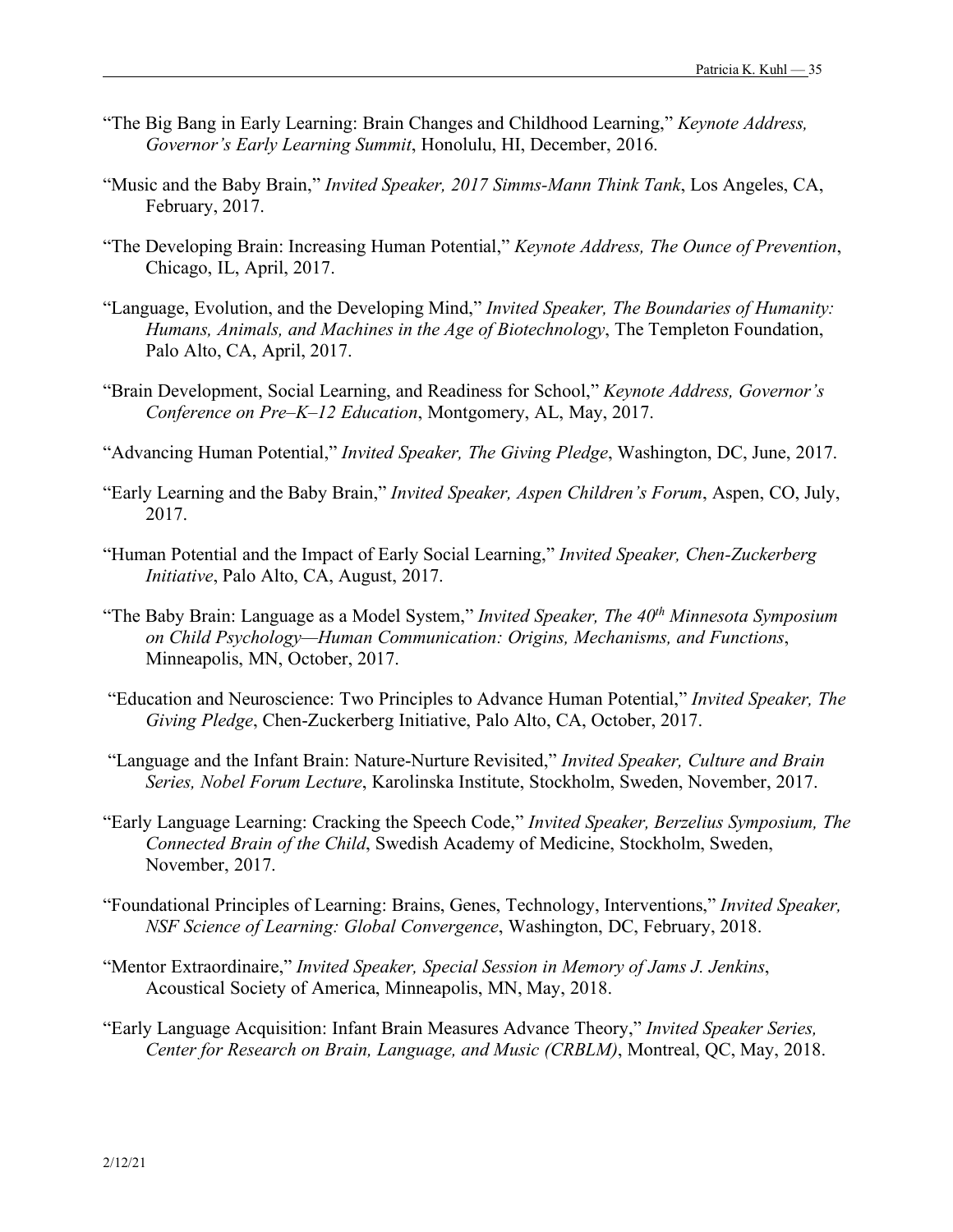- "The Next Generation: Lessons from Infant Development to Understand Human Nature," *Keynote Speaker, Templeton Annual Meetin*g, Banff, AB, June, 2018.
- "Early Language Learning: A Focus on Mechanisms," *Keynote Address, International Conference on Infancy Studies*, Philadelphia, PA, July, 2018.
- "Early Language Acquisition: A Window on the Human Mind," *American Psychological Association Distinguished Scientific Contribution Award*, San Francisco, CA, August, 2018.
- "Using MEG to Understand Brain Mechanisms Underlying Language Acquisition in Infants," *Keynote Address, BioMag2018*, Philadelphia, PA, August, 2018.
- "The Social Brain 'Gates' Human Language Learning," *Invited Speaker, Inaugural Conference of the Simms-Mann Chair and the Center for Developmental, Social, and Relationship Neuroscience*, Herzliya, Israel, October, 2018.
- "The Mind of the Child: What Language Reveals About the Infant Brain and Learning," *Invited Speaker, Distinguished Cognitive Neuroscience and Bilingualism Matters Speaker Series*, UC Riverside, Riverside, CA, December, 2018.
- "Brain Science: How Early Experiences Shape the Brain," *Invited Speaker, Early Care and Education Forum*, Olympia, WA, January, 2019.
- "The Social Brain and Academic Learning," *Invited TED Talk at the Launch of the National Commission's Final Report on Social, Emotional, and Academic Development, From a Nation at Risk to a Nation at Hope*, Washington, DC, February, 2019.
- "Early Language Acquisition and the Social Brain: An Inflection Point for the Brain's Human Language Network," *Invited speaker, MIT Simons Center Colloquium Series*, Boston, MA, March, 2019.
- "Critical Periods in Development," *Invited Speaker, UNESCO Conference, Contributions of Cognitive Science to Education*, UNESCO Headquarters, Paris, France, March, 2019.
- "Supporting Baby Brain Development in the First 1000 Days: Why and How?" *Invited Lecture, Jerusalem Ministry of Health*, Jerusalem, Israel, April, 2019.
- "Language, Literacy, and the Baby Brain: How Parents Can Build Skills Starting on Day 1," *Invited Lecture, Municipality of Tel Aviv*, Tel Aviv, Israel, April, 2019.
- "Early Language Acquisition and the Social Brain: An Inflection Point in the Brain's Human Language Network," *Invited Speaker, J. Mark Sowers Distinguished Lecture Series*, Virginia Tech, Roanoke, VA, April, 2019.
- "The Baby Brain," *Invited Speaker, BrainMind Summit*, Stanford University, Palo Alto, CA, October, 2019.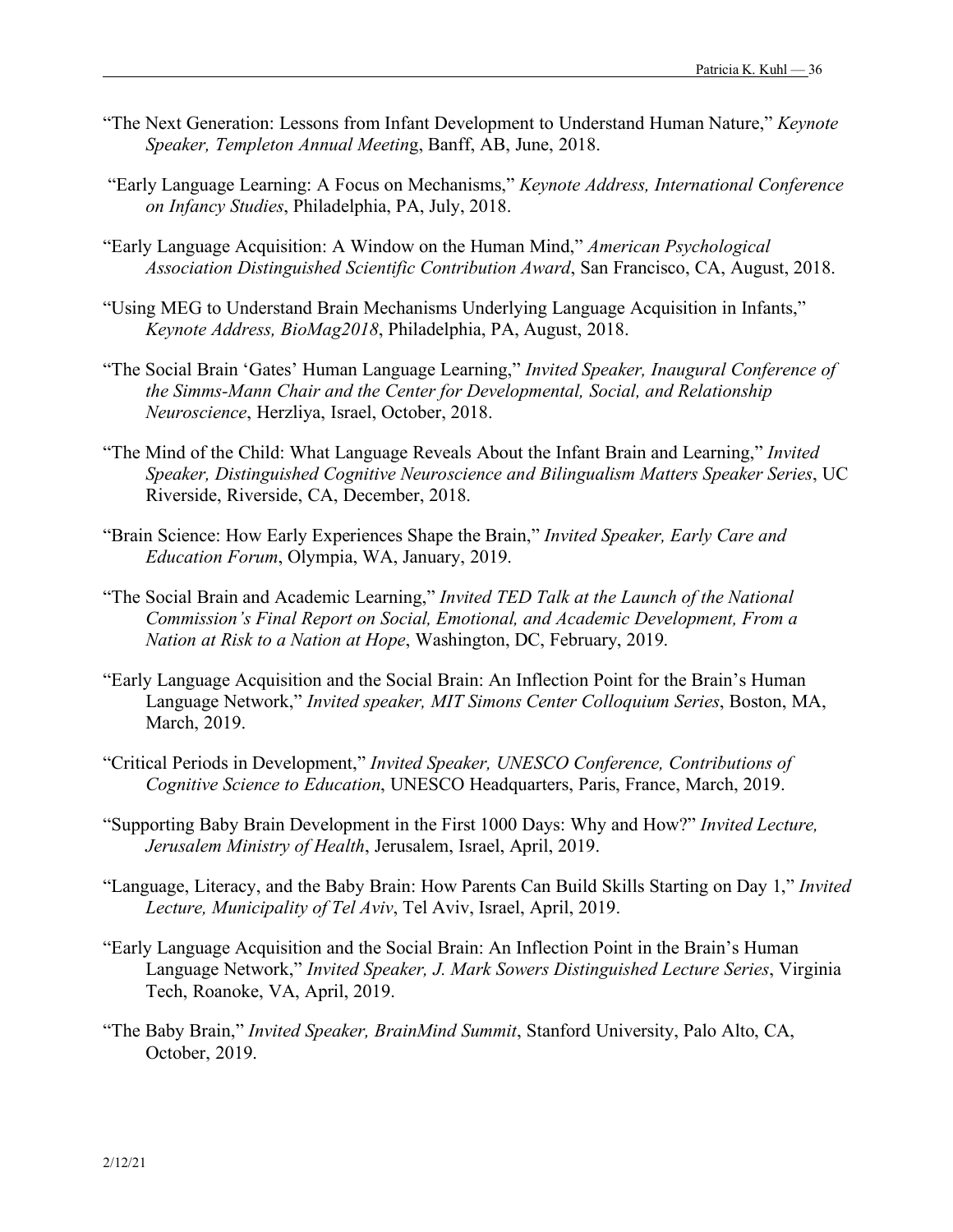- "Baby Brains and our Neuro-Futures," *Invited Lecture, AAAS Annual Meeting*, Seattle, WA, February, 2020.
- "Early Language Development: Connecting the Dots Between Brain Development, 'Critical Periods,' and a Child's Communicative Success," *Invited Keynote, Conference on Early Intervention for Communicative Success*, AG Bell, Hearing First, and National Center for Hearing Assessment Conference, Kansas City, March, 2020.
- "Early Learning and Brain Development," *Invited Speaker, National Academy of Science: Science & Entertainment Exchange—Science Speed Dating*, Virtual, May, 2020.
- "The Puzzle of Human Language Acquisition: Advancing Theory Through the Science of Learning." *Invited Speaker, The Sherman Lecture, Georgetown University*, Virtual, September, 2020.
- "The Social Brain: Language, Culture, and Social Interaction in Learning." *Invited Speaker,* Conference on *Raising Resilience, Restoring Relationships, and Rebuilding Self-Regulation During COVID-19*, Virtual, November, 2020.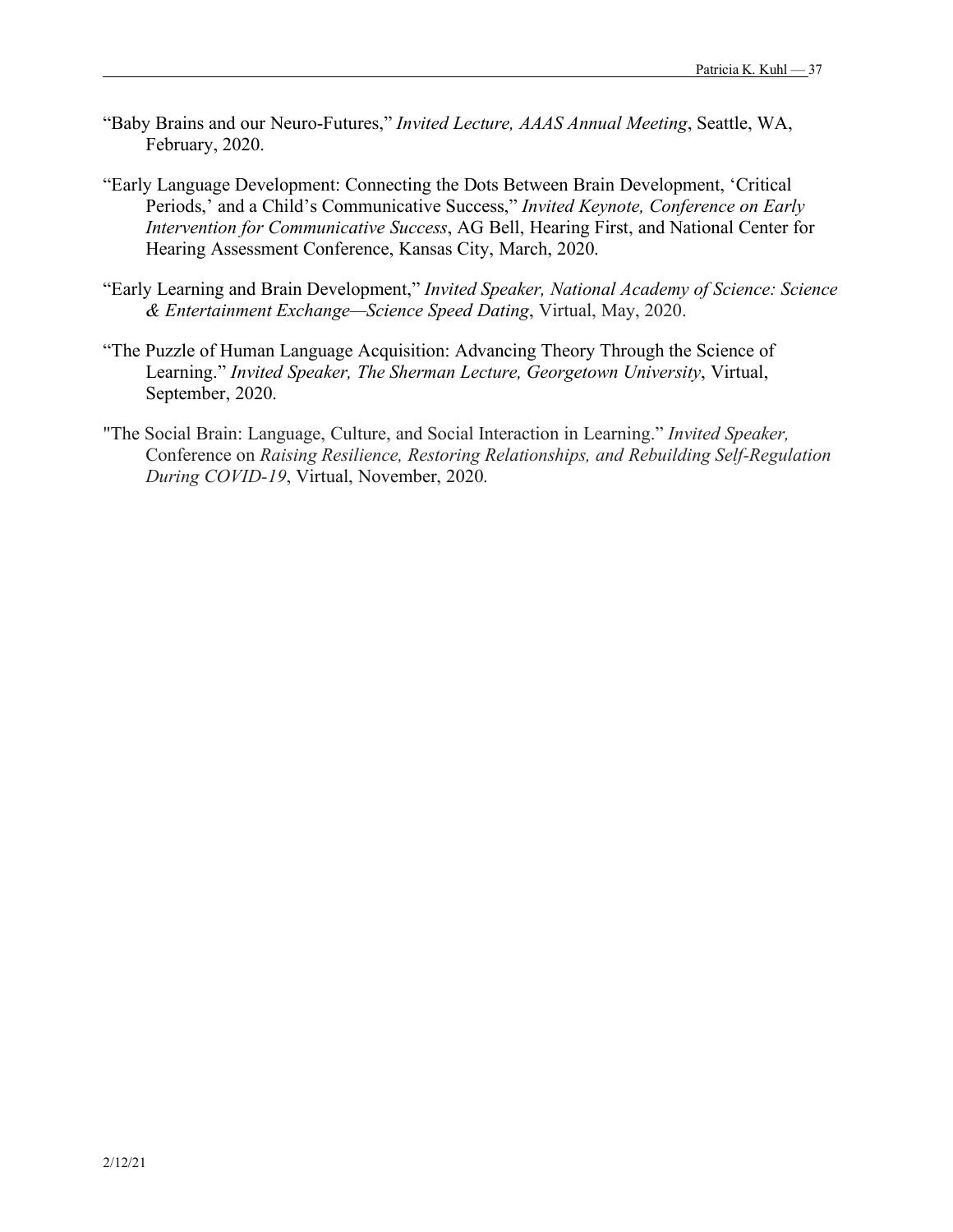# **STUDENTS AND POSTDOCTORAL FELLOWS TRAINED IN THE KUHL LABORATORY Graduate Students**

| <b>STUDENTS</b><br>Name | Years     | <b>Dissertation Title</b>                                                                                                                                                                      |
|-------------------------|-----------|------------------------------------------------------------------------------------------------------------------------------------------------------------------------------------------------|
|                         |           |                                                                                                                                                                                                |
| Ken Grant               | 1976–1980 | Investigating a tactile speechreading aid: The transmission of<br>prosodic information in connected-discourse and sentences                                                                    |
| James Hillenbrand       | 1976–1980 | Perceptual organization of speech sounds by young infants                                                                                                                                      |
| Anne Fernald            | 1978-1982 | Acoustic determinants of infant preference for "motherese"                                                                                                                                     |
| DiAnne Grieser          | 1980-1984 | The internal structure of vowel categories in infancy: The effects<br>of stimulus "goodness"                                                                                                   |
| Richard Eyraud          | 1994-1998 | Native and non-native perception of $/r$ and $/l$ : A cross-language<br>comparison of American and Finnish listeners                                                                           |
| Feng-Ming Tsao          | 1997-2001 | The effects of language experience on the perception of affricate<br>and fricative consonants in English-speaking and Mandarin-<br>speaking adults and young infants                           |
| Sandra Serafini         | 1993-2002 | Functional neuroanatomy during language processing:<br>Correspondence of cortical stimulation mapping, fMRI, PEPSI,<br>and ERP during a visual object naming task                              |
| Yang Zhang              | 1997-2002 | The effects of linguistic experience as revealed by behavioral and<br>neuromagnetic measures: A cross-language study of phonetic<br>perception by normal adult Japanese and American listeners |
| Hui-Mei Liu             | 1999-2002 | The acoustic-phonetic characteristics of infant-directed speech in<br>Mandarin Chinese and its relation to infant speech perception in<br>the first year of life                               |
| Jessica Pruitt          | 1998-2003 | American-English school-age children's ability to discriminate<br>native and non-native speech contrasts                                                                                       |
| Jo-Fu Lotus Lin         | 2003-2009 | Mental addition in bilinguals as revealed by<br>magnetoencephalography (MEG)                                                                                                                   |
| <b>Alexis Bosseler</b>  | 2003-2010 | Cortical rhythms to native and non-native phonetic contrasts in<br>infants and adults                                                                                                          |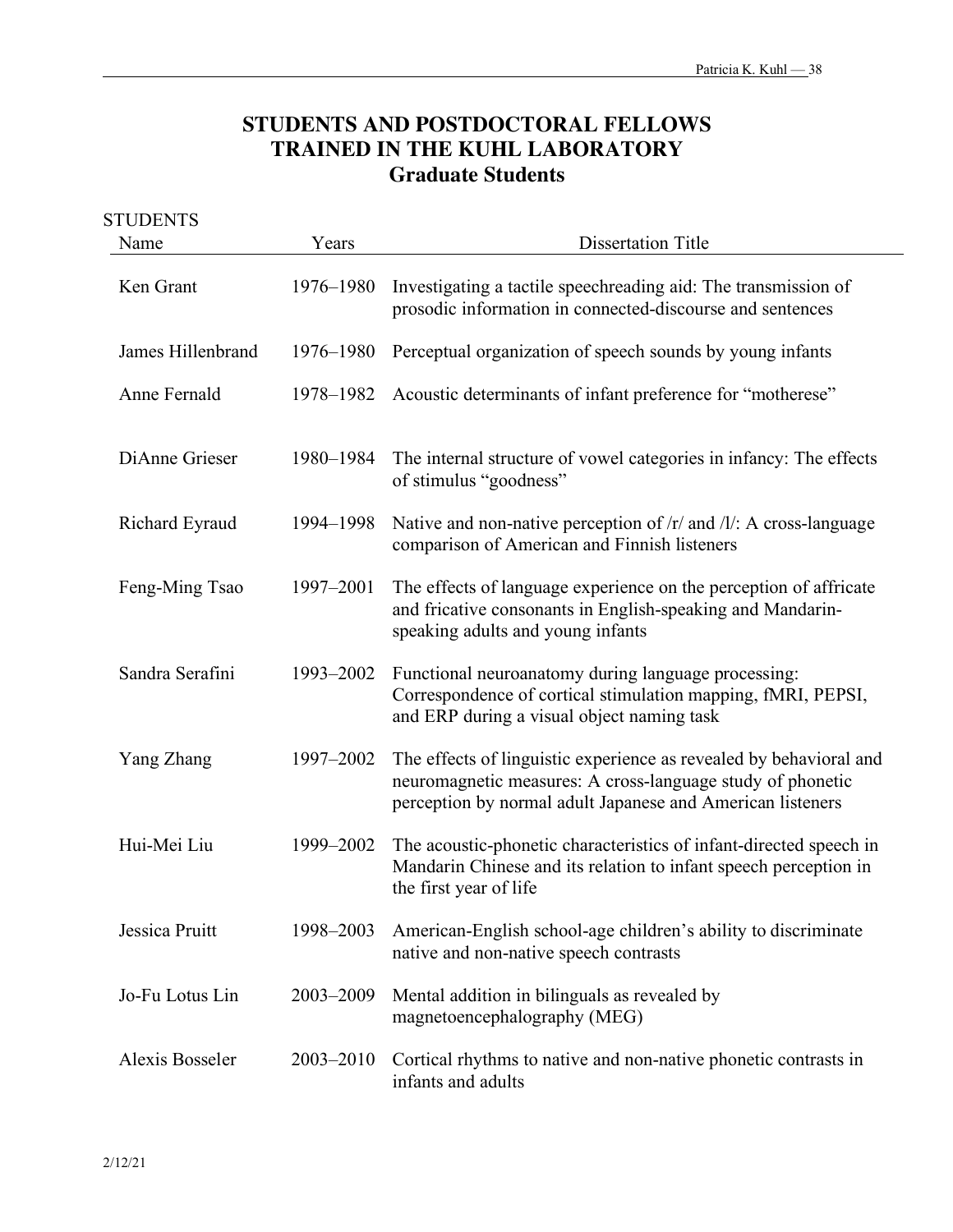| 2003-2010 | Predicting the predictors: Individual differences in longitudinal<br>relationships between infant phonetic perception, toddler<br>vocabulary, and preschooler language and phonological awareness                  |  |
|-----------|--------------------------------------------------------------------------------------------------------------------------------------------------------------------------------------------------------------------|--|
| 2010-2015 | Short-term musical intervention enhances infants' neural<br>processing of temporal structure in music and speech                                                                                                   |  |
| 2013-2020 | Exploring the spatiotemporal dynamics of on-line sentence<br>processing in 5-year-olds. The role of semantic context in syntactic<br>anomaly detection and behavioral correlates of MEG-recorded<br>brain activity |  |
| 2016-2020 | Design and implementation of digital aids to empower struggling<br>readers                                                                                                                                         |  |
| $2016-$   | In progress                                                                                                                                                                                                        |  |
| $2016-$   | In progress                                                                                                                                                                                                        |  |
| $2018-$   | In progress                                                                                                                                                                                                        |  |
| $2020 -$  | In progress                                                                                                                                                                                                        |  |
|           |                                                                                                                                                                                                                    |  |